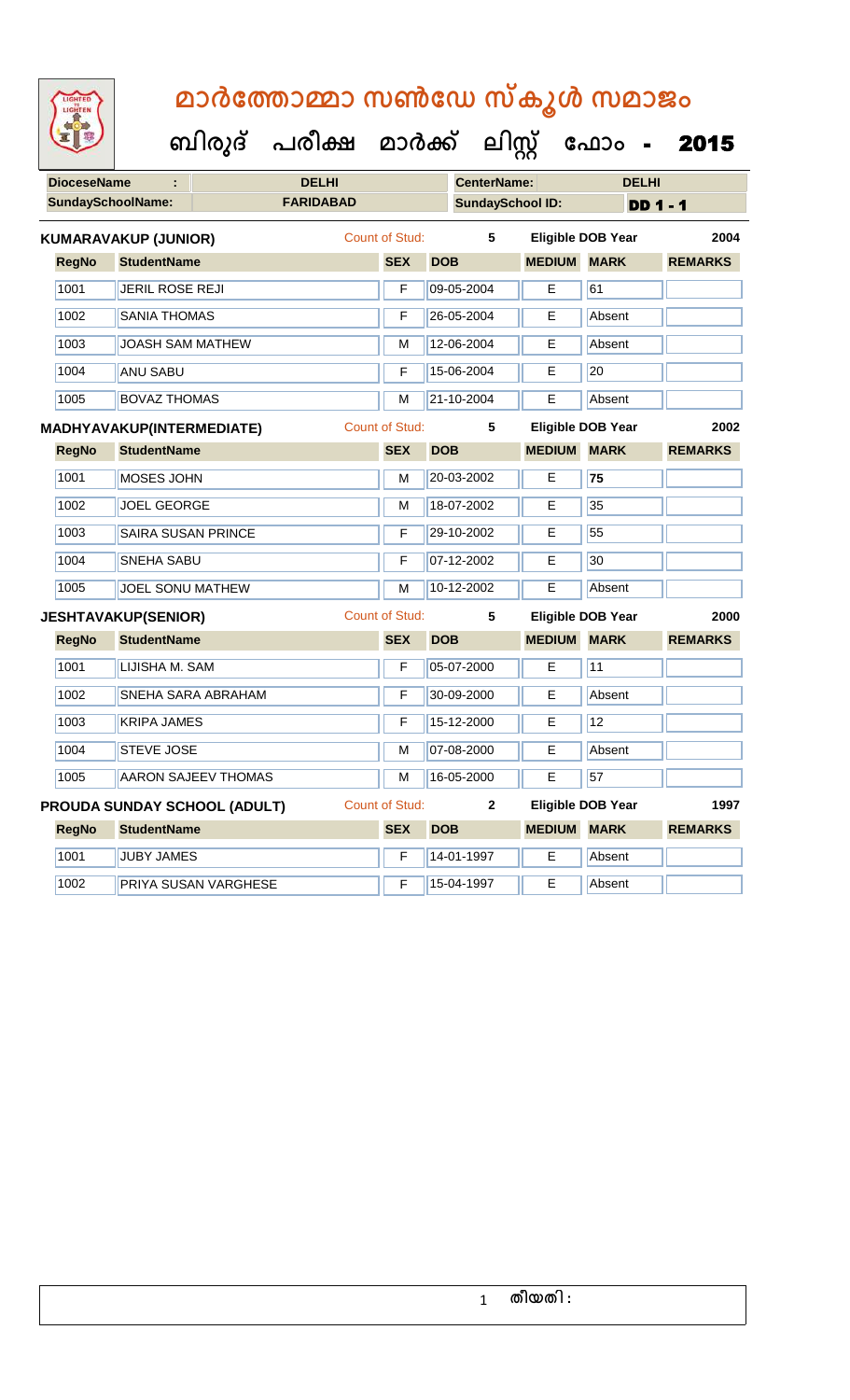| <b>IGHTED</b> |
|---------------|
|               |
|               |
|               |

 **ബിരുദ് പരീക്ഷ മാര്ക് ക ലിസ്റ്റ ക ഫ ാോം** - 2015

**DioceseName : DELHI CenterName: DELHI**

|              | <b>SundaySchoolName:</b>   | <b>NEW DELHI BETHEL</b> |                       | <b>SundaySchool ID:</b> |                    |                          | <b>DD 1 - 2</b> |  |  |
|--------------|----------------------------|-------------------------|-----------------------|-------------------------|--------------------|--------------------------|-----------------|--|--|
|              | KUMARAVAKUP (JUNIOR)       |                         | Count of Stud:        | 5                       |                    | Eligible DOB Year        | 2004            |  |  |
| <b>RegNo</b> | <b>StudentName</b>         |                         | <b>SEX</b>            | <b>DOB</b>              | <b>MEDIUM</b>      | <b>MARK</b>              | <b>REMARKS</b>  |  |  |
| 1006         | DHANYA OOMMEN              |                         | F                     | 23-11-2004              | E                  | 62                       |                 |  |  |
| 1007         | SERIN ELIZABETH GEORGE     |                         | F                     | 28-10-2004              | E                  | $\overline{32}$          |                 |  |  |
| 1008         | <b>AARON PHILIP SEN</b>    |                         | M                     | 22-03-2004              | E                  | Absent                   |                 |  |  |
| 1009         | <b>AKSA MARIAM REJI</b>    |                         | F                     | 29-12-2004              | Е                  | 54                       |                 |  |  |
| 1010         | SAMYUKTA STANLEY           |                         | F                     | 18-09-2004              | E                  | Absent                   |                 |  |  |
|              | MADHYAVAKUP(INTERMEDIATE)  |                         | Count of Stud:        | 14                      |                    | <b>Eligible DOB Year</b> | 2002            |  |  |
| <b>RegNo</b> | <b>StudentName</b>         |                         | <b>SEX</b>            | <b>DOB</b>              | <b>MEDIUM</b>      | <b>MARK</b>              | <b>REMARKS</b>  |  |  |
| 1006         | <b>PRIJIL THOMAS</b>       |                         | M                     | 23-10-2002              | Е                  | 23                       |                 |  |  |
| 1007         | RIYA ELSA REJI             |                         | F                     | 06-05-2002              | E                  | 35                       |                 |  |  |
| 1008         | <b>JULIE MATHEW</b>        |                         | F                     | 06-12-2002              | E                  | Absent                   |                 |  |  |
| 1009         | <b>GLORISON SAJI</b>       |                         | M                     | 26-08-2002              | E                  | 32                       |                 |  |  |
| 1010         | PHEBA SUSAN JOHN           |                         | F                     | 30-07-2002              | Е                  | 21                       |                 |  |  |
| 1011         | <b>VINAY OOMMEN</b>        |                         | M                     | 08-06-2002              | E                  | 33                       |                 |  |  |
| 1012         | <b>JILLS ANNA SAM</b>      |                         | F                     | 22-02-2002              | Е                  | 42                       |                 |  |  |
| 1013         | <b>KEVIN CHACKO</b>        |                         | M                     | 04-09-2002              | Е                  | 42                       |                 |  |  |
| 1014         | <b>JUBIN SABU</b>          |                         | M                     | 23-04-2002              | Е                  | 37                       |                 |  |  |
| 1015         | <b>NIVIN VIJI</b>          |                         | M                     | 28-09-2002              | $\overline{E}$     | Absent                   |                 |  |  |
| 1016         | CHRISTINA MARY BIJU        |                         | F                     | 04-02-2002              | Е                  | Absent                   |                 |  |  |
| 1017         | <b>ALVIS T.V</b>           |                         | М                     | 24-09-2002              | Е                  | 49                       |                 |  |  |
| 1018         | <b>CHRIS MARY SAM</b>      |                         | F                     | 20-09-2002              | E                  | 38                       |                 |  |  |
| 1019         | <b>ALINA BIJU</b>          |                         | F                     | 08-11-2002              | E.                 | 72                       |                 |  |  |
|              | <b>JESHTAVAKUP(SENIOR)</b> |                         | <b>Count of Stud:</b> | 11                      |                    | <b>Eligible DOB Year</b> | 2000            |  |  |
| <b>RegNo</b> | <b>StudentName</b>         |                         | <b>SEX</b>            | <b>DOB</b>              | <b>MEDIUM MARK</b> |                          | <b>REMARKS</b>  |  |  |
| 1006         | STEPHIN PHILIP             |                         | M                     | 03-01-2000              | E                  | 22                       |                 |  |  |
| 1007         | <b>ACSAH ALEXANDER</b>     |                         | F                     | 21-08-2000              | E                  | 33                       |                 |  |  |
| 1008         | <b>JOEL JOHNSON</b>        |                         | М                     | 21-05-2000              | Е                  | 46                       |                 |  |  |
| 1009         | <b>JENSON JOHN GEORGE</b>  |                         | M                     | 24-10-2000              | Е                  | 47                       |                 |  |  |
| 1010         | <b>AMAL ANIL</b>           |                         | M                     | 12-10-2000              | E                  | 16                       |                 |  |  |
| 1011         | <b>BETSY T. ABRAHAM</b>    |                         | F                     | 15-09-2000              | E                  | 38                       |                 |  |  |
| 1012         | <b>BIBIN A. THOMAS</b>     |                         | M                     | 09-10-2000              | Е                  | 28                       |                 |  |  |
| 1013         | <b>MANU MATHEW</b>         |                         | M                     | 19-03-2000              | E                  | $\overline{22}$          |                 |  |  |
| 1014         | <b>AJINU EAPEN MATHEW</b>  |                         | M                     | 12-07-2000              | Е                  | 24                       |                 |  |  |
| 1015         | <b>ASHNA P. MAMMEN</b>     |                         | F                     | 09-01-2000              | E                  | 30                       |                 |  |  |
| 1016         | REEBA STEPHAN              |                         |                       | 22-01-2000              | E                  | 25                       |                 |  |  |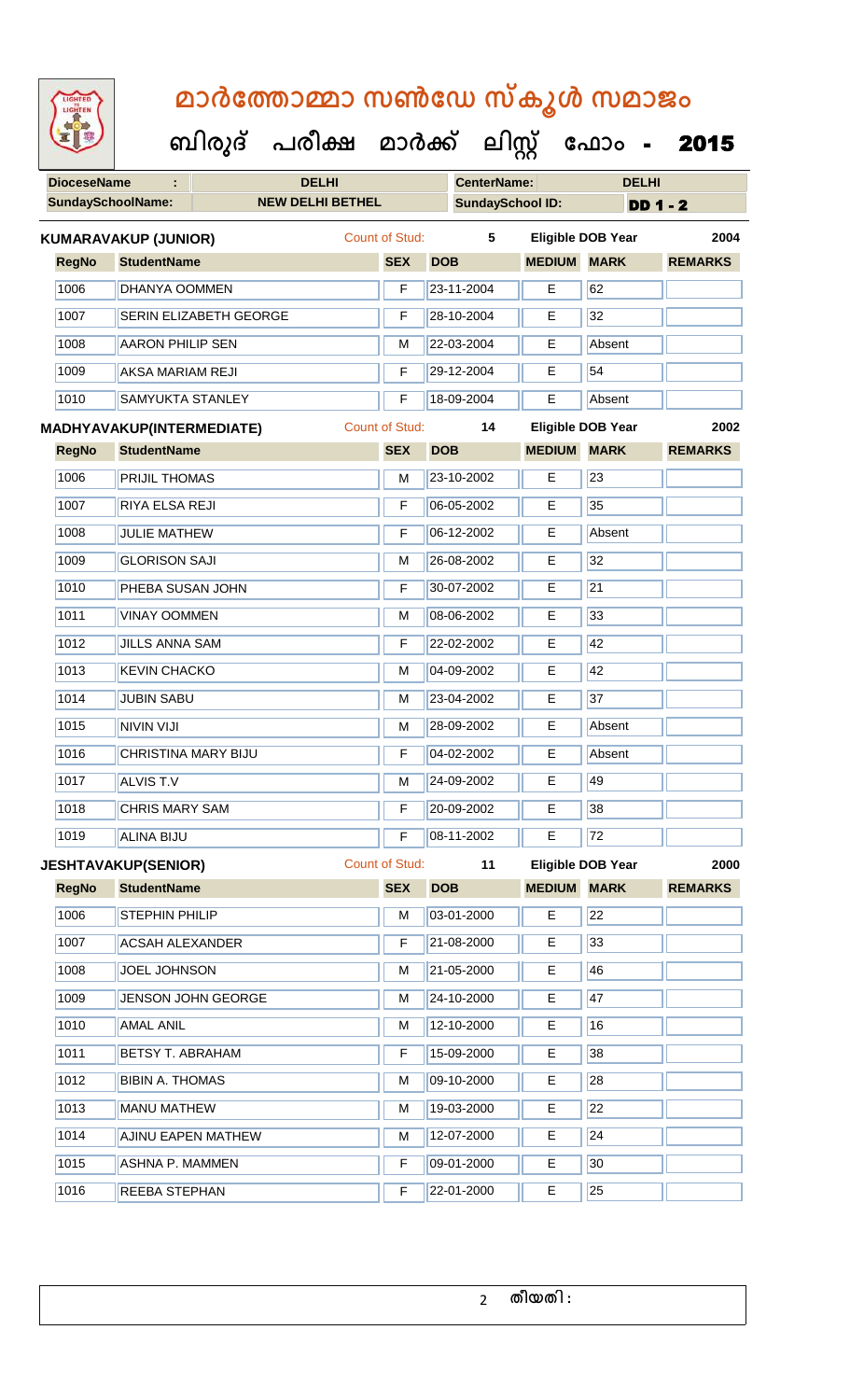#### **DioceseName : DELHI CenterName: DELHI ബിരുദ് പരീക്ഷ മാര്ക് ക ലിസ്റ്റ ക ഫ ാോം** - 2015  **മാര്കഫതാമ്മാ സണ്ഫേ സ്കൂള് സമാജോം**

| <b>DIUCESEINAILLE</b>    |                          | реал |                         |                | UEI ILEI NATIE. | ренн                    |                          |             |                 |                |      |
|--------------------------|--------------------------|------|-------------------------|----------------|-----------------|-------------------------|--------------------------|-------------|-----------------|----------------|------|
| <b>SundaySchoolName:</b> |                          |      | <b>NEW DELHI BETHEL</b> |                |                 | <b>SundaySchool ID:</b> |                          |             | <b>DD 1 - 2</b> |                |      |
|                          | YUVAVAKUP (YOUNG ADULT)  |      |                         | Count of Stud: |                 | 9                       | <b>Eligible DOB Year</b> |             |                 |                | 1998 |
| <b>RegNo</b>             | <b>StudentName</b>       |      |                         | <b>SEX</b>     | <b>DOB</b>      |                         | <b>MEDIUM</b>            | <b>MARK</b> |                 | <b>REMARKS</b> |      |
| 1001                     | SAM K. JOSE              |      |                         | M              |                 | 29-01-1998              | E                        | 41          |                 |                |      |
| 1002                     | <b>JOBINA JACOB</b>      |      |                         | F              |                 | 11-05-1998              | E                        | 67          |                 |                |      |
| 1003                     | <b>ALLAN THOMAS</b>      |      |                         | M              |                 | 30-05-1998              | E.                       | 64          |                 |                |      |
| 1004                     | JOBY K. KOSHY            |      |                         | M              |                 | 18-09-1998              | E.                       | 36          |                 |                |      |
| 1005                     | EBIN E. MAMMEN           |      |                         | M              |                 | 26-03-1998              | Е                        | Absent      |                 |                |      |
| 1006                     | <b>ANITTA ANN TOM</b>    |      |                         | F              |                 | 15-06-1998              | Е                        | 57          |                 |                |      |
| 1007                     | <b>LINO SARA JOSE</b>    |      |                         | F              |                 | 18-05-1998              | E                        | 45          |                 |                |      |
| 1008                     | <b>BLESSY T. ABRAHAM</b> |      |                         | F              |                 | 14-06-1998              | Е                        | 33          |                 |                |      |
| 1009                     | <b>SIBIN MATHEW</b>      |      |                         | M              |                 | 14-11-1998              | E                        | 60          |                 |                |      |
|                          |                          |      |                         |                |                 |                         |                          |             |                 |                |      |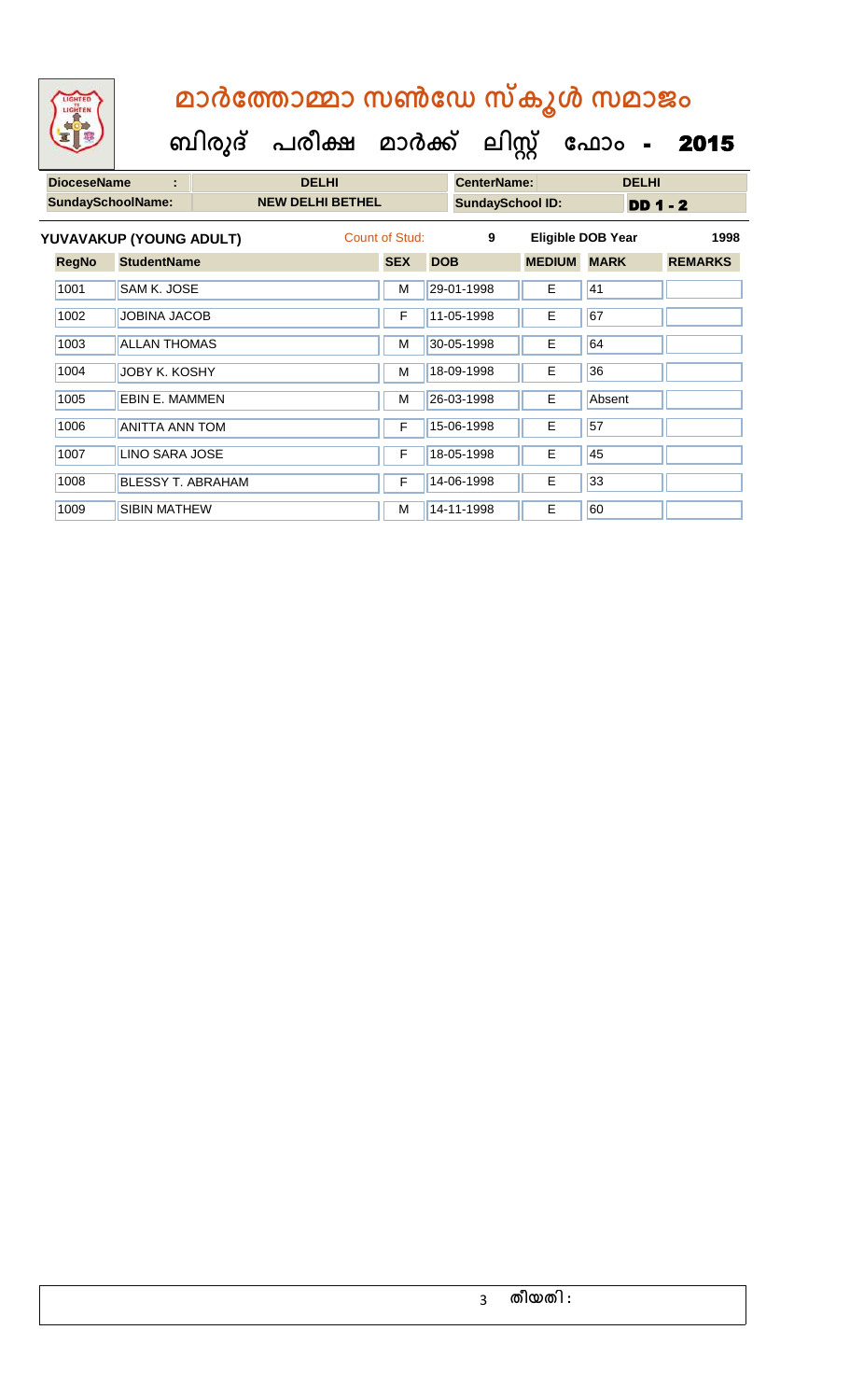|  | <b>IGHTED</b> |  |
|--|---------------|--|
|  |               |  |
|  |               |  |
|  |               |  |
|  |               |  |

 **ബിരുദ് പരീക്ഷ മാര്ക് ക ലിസ്റ്റ ക ഫ ാോം** - 2015

| <b>DioceseName</b><br>t |                                  | <b>DELHI</b>           | <b>CenterName:</b>    | <b>DELHI</b> |                         |                          |                 |                 |                |      |
|-------------------------|----------------------------------|------------------------|-----------------------|--------------|-------------------------|--------------------------|-----------------|-----------------|----------------|------|
|                         | <b>SundaySchoolName:</b>         | <b>DELHI ST PETERS</b> |                       |              | <b>SundaySchool ID:</b> |                          |                 | <b>DD 1 - 3</b> |                |      |
|                         | <b>KUMARAVAKUP (JUNIOR)</b>      |                        | Count of Stud:        |              | 11                      | <b>Eligible DOB Year</b> |                 |                 |                | 2004 |
| <b>RegNo</b>            | <b>StudentName</b>               |                        | <b>SEX</b>            | <b>DOB</b>   |                         | <b>MEDIUM MARK</b>       |                 |                 | <b>REMARKS</b> |      |
| 1011                    | <b>MELBIN MATHEW</b>             |                        | M                     |              | 30-04-2004              | Е                        | 68              |                 |                |      |
| 1012                    | HANNA MARIAM AJI                 |                        | F                     |              | 16-11-2004              | Е                        | 66              |                 |                |      |
| 1013                    | <b>ALLEN K. MATHEW</b>           |                        | M                     |              | 12-10-2004              | E                        | Absent          |                 |                |      |
| 1014                    | <b>ALINA MOLLY MATHEW</b>        |                        |                       |              | 29-12-2004              | Е                        | Absent          |                 |                |      |
| 1015                    | <b>JEFFIN BOVAS</b>              |                        |                       |              | 27-12-2004              | E                        | 80              |                 |                |      |
| 1016                    | <b>ANOSHA RISHI</b>              |                        | F                     |              | 25-11-2004              | Е                        | Absent          |                 |                |      |
| 1017                    | <b>ABIN P. JOHN</b>              |                        |                       |              | 30-10-2004              | E                        | Absent          |                 |                |      |
| 1018                    | <b>ANILIYA RACHEL BOSE</b>       |                        |                       |              | 09-04-2004              | Е                        | 79              |                 |                |      |
| 1019                    | <b>JACOB P. MATHEW</b>           |                        |                       |              | 30-04-2004              | E                        | Absent          |                 |                |      |
| 1020                    | ALEX K. GEORGE                   |                        | M                     |              | 17-10-2004              | Е                        | 43              |                 |                |      |
| 1021                    | MELVIN JOHN STANLY               |                        | м                     |              | 14-06-2004              | Е                        | 66              |                 |                |      |
|                         | <b>MADHYAVAKUP(INTERMEDIATE)</b> |                        | <b>Count of Stud:</b> |              | 9                       | <b>Eligible DOB Year</b> |                 |                 |                | 2002 |
| <b>RegNo</b>            | <b>StudentName</b>               |                        | <b>SEX</b>            | <b>DOB</b>   |                         | <b>MEDIUM MARK</b>       |                 |                 | <b>REMARKS</b> |      |
| 1020                    |                                  | AKSA ELIZABETH JOHNSON | F                     |              | 05-08-2002              | E                        | 57              |                 |                |      |
| 1021                    | <b>REUBEN VARGHESE</b>           |                        | M                     |              | 26-10-2002              | Е                        | 36              |                 |                |      |
| 1022                    | <b>SERENA E. MATHEW</b>          |                        | F                     |              | 03-04-2002              | Е                        | Absent          |                 |                |      |
| 1023                    | <b>JENSON VARGHESE</b>           |                        | M                     |              | 19-08-2002              | Е                        | 47              |                 |                |      |
| 1024                    | SNEHA ABRAHAM                    |                        |                       |              | 16-06-2002              | Е                        | $\overline{79}$ |                 |                |      |
| 1025                    |                                  | ANISHA SARA ABRAHAM    | F                     |              | 09-02-2002              | Е                        | 36              |                 |                |      |
| 1026                    | <b>LIJIN SAJI</b>                |                        | M                     |              | 02-06-2002              | Е                        | Absent          |                 |                |      |
| 1027                    | SHIBIN K. SAJI                   |                        | м                     |              | 29-12-2002              | E                        | 15              |                 |                |      |
| 1028                    | <b>NITIN SAJI</b>                |                        | M                     |              | 02-06-2002              | E                        | Absent          |                 |                |      |

**JESHTAVAKUP(SENIOR)** Count of Stud: **15 Eligible DOB Year 2000**

| <b>RegNo</b> | <b>StudentName</b>           | <b>SEX</b> | <b>DOB</b> | <b>MEDIUM</b> | <b>MARK</b> | <b>REMARKS</b> |
|--------------|------------------------------|------------|------------|---------------|-------------|----------------|
| 1017         | RINOSH V. CHACKO             | м          | 08-07-2000 | Е             | 29          |                |
| 1018         | ALLEN P. JOHN                | M          | 17-10-2000 | E             | Absent      |                |
| 1019         | CHRISTINA GRACE CHACKO       | F          | 06-07-2000 | Е             | 28          |                |
| 1020         | HANNAH ELIZABETH STEPHEN     | F          | 23-11-2000 | Е             | 49          |                |
| 1021         | <b>JEEVAN ABRAHAM</b>        | м          | 31-07-2000 | Е             | Absent      |                |
| 1022         | <b>ISSAC JACOB</b>           | M          | 26-06-2000 | Е             | 75          |                |
| 1023         | JINSA JACOB                  | F          | 08-02-2000 | E             | Absent      |                |
| 1024         | ALAN C. DANIEL               | м          | 24-08-2000 | Е             | 26          |                |
| 1025         | SHARON A. ALEX               | M          | 20-12-2000 | Е             | Absent      |                |
| 1026         | <b>NOEL JOHNSON VARGHESE</b> | M          | 22-11-2000 | Е             | 24          |                |
| 1027         | <b>MERLYN MATHEW</b>         | F          | 19-11-2000 | E             | Absent      |                |
| 1028         | <b>BONY C. BABU</b>          | M          | 28-04-2000 | E             | 45          |                |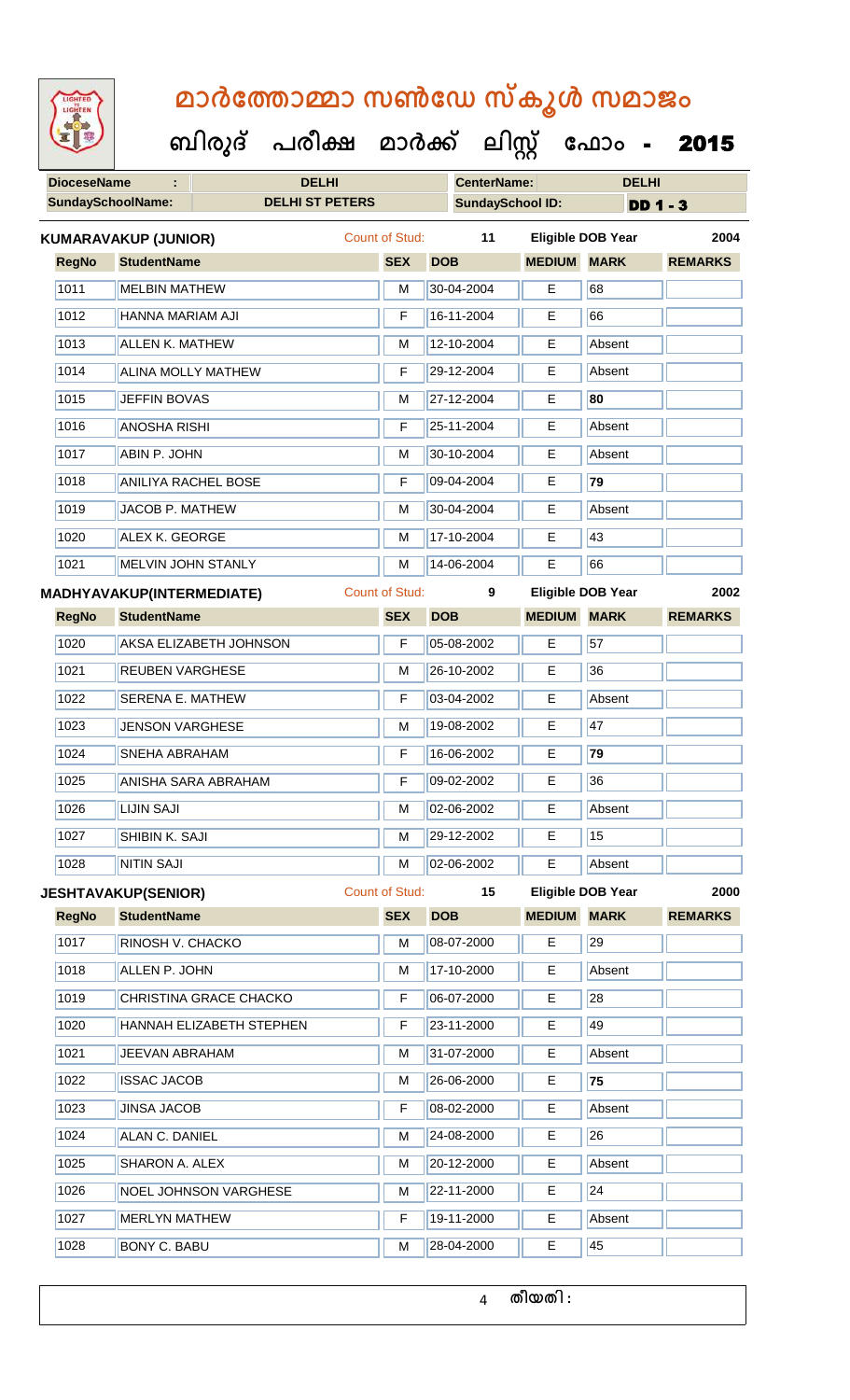| <b>DioceseName</b>                        |                          | <b>DELHI</b>                 |            | <b>CenterName:</b> |                         |               | <b>DELHI</b>             |                |
|-------------------------------------------|--------------------------|------------------------------|------------|--------------------|-------------------------|---------------|--------------------------|----------------|
| <b>SundaySchoolName:</b>                  |                          | <b>DELHI ST PETERS</b>       |            |                    | <b>SundaySchool ID:</b> | $DD$ 1 - 3    |                          |                |
| 1029                                      | PRATHIBHA JOHN           |                              | F          |                    | 30-08-2000              | E             | 34                       |                |
| 1030                                      | <b>ALLEN ABRAHAM</b>     |                              |            |                    | 22-08-2000              | E             | Absent                   |                |
| 1031                                      |                          | <b>SWEENA ANN THOMAS</b>     | F          |                    | 03-02-2000              | E             | 19                       |                |
| Count of Stud:<br>YUVAVAKUP (YOUNG ADULT) |                          |                              |            |                    | 11                      |               | <b>Eligible DOB Year</b> | 1998           |
| <b>RegNo</b>                              | <b>StudentName</b>       |                              | <b>SEX</b> | <b>DOB</b>         |                         | <b>MEDIUM</b> | <b>MARK</b>              | <b>REMARKS</b> |
| 1010                                      | ANJU MARY ABRAHAM        |                              | F          |                    | 17-02-1998              | E             | Absent                   |                |
| 1011                                      | <b>ASHWIN K. CHERIAN</b> |                              | M          |                    | 03-07-1998              | E             | 59                       |                |
| 1012                                      | ZOE P. ALEXANDER         |                              | M          |                    | 27-04-1998              | E             | Absent                   |                |
| 1013                                      | <b>ANN JOSEPH</b>        |                              | F          |                    | 13-09-1998              | E             | 59                       |                |
| 1014                                      | <b>AJI THOMAS</b>        |                              | F          |                    | 21-12-1998              | E             | 35                       |                |
| 1015                                      |                          | CHRISTIEMOL S. ABRAHAM       | F          |                    | 05-01-1998              | E             | 65                       |                |
| 1016                                      | <b>JITIN ABRAHAM</b>     |                              | M          |                    | 03-07-1998              | E             | Absent                   |                |
| 1017                                      |                          | <b>JOEL JOHNSON VARGHESE</b> | M          |                    | 17-10-1998              | Е             | 54                       |                |
| 1018                                      | <b>REUBEN T. BINOY</b>   |                              |            |                    | 04-07-1998              | E             | Absent                   |                |
| 1019                                      | <b>ROJIN SAJI</b>        |                              | M          |                    | 15-01-1998              | E             | 47                       |                |
| 1020                                      | <b>SHANE MATHEW</b>      |                              | М          |                    | 23-09-1998              | E             | Absent                   |                |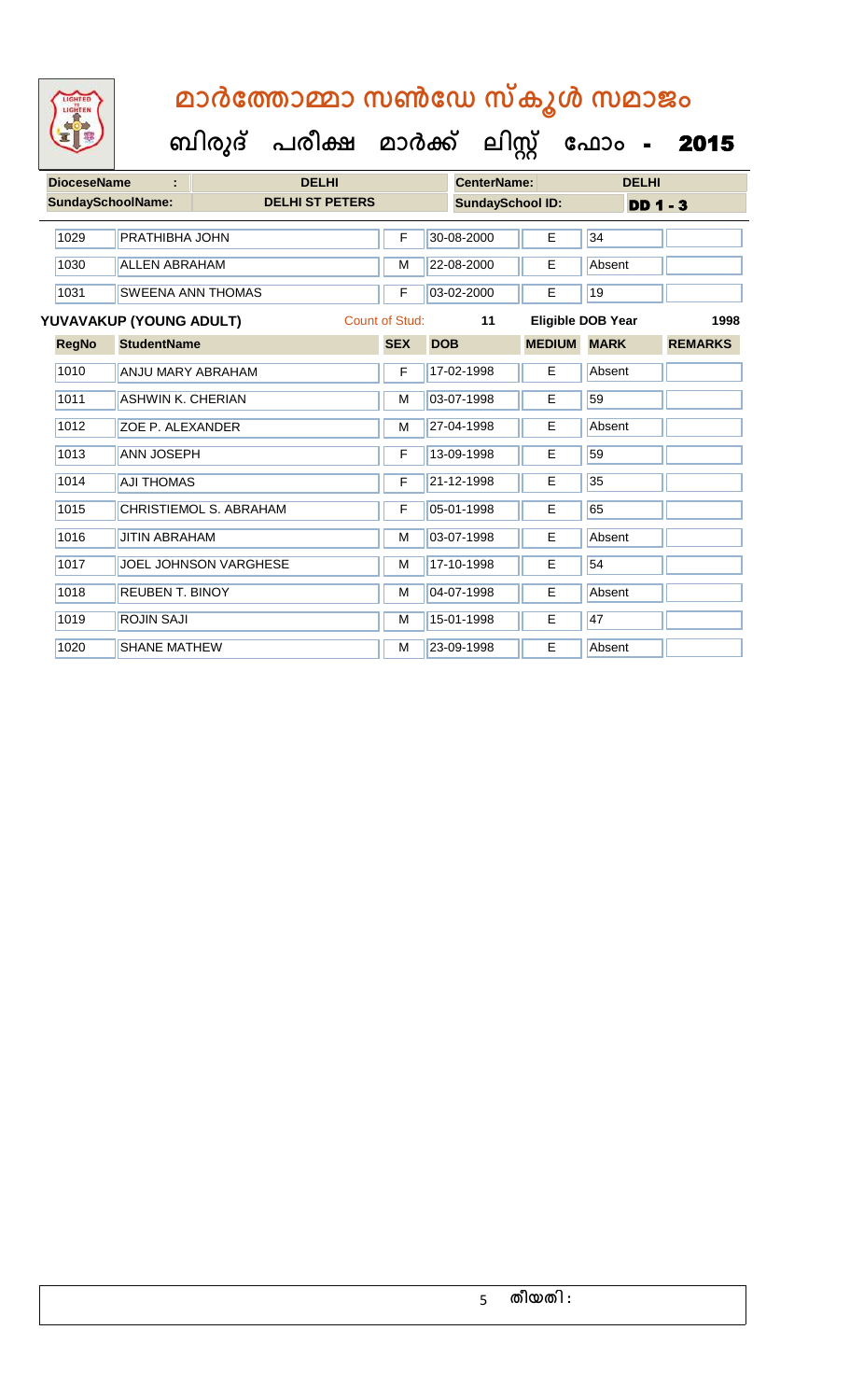| <b>IGHTED</b> |
|---------------|
|               |
|               |
|               |
|               |

| 医胃婴          |                           |                             |                              | ബിരുദ് പരീക്ഷ മാർക്ക് |                       |                         | ലിസ്റ്റ്                 | ഫോം -                    | 2015            |
|--------------|---------------------------|-----------------------------|------------------------------|-----------------------|-----------------------|-------------------------|--------------------------|--------------------------|-----------------|
|              | <b>DioceseName</b>        | ÷                           |                              | <b>DELHI</b>          |                       | <b>CenterName:</b>      |                          | <b>DELHI</b>             |                 |
|              |                           | <b>SundaySchoolName:</b>    |                              | <b>NOIDA</b>          |                       | <b>SundaySchool ID:</b> |                          |                          | <b>DD 1 - 4</b> |
|              |                           | <b>KUMARAVAKUP (JUNIOR)</b> |                              |                       | <b>Count of Stud:</b> | 5                       |                          | <b>Eligible DOB Year</b> | 2004            |
| <b>RegNo</b> |                           | <b>StudentName</b>          |                              |                       | <b>SEX</b>            | <b>DOB</b>              | <b>MEDIUM</b>            | <b>MARK</b>              | <b>REMARKS</b>  |
| 1022         |                           | <b>AARON ROY</b>            |                              |                       | M                     | 21-01-2004              | E                        | 64                       |                 |
| 1023         |                           | <b>EMY VARGHESE</b>         |                              |                       | F                     | 13-03-2004              | E                        | $\overline{21}$          |                 |
| 1024         |                           |                             | NAMITA ANN ABRAHAM           |                       | F                     | 18-12-2004              | E                        | 95                       |                 |
| 1025         |                           | SANJANA MARIA JOHN          |                              |                       | F                     | 22-10-2004              | E.                       | 62                       |                 |
| 1026         |                           | <b>SARAH MARY SAJAN</b>     |                              |                       | F                     | 14-05-2004              | E                        | 90                       |                 |
|              | MADHYAVAKUP(INTERMEDIATE) |                             |                              | <b>Count of Stud:</b> | 4                     |                         | <b>Eligible DOB Year</b> | 2002                     |                 |
| <b>RegNo</b> |                           | <b>StudentName</b>          |                              |                       | <b>SEX</b>            | <b>DOB</b>              | <b>MEDIUM</b>            | <b>MARK</b>              | <b>REMARKS</b>  |
| 1029         |                           | <b>CYRIL TOM SUNNY</b>      |                              |                       | M                     | 13-09-2002              | E                        | 36                       |                 |
| 1030         |                           | <b>KEVIN MANOJ</b>          |                              |                       | M                     | 12-10-2002              | E                        | 34                       |                 |
| 1031         |                           | <b>NOEL VARGHESE</b>        |                              |                       | M                     | 20-05-2002              | E                        | 57                       |                 |
| 1032         |                           | REBECCA JOHN S.             |                              |                       | F                     | 16-09-2002              | E                        | 46                       |                 |
|              |                           | <b>JESHTAVAKUP(SENIOR)</b>  |                              |                       | <b>Count of Stud:</b> | 8                       |                          | <b>Eligible DOB Year</b> | 2000            |
| <b>RegNo</b> |                           | <b>StudentName</b>          |                              |                       | <b>SEX</b>            | <b>DOB</b>              | <b>MEDIUM</b>            | <b>MARK</b>              | <b>REMARKS</b>  |
| 1032         |                           | <b>ABIN VARGHESE</b>        |                              |                       | M                     | 16-06-2000              | E                        | 21                       |                 |
| 1033         |                           |                             | <b>ANANYA MARIAM JOHN</b>    |                       | F                     | 05-07-2000              | E.                       | 50                       |                 |
| 1034         |                           | ANU. K. THOMAS              |                              |                       | F                     | 09-03-2000              | E                        | 25                       |                 |
| 1035         |                           |                             | CHRISTINA ALEXANDER          |                       | F                     | 02-01-2000              | E                        | 44                       |                 |
| 1036         |                           |                             | <b>NOEL VARGHESE SAKHI</b>   |                       | M                     | $ 09-12-2000 $          | E                        | 65                       |                 |
| 1037         |                           | PRETTY. P. ALEX             |                              |                       | F                     | 22-03-2000              | E                        | 65                       |                 |
| 1038         |                           | <b>REUBEN JOHNS</b>         |                              |                       | M                     | 17-05-2000              | E.                       | 43                       |                 |
| 1039         |                           | SHINE. K. SHAJI             |                              |                       | M                     | 03-06-2000              | E                        | 44                       |                 |
|              |                           | YUVAVAKUP (YOUNG ADULT)     |                              |                       | <b>Count of Stud:</b> | 8                       |                          | <b>Eligible DOB Year</b> | 1998            |
| <b>RegNo</b> |                           | <b>StudentName</b>          |                              |                       | <b>SEX</b>            | <b>DOB</b>              | <b>MEDIUM</b>            | <b>MARK</b>              | <b>REMARKS</b>  |
| 1021         |                           | <b>AJITH SAJI</b>           |                              |                       | M                     | 14-08-1998              | E                        | Absent                   |                 |
| 1022         |                           | AKSA SAJAN                  |                              |                       | F                     | 16-09-1998              | E                        | 53                       |                 |
| 1023         |                           | <b>ANSHU ABRAHAM</b>        |                              |                       | F                     | 25-06-1998              | E.                       | 82                       |                 |
| 1024         |                           | ANSHU ANNA MONCY            |                              |                       | F                     | 18-12-1998              | Е                        | 60                       |                 |
| 1025         |                           | JUSTIN. T. RAJAN            |                              |                       | M                     | 15-04-1998              | E.                       | 33                       |                 |
| 1026         |                           | <b>MARINA ABRAHAM</b>       |                              |                       | F                     | 09-04-1998              | E                        | 71                       |                 |
| 1027         |                           |                             | SHREYA SUSAN MATHEW          |                       | F                     | 29-04-1998              | Е                        | 57                       |                 |
| 1028         |                           | SHARON. S. BABY             |                              |                       | F                     | 09-05-1998              | E.                       | 27                       |                 |
|              |                           |                             | PROUDA SUNDAY SCHOOL (ADULT) |                       | <b>Count of Stud:</b> | 3                       |                          | Eligible DOB Year        | 1997            |
| <b>RegNo</b> |                           | <b>StudentName</b>          |                              |                       | <b>SEX</b>            | <b>DOB</b>              | <b>MEDIUM</b>            | <b>MARK</b>              | <b>REMARKS</b>  |
| 1003         |                           | <b>CHRISTIN MATHEW</b>      |                              |                       | M                     | 21-04-1997              | Е                        | Absent                   |                 |
| 1004         |                           | JOEL JOHN SAKHI             |                              |                       | M                     | 14-08-1997              | E                        | Absent                   |                 |

1005 JERIN JOSE **F 08-03-1997** E Absent

**തീയതി :**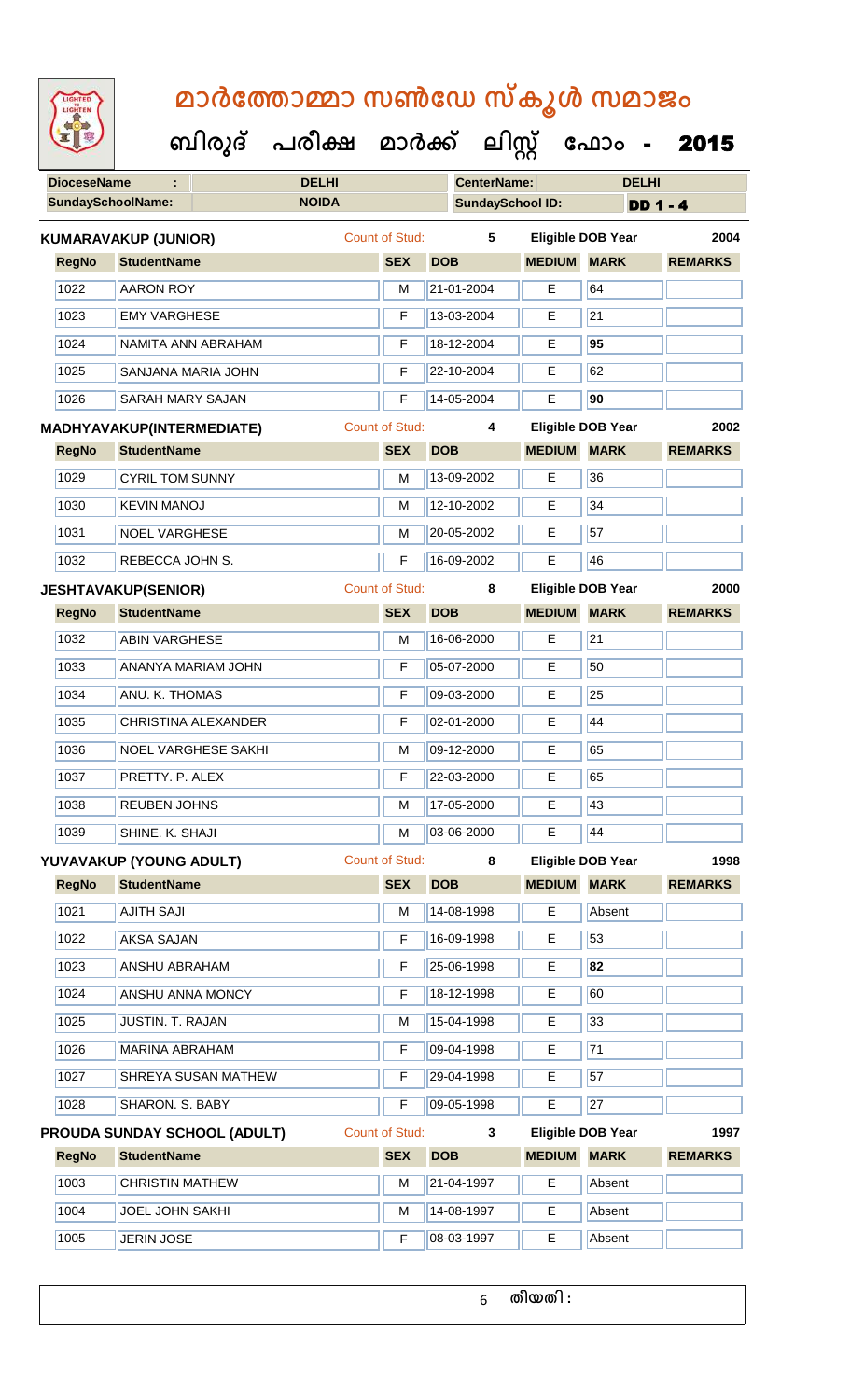| GHTED |  |
|-------|--|
|       |  |

 **ബിരുദ് പരീക്ഷ മാര്ക് ക ലിസ്റ്റ ക ഫ ാോം** - 2015

**DioceseName : DELHI CenterName: DELHI**

| <b>SundaySchoolName:</b> |                        | <b>KAROLBHAGH ST.THOMAS</b>      |                |            | <b>SundaySchool ID:</b> |               |                          | $DD 1 - 5$     |      |
|--------------------------|------------------------|----------------------------------|----------------|------------|-------------------------|---------------|--------------------------|----------------|------|
|                          | KUMARAVAKUP (JUNIOR)   |                                  | Count of Stud: |            | 8                       |               | <b>Eligible DOB Year</b> |                | 2004 |
| <b>RegNo</b>             | <b>StudentName</b>     |                                  | <b>SEX</b>     | <b>DOB</b> |                         | <b>MEDIUM</b> | <b>MARK</b>              | <b>REMARKS</b> |      |
| 1027                     | <b>ALEN SAM THOMAS</b> |                                  | M              |            | 30-10-2004              | E             | 51                       |                |      |
| 1028                     | <b>ANITA THOMAS</b>    |                                  | F              |            | 12-05-2004              | Е             | Absent                   |                |      |
| 1029                     | <b>ALBIN G. KOSHY</b>  |                                  | M              |            | 22-10-2004              | Е             | Absent                   |                |      |
| 1030                     |                        | DAYA ELIZABETH EAPEN             | F              |            | 02-11-2004              | E             | 89                       |                |      |
| 1031                     | <b>FEMI BIJU</b>       |                                  | F              |            | 03-02-2004              | E             | Absent                   |                |      |
| 1032                     | <b>KRIPA JOHN</b>      |                                  | F              |            | 17-12-2004              | Е             | 53                       |                |      |
| 1033                     |                        | <b>THEO ABRAHAM EAPEN</b>        | м              |            | 02-11-2004              | Е             | 90                       |                |      |
| 1034                     | <b>SHARON S. JOHN</b>  |                                  | F              |            | 06-03-2004              | E             | 92                       |                |      |
|                          |                        | <b>MADHYAVAKUP(INTERMEDIATE)</b> | Count of Stud: |            | 10                      |               | <b>Eligible DOB Year</b> |                | 2002 |

| <b>RegNo</b> | <b>StudentName</b>      | <b>SEX</b> | <b>DOB</b> | <b>MEDIUM</b> | <b>MARK</b> | <b>REMARKS</b> |
|--------------|-------------------------|------------|------------|---------------|-------------|----------------|
| 1033         | <b>JEWEL ANNA MANOJ</b> | F          | 13-03-2002 | Е             | 52          |                |
| 1034         | <b>MARINA THOMAS</b>    | F          | 04-01-2002 | E.            | Absent      |                |
| 1035         | <b>ANGEL SARA</b>       | F          | 04-07-2002 | Е             | Absent      |                |
| 1036         | <b>RHEA THOMAS</b>      | F          | 10-09-2002 | E             | 57          |                |
| 1037         | JASMINE JOHN            | F          | 25-09-2002 | E.            | Absent      |                |
| 1038         | <b>BOVAS K. BIJU</b>    | M          | 31-12-2002 | Е             | 81          |                |
| 1039         | <b>JOEL J. VARGHESE</b> | M          | 16-06-2002 | Е             | 75          |                |
| 1040         | <b>CHRISTY JOHN</b>     | M          | 30-05-2002 | E.            | 62          |                |
| 1041         | <b>ANGEL SUSAN JOHN</b> | F          | 04-07-2002 | Е             | 42          |                |
| 1042         | <b>REEBA RAJAN</b>      | F          | 15-09-2002 | Е             | Absent      |                |

**JESHTAVAKUP(SENIOR)** Count of Stud: **9 Eligible DOB Year 2000**

| <b>RegNo</b> | <b>StudentName</b>                                                                                                                                                                                                                                                                                                  | <b>SEX</b>      | <b>DOB</b>     | <b>MEDIUM</b> | <b>MARK</b>       | <b>REMARKS</b> |
|--------------|---------------------------------------------------------------------------------------------------------------------------------------------------------------------------------------------------------------------------------------------------------------------------------------------------------------------|-----------------|----------------|---------------|-------------------|----------------|
| 1040         | <b>ANGEL SUSAN JOHN</b>                                                                                                                                                                                                                                                                                             | F               | 13-06-2000     | Е             | 83                |                |
| 1041         | <b>ANANYA SHAJI</b>                                                                                                                                                                                                                                                                                                 | F               | 01-02-2000     | Е             | Absent            |                |
| 1042         | <b>SNEHAK.</b>                                                                                                                                                                                                                                                                                                      | F               | 12-06-2000     | Е             | Absent            |                |
| 1043         | <b>RIYA REJU</b>                                                                                                                                                                                                                                                                                                    | F               | 06-03-2000     | Е             | Absent            |                |
| 1044         | <b>SUMI SAJI</b>                                                                                                                                                                                                                                                                                                    | F               | 16-06-2000     | Е             | Absent            |                |
| 1045         | <b>RIJO MATHEW</b>                                                                                                                                                                                                                                                                                                  | M               | 03-12-2000     | Е             | Absent            |                |
| 1046         | <b>NISSY SHAJIMON</b>                                                                                                                                                                                                                                                                                               | F               | 12-04-2000     | E             | Absent            |                |
| 1047         | CHRISTINA ELSA THOMAS                                                                                                                                                                                                                                                                                               | F               | 25-12-2000     | Е             | Absent            |                |
| 1048         | <b>LIUIA BABU</b>                                                                                                                                                                                                                                                                                                   | F               | 30-08-2000     | Е             | Absent            |                |
|              | $\mathcal{U}$ is $\mathcal{U}$ and $\mathcal{U}$ is $\mathcal{U}$ and $\mathcal{U}$ and $\mathcal{V}$ and $\mathcal{V}$ and $\mathcal{V}$ and $\mathcal{V}$ and $\mathcal{V}$ and $\mathcal{V}$ and $\mathcal{V}$ and $\mathcal{V}$ and $\mathcal{V}$ and $\mathcal{V}$ and $\mathcal{V}$ and $\mathcal{V}$ and $\$ | Count of Child. | $\overline{a}$ |               | Filaille DOD Vaar | 4000           |

|              | YUVAVAKUP (YOUNG ADULT)    | Count of Stud: |                    | <b>Eligible DOB Year</b> |             | 1998           |  |
|--------------|----------------------------|----------------|--------------------|--------------------------|-------------|----------------|--|
| <b>RegNo</b> | <b>StudentName</b>         | <b>SEX</b>     | <b>DOB</b>         | <b>MEDIUM</b>            | <b>MARK</b> | <b>REMARKS</b> |  |
| 1029         | <b>CHERYL BETSY MATHEW</b> |                | $ 02 - 04 - 1998 $ | Е                        | Absent      |                |  |
| 1030         | IAKHILA S. MATHEW          | F              | $ 21 - 10 - 1998$  | Е                        | Absent      |                |  |
| 1031         | JASMINE A. JOSE            |                | 11-08-1998         | Е                        | Absent      |                |  |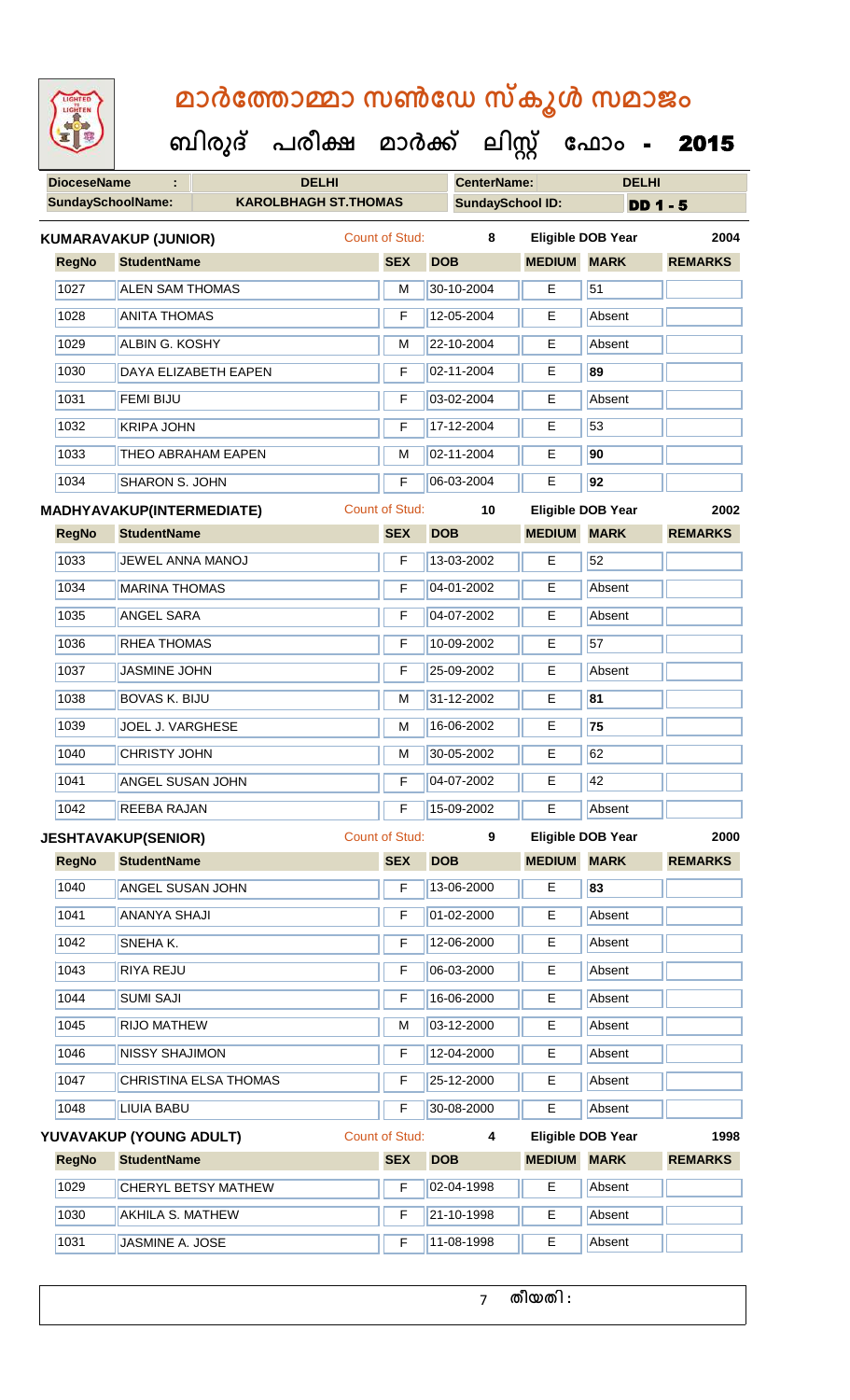| LIGHTED<br>LIGHTE            |                    | മാർത്തോമ്മാ സൺഡേ സ്കൂൾ സമാജം              |                |                         |                          |              |      |
|------------------------------|--------------------|-------------------------------------------|----------------|-------------------------|--------------------------|--------------|------|
|                              |                    | ബിരുദ് പരീക്ഷ മാർക്ക് ലിസ്റ്റ് ഫോം - 2015 |                |                         |                          |              |      |
| <b>DioceseName</b>           | ÷                  | <b>DELHI</b>                              |                | <b>CenterName:</b>      |                          | <b>DELHI</b> |      |
| <b>SundaySchoolName:</b>     |                    | <b>KAROLBHAGH ST.THOMAS</b>               |                | <b>SundaySchool ID:</b> |                          | $DD$ 1 - 5   |      |
| 1032                         | <b>JUSTIN JOHN</b> |                                           | M              | 14-12-1998              | Е                        | Absent       |      |
| PROUDA SUNDAY SCHOOL (ADULT) |                    |                                           | Count of Stud: | 3                       | <b>Eligible DOB Year</b> |              | 1997 |

**RegNo StudentName SEX DOB MEDIUM MARK REMARKS**

1006 AMIT SHAJI M 04-11-1997 E Absent

1007 SHIJO THOMAS M 13-12-1997 E Absent 1008 ABIN V. GEORGE M 28-02-1997 | E Absent

| 8 | തീയതി : |  |  |  |
|---|---------|--|--|--|
|---|---------|--|--|--|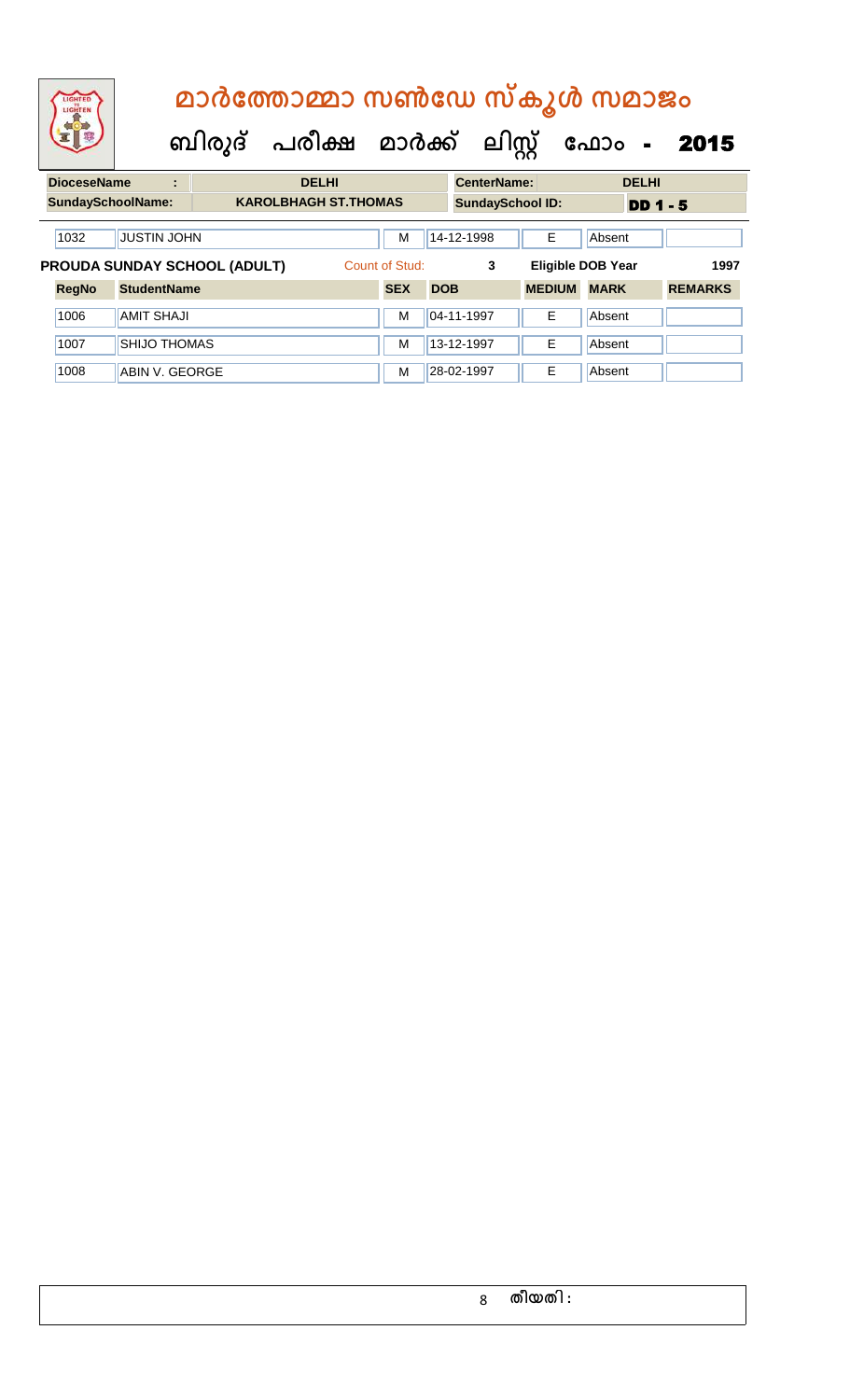|  | GHTED |  |
|--|-------|--|
|  |       |  |
|  |       |  |
|  |       |  |
|  |       |  |

| <b>DioceseName</b> |                                  | <b>DELHI</b>                |                  |                       |            | <b>CenterName:</b>      |                          |                 | <b>DELHI</b> |                |      |
|--------------------|----------------------------------|-----------------------------|------------------|-----------------------|------------|-------------------------|--------------------------|-----------------|--------------|----------------|------|
|                    | <b>SundaySchoolName:</b>         |                             | <b>GHAZIABAD</b> |                       |            | <b>SundaySchool ID:</b> |                          |                 | $DD 1 - 6$   |                |      |
|                    | <b>KUMARAVAKUP (JUNIOR)</b>      |                             |                  | Count of Stud:        |            | $\overline{2}$          | <b>Eligible DOB Year</b> |                 |              |                | 2004 |
| <b>RegNo</b>       | <b>StudentName</b>               |                             |                  | <b>SEX</b>            | <b>DOB</b> |                         | <b>MEDIUM</b>            | <b>MARK</b>     |              | <b>REMARKS</b> |      |
| 1035               |                                  | <b>SUBIN THOMSON THOMAS</b> |                  | M                     |            | 22-03-2004              | Е                        | 23              |              |                |      |
| 1036               |                                  | <b>JOSNA MARIAM GEORGE</b>  |                  | F                     |            | 26-05-2004              | E                        | $\overline{21}$ |              |                |      |
|                    | <b>MADHYAVAKUP(INTERMEDIATE)</b> |                             |                  | <b>Count of Stud:</b> |            | 6                       | <b>Eligible DOB Year</b> |                 |              |                | 2002 |
| <b>RegNo</b>       | <b>StudentName</b>               |                             |                  | <b>SEX</b>            | <b>DOB</b> |                         | <b>MEDIUM</b>            | <b>MARK</b>     |              | <b>REMARKS</b> |      |
| 1043               | <b>TINU THAMPI</b>               |                             |                  | M                     |            | 13-03-2002              | E                        | Absent          |              |                |      |
| 1044               | <b>JINI SUSAN THOMAS</b>         |                             |                  | F                     |            | 23-03-2002              | E                        | 46              |              |                |      |
| 1045               | <b>JOHNYA JOHN</b>               |                             |                  | F                     |            | 10-06-2002              | Е                        | 35              |              |                |      |
| 1046               | JOHANNA JOHN                     |                             |                  | F                     |            | 10-06-2002              | Е                        | 25              |              |                |      |
| 1047               |                                  | CHARLOTTE MARIAM THOMAS     |                  | F                     |            | 30-10-2002              | E                        | 73              |              |                |      |
| 1048               | <b>ALIN R. THOMAS</b>            |                             |                  | F                     |            | 01-12-2002              | E                        | 26              |              |                |      |
|                    | <b>JESHTAVAKUP(SENIOR)</b>       |                             |                  | <b>Count of Stud:</b> |            | $\overline{2}$          | <b>Eligible DOB Year</b> |                 |              |                | 2000 |
| <b>RegNo</b>       | <b>StudentName</b>               |                             |                  | <b>SEX</b>            | <b>DOB</b> |                         | <b>MEDIUM</b>            | <b>MARK</b>     |              | <b>REMARKS</b> |      |
| 1049               | <b>SEJI PAPPACHEN</b>            |                             |                  | F                     |            | 15-07-2000              | Е                        | 40              |              |                |      |
| 1050               | <b>ANSU MATHEW</b>               |                             |                  | F                     |            | 17-08-2000              | E                        | 23              |              |                |      |
|                    | YUVAVAKUP (YOUNG ADULT)          |                             |                  | <b>Count of Stud:</b> |            | $\mathbf{2}$            | <b>Eligible DOB Year</b> |                 |              |                | 1998 |
| <b>RegNo</b>       | <b>StudentName</b>               |                             |                  | <b>SEX</b>            | <b>DOB</b> |                         | <b>MEDIUM</b>            | <b>MARK</b>     |              | <b>REMARKS</b> |      |
| 1033               | <b>SEJO PAPPACHEN</b>            |                             |                  | M                     |            | 05-03-1998              | E                        | 34              |              |                |      |
| 1034               | JOEL J. CHERIAN                  |                             |                  | M                     |            | 27-09-1998              | E                        | Absent          |              |                |      |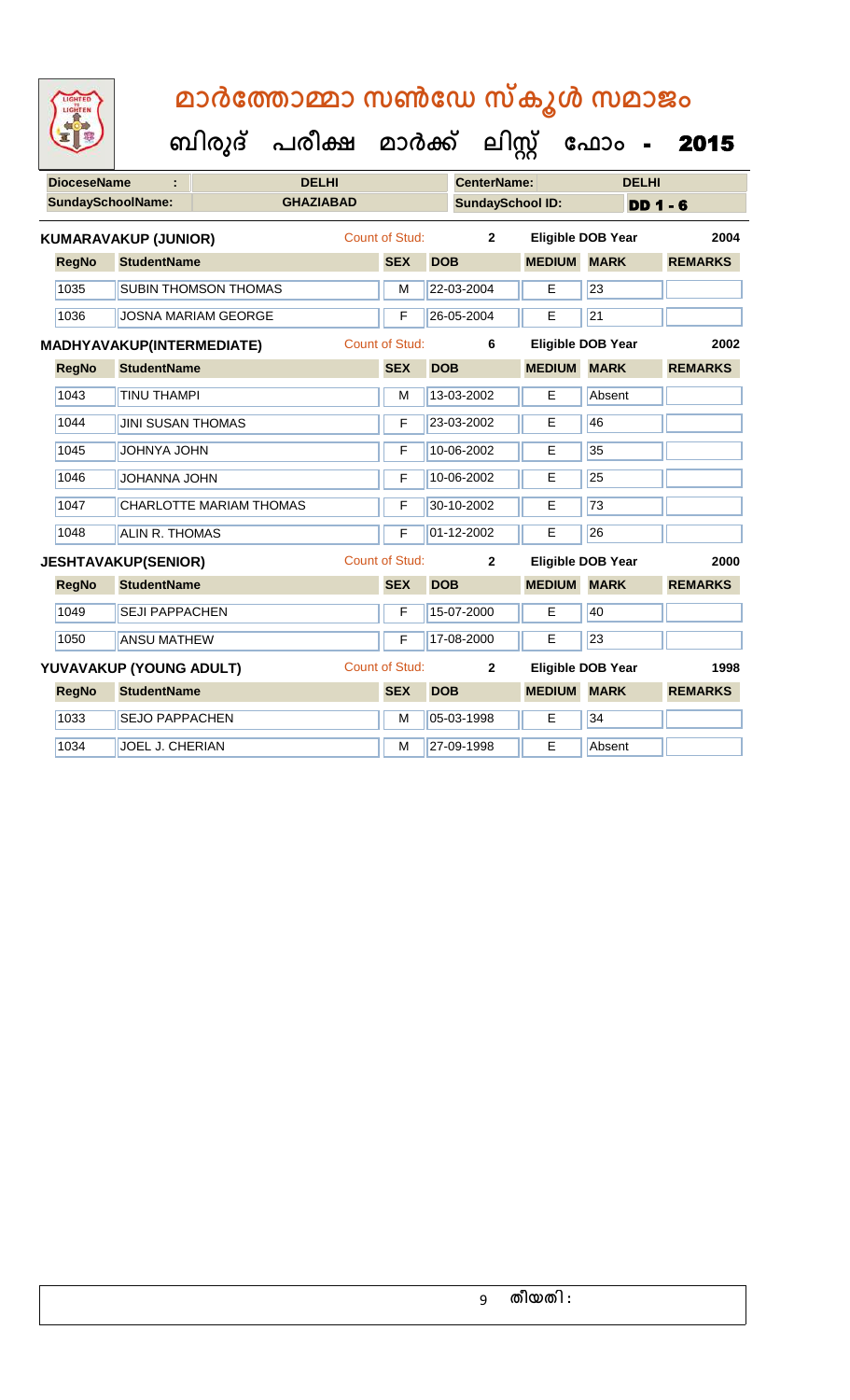| <b>DioceseName</b> | ÷                                |                                     | <b>DELHI</b>       |                       |            | <b>CenterName:</b>      |               | <b>DELHI</b>             |                 |  |
|--------------------|----------------------------------|-------------------------------------|--------------------|-----------------------|------------|-------------------------|---------------|--------------------------|-----------------|--|
|                    | <b>SundaySchoolName:</b>         |                                     | <b>CHANDIGARAH</b> |                       |            | <b>SundaySchool ID:</b> |               |                          | <b>DD 1 - 7</b> |  |
|                    | <b>KUMARAVAKUP (JUNIOR)</b>      |                                     |                    | Count of Stud:        |            | $\overline{2}$          |               | <b>Eligible DOB Year</b> | 2004            |  |
| <b>RegNo</b>       | <b>StudentName</b>               |                                     |                    | <b>SEX</b>            | <b>DOB</b> |                         | <b>MEDIUM</b> | <b>MARK</b>              | <b>REMARKS</b>  |  |
| 1037               | JESHNI K. JOSE                   |                                     |                    | F                     |            | 10-02-2004              | E.            | 66                       |                 |  |
| 1038               |                                  | SHREYA ELSA VARGHESE                |                    | F                     |            | 19-03-2004              | E             | 54                       |                 |  |
|                    | <b>MADHYAVAKUP(INTERMEDIATE)</b> |                                     |                    | <b>Count of Stud:</b> |            | 1                       |               | Eligible DOB Year        | 2002            |  |
| <b>RegNo</b>       | <b>StudentName</b>               |                                     |                    | <b>SEX</b>            | <b>DOB</b> |                         | <b>MEDIUM</b> | <b>MARK</b>              | <b>REMARKS</b>  |  |
| 1049               | AKARSH K. THOMAS                 |                                     |                    | M                     |            | 10-01-2002              | E.            | 64                       |                 |  |
|                    | YUVAVAKUP (YOUNG ADULT)          |                                     |                    | Count of Stud:        |            | 1                       |               | Eligible DOB Year        | 1998            |  |
| <b>RegNo</b>       | <b>StudentName</b>               |                                     |                    | <b>SEX</b>            | <b>DOB</b> |                         | <b>MEDIUM</b> | <b>MARK</b>              | <b>REMARKS</b>  |  |
| 1035               | JOSHIN K. JOSE                   |                                     |                    | M                     |            | 02-02-1998              | E.            | Absent                   |                 |  |
|                    |                                  | <b>PROUDA SUNDAY SCHOOL (ADULT)</b> |                    | <b>Count of Stud:</b> |            | 1                       |               | Eligible DOB Year        | 1997            |  |
| <b>RegNo</b>       | <b>StudentName</b>               |                                     |                    | <b>SEX</b>            | <b>DOB</b> |                         | <b>MEDIUM</b> | <b>MARK</b>              | <b>REMARKS</b>  |  |
| 1009               | <b>ANISHA EASOW</b>              |                                     |                    | F                     |            | 28-10-1997              | E.            | 31                       |                 |  |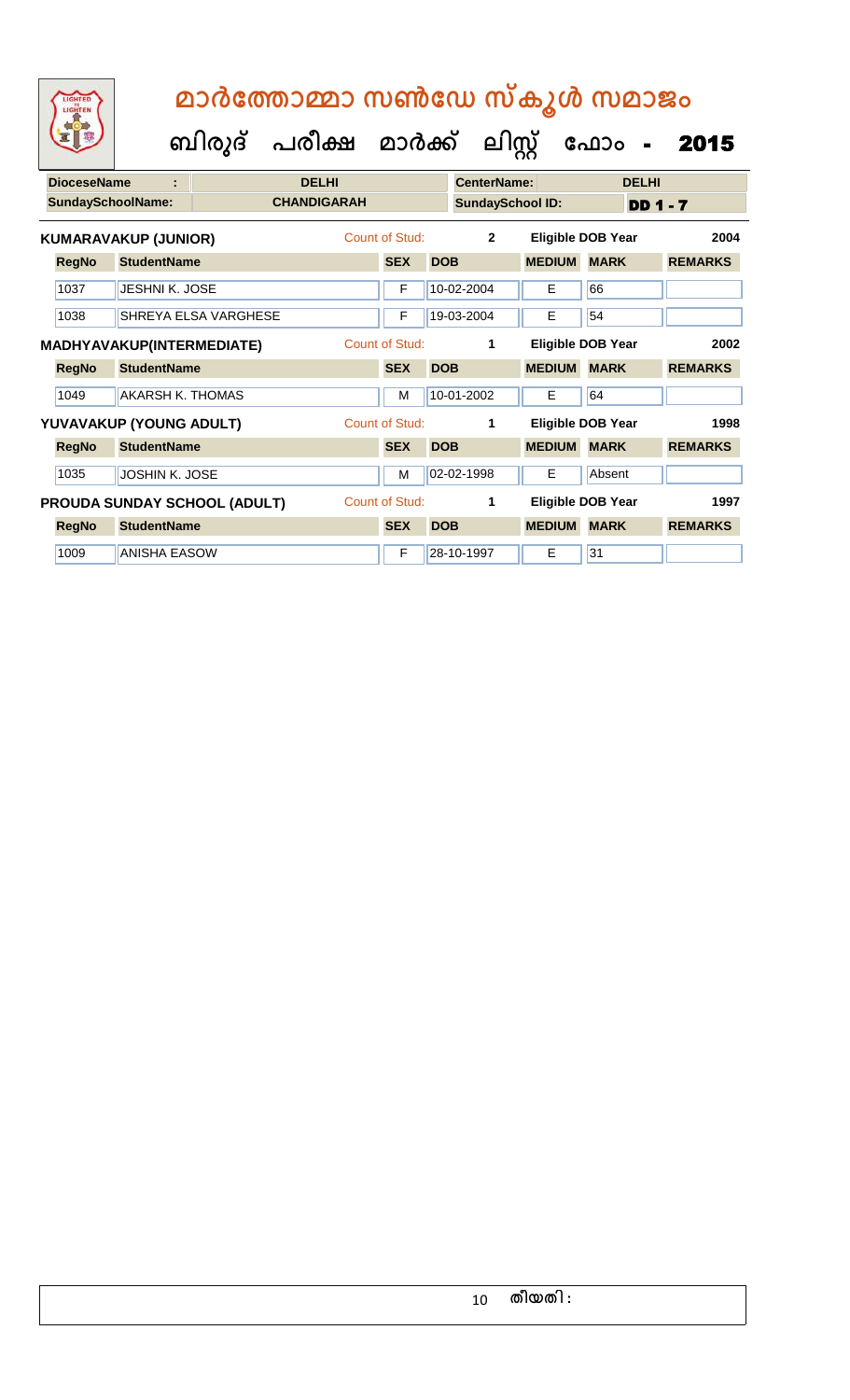| LIGHTED |
|---------|
|         |
|         |
|         |

| <b>SundaySchoolName:</b><br><b>GURUGOAN ST THOMAS</b><br><b>SundaySchool ID:</b><br>Count of Stud:<br>$\overline{2}$<br><b>Eligible DOB Year</b><br><b>KUMARAVAKUP (JUNIOR)</b><br><b>RegNo</b><br><b>StudentName</b><br><b>MEDIUM</b><br><b>MARK</b><br><b>SEX</b><br><b>DOB</b> | $DD$ 1 - 8<br>2004<br><b>REMARKS</b> |
|-----------------------------------------------------------------------------------------------------------------------------------------------------------------------------------------------------------------------------------------------------------------------------------|--------------------------------------|
|                                                                                                                                                                                                                                                                                   |                                      |
|                                                                                                                                                                                                                                                                                   |                                      |
|                                                                                                                                                                                                                                                                                   |                                      |
| 1039<br>22-03-2004<br>58<br><b>AARON PHILIP</b><br>E<br>M                                                                                                                                                                                                                         |                                      |
| 53<br>21-12-2004<br>1040<br>PHILIP THOMAS<br>E<br>M                                                                                                                                                                                                                               |                                      |
| Count of Stud:<br>5<br><b>Eligible DOB Year</b><br><b>MADHYAVAKUP(INTERMEDIATE)</b>                                                                                                                                                                                               | 2002                                 |
| <b>SEX</b><br><b>MEDIUM</b><br><b>RegNo</b><br><b>StudentName</b><br><b>DOB</b><br><b>MARK</b>                                                                                                                                                                                    | <b>REMARKS</b>                       |
| 1050<br>30<br><b>BIJIN ABRAHAM</b><br>23-09-2002<br>E<br>M                                                                                                                                                                                                                        |                                      |
| 44<br>1051<br><b>ANGELENE SUSAN THOMAS</b><br>F<br>30-10-2002<br>E                                                                                                                                                                                                                |                                      |
| 26<br>16-07-2002<br>1052<br>E<br><b>STEPHY ABRAHAM</b><br>F                                                                                                                                                                                                                       |                                      |
| 37<br>1053<br><b>NISSY AJI</b><br>F<br>03-12-2002<br>E                                                                                                                                                                                                                            |                                      |
| 11-12-2002<br>1054<br>E<br>Absent<br><b>SAMARTH SAMUEL</b><br>M                                                                                                                                                                                                                   |                                      |
| <b>Count of Stud:</b><br>$\mathbf{2}$<br><b>Eligible DOB Year</b><br><b>JESHTAVAKUP(SENIOR)</b>                                                                                                                                                                                   | 2000                                 |
| <b>MEDIUM</b><br><b>MARK</b><br><b>RegNo</b><br><b>StudentName</b><br><b>SEX</b><br><b>DOB</b>                                                                                                                                                                                    | <b>REMARKS</b>                       |
| 1051<br>17-03-2000<br>28<br><b>KEZIYA GEORGE</b><br>E<br>F                                                                                                                                                                                                                        |                                      |
| <b>JOEL THOMAS</b><br>46<br>1052<br>M<br>12-04-2000<br>E                                                                                                                                                                                                                          |                                      |
| Count of Stud:<br><b>Eligible DOB Year</b><br>YUVAVAKUP (YOUNG ADULT)<br>1                                                                                                                                                                                                        | 1998                                 |
| <b>RegNo</b><br><b>StudentName</b><br><b>SEX</b><br><b>DOB</b><br><b>MEDIUM</b><br><b>MARK</b>                                                                                                                                                                                    | <b>REMARKS</b>                       |
| 22-12-1998<br>78<br>1036<br>SANJANA ELIZABETH SEN<br>Е<br>F                                                                                                                                                                                                                       |                                      |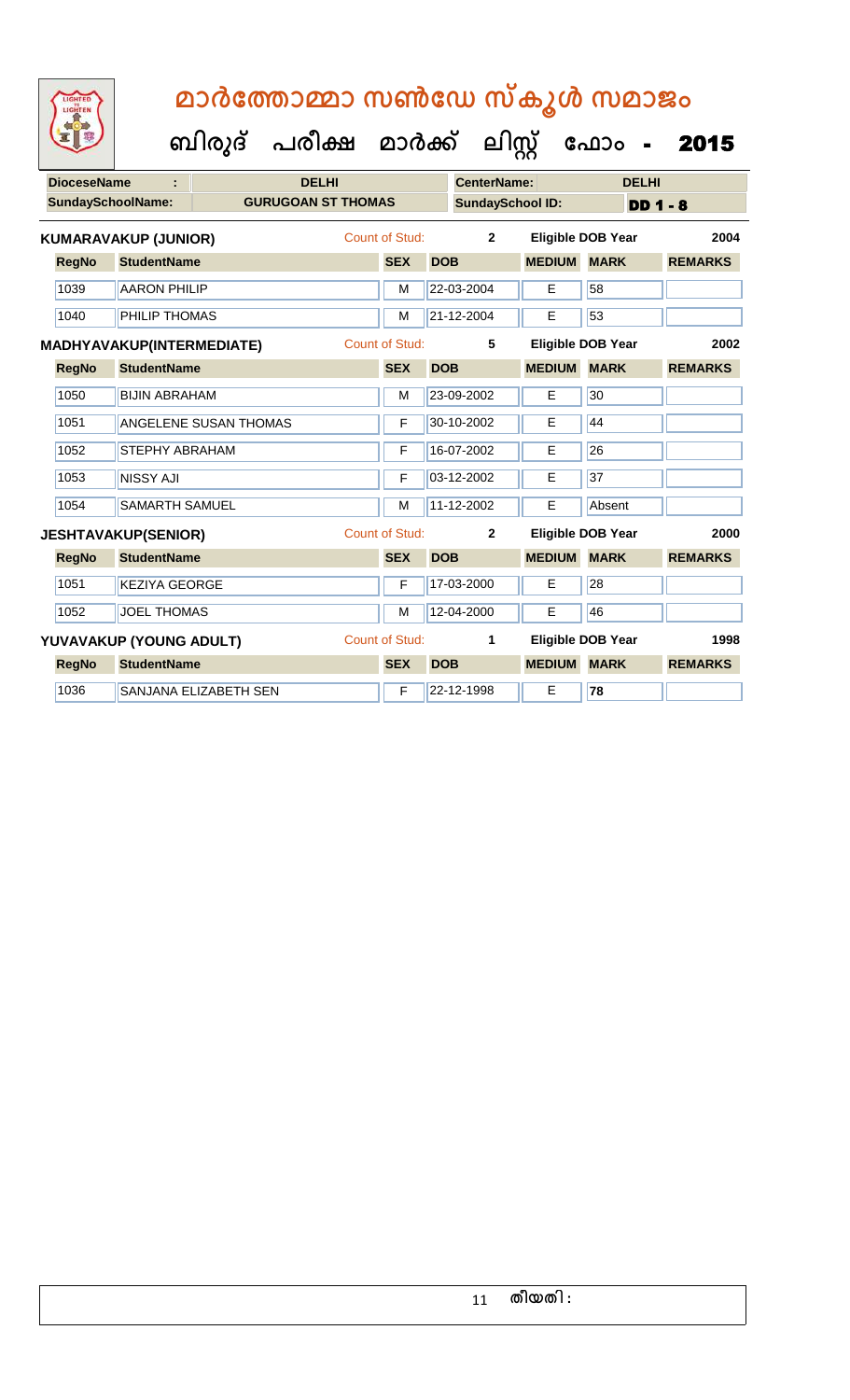| <b>IGHTED</b> |  |
|---------------|--|
|               |  |
|               |  |
|               |  |
|               |  |

 **ബിരുദ് പരീക്ഷ മാര്ക് ക ലിസ്റ്റ ക ഫ ാോം** - 2015

| <b>DioceseName</b><br>÷ |                                  | <b>DELHI</b>                        | <b>CenterName:</b> |                         | <b>DELHI</b>   |                    |                          |                 |  |
|-------------------------|----------------------------------|-------------------------------------|--------------------|-------------------------|----------------|--------------------|--------------------------|-----------------|--|
|                         | <b>SundaySchoolName:</b>         | <b>VIKASPURI EBENEZER</b>           |                    | <b>SundaySchool ID:</b> |                |                    |                          | <b>DD 1 - 9</b> |  |
|                         | <b>KUMARAVAKUP (JUNIOR)</b>      |                                     |                    | Count of Stud:          | $\mathbf{7}$   |                    | <b>Eligible DOB Year</b> | 2004            |  |
| <b>RegNo</b>            | <b>StudentName</b>               |                                     |                    | <b>SEX</b>              | <b>DOB</b>     | <b>MEDIUM</b>      | <b>MARK</b>              | <b>REMARKS</b>  |  |
| 1041                    | SEFI P. SHAJI                    |                                     |                    | F                       | 27-11-2004     | Е                  | 62                       |                 |  |
| 1042                    | <b>ANANYA S. CHERIAN</b>         |                                     |                    | F                       | 30-10-2004     | E                  | 76                       |                 |  |
| 1043                    | <b>KEVIN SAM SAMUEL</b>          |                                     |                    | M                       | 22-10-2004     | Е                  | Absent                   |                 |  |
| 1044                    | <b>JOSHUA JAMES</b>              |                                     |                    | M                       | 13-06-2004     | Е                  | 93                       |                 |  |
| 1045                    | <b>ROSHAN ALEX</b>               |                                     |                    | M                       | 25-02-2004     | E                  | 33                       |                 |  |
| 1046                    | <b>JEFFREY GEORGE</b>            |                                     |                    | M                       | 13-09-2004     | Е                  | 77                       |                 |  |
| 1047                    | <b>ALEN VINAYARAJ</b>            |                                     |                    | M                       | 19-06-2004     | Ε                  | Absent                   |                 |  |
|                         | <b>MADHYAVAKUP(INTERMEDIATE)</b> |                                     |                    | <b>Count of Stud:</b>   | $\overline{7}$ |                    | <b>Eligible DOB Year</b> | 2002            |  |
| <b>RegNo</b>            | <b>StudentName</b>               |                                     |                    | <b>SEX</b>              | <b>DOB</b>     | <b>MEDIUM</b>      | <b>MARK</b>              | <b>REMARKS</b>  |  |
| 1055                    | <b>RESHNA RENJI</b>              |                                     |                    | F                       | 14-05-2002     | E                  | 38                       |                 |  |
| 1056                    | <b>SAM AMTHEW</b>                |                                     |                    | M                       | 23-10-2002     | Е                  | 75                       |                 |  |
| 1057                    | <b>JOEL ABRAHAM</b>              |                                     |                    | M                       | 21-09-2002     | Е                  | 59                       |                 |  |
| 1058                    | PIYUSH S. THOMAS                 |                                     |                    | M                       | 10-03-2002     | Е                  | 56                       |                 |  |
| 1059                    | <b>DENNIS E. ABRAHAM</b>         |                                     |                    | м                       | 02-01-2002     | Е                  | 75                       |                 |  |
| 1060                    | LEBAN VARGHESE JOHN              |                                     |                    | M                       | 27-08-2002     | Е                  | Absent                   |                 |  |
| 1061                    | <b>NEESHMA SHIBU</b>             |                                     |                    | F                       | 11-04-2002     | E                  | Absent                   |                 |  |
|                         | <b>JESHTAVAKUP(SENIOR)</b>       |                                     |                    | <b>Count of Stud:</b>   | 6              |                    | <b>Eligible DOB Year</b> | 2000            |  |
| <b>RegNo</b>            | <b>StudentName</b>               |                                     |                    | <b>SEX</b>              | <b>DOB</b>     | <b>MEDIUM</b>      | <b>MARK</b>              | <b>REMARKS</b>  |  |
| 1053                    | <b>ELSA C. CHERIAN</b>           |                                     |                    | F                       | 14-11-2000     | E                  | Absent                   |                 |  |
| 1054                    | SONA SARA SKARIAH                |                                     |                    | F                       | 10-09-2000     | Е                  | 53                       |                 |  |
| 1055                    | <b>JISHNA JIJY</b>               |                                     |                    | F                       | 05-07-2000     | Е                  | 64                       |                 |  |
| 1056                    | <b>FEBA SARA VINU</b>            |                                     |                    | F                       | 29-06-2000     | E                  | 59                       |                 |  |
| 1057                    | AJIN V. SHAJI                    |                                     |                    | M                       | 28-04-2000     | Е                  | 12                       |                 |  |
| 1058                    | JITTY T. VARGHSE                 |                                     |                    | F                       | 28-09-2000     | E                  | 42                       |                 |  |
|                         | YUVAVAKUP (YOUNG ADULT)          |                                     |                    | Count of Stud:          | 8              |                    | <b>Eligible DOB Year</b> | 1998            |  |
| <b>RegNo</b>            | <b>StudentName</b>               |                                     |                    | <b>SEX</b>              | <b>DOB</b>     | <b>MEDIUM</b>      | <b>MARK</b>              | <b>REMARKS</b>  |  |
| 1037                    | SHILPA ABRAHAM                   |                                     |                    | F                       | 26-12-1998     | E.                 | 58                       |                 |  |
| 1038                    | <b>SARAH MERIN JOHN</b>          |                                     |                    | F                       | 25-10-1998     | Е                  | 68                       |                 |  |
| 1039                    | ABEL JOHN DANIEL                 |                                     |                    | M                       | 05-08-1998     | Е                  | 67                       |                 |  |
| 1040                    | <b>FEBIN PHILIP</b>              |                                     |                    | м                       | 21-01-1998     | Е                  | 55                       |                 |  |
| 1041                    | JISHIN P. JIJY                   |                                     | М                  | 12-01-1998              | Е              | 65                 |                          |                 |  |
| 1042                    | <b>SENU MARY SKARIAH</b>         |                                     | F                  | 04-01-1998              | Е              | 54                 |                          |                 |  |
| 1043                    | JOBIN IDICULLA ABRAHAM           |                                     |                    | М                       | 19-04-1998     | Е                  | Absent                   |                 |  |
| 1044                    |                                  | <b>ANEETA ELIZABETH SAJAN</b>       |                    | F                       | 09-07-1998     | Ε                  | 40                       |                 |  |
|                         |                                  | <b>PROUDA SUNDAY SCHOOL (ADULT)</b> |                    | Count of Stud:          | 3              |                    | <b>Eligible DOB Year</b> | 1997            |  |
| <b>RegNo</b>            | <b>StudentName</b>               |                                     |                    | <b>SEX</b>              | <b>DOB</b>     | <b>MEDIUM MARK</b> |                          | <b>REMARKS</b>  |  |
| 1010                    |                                  | DHANYA SUSAN MATHEW                 |                    | $\overline{F}$          | 30-12-1997     | Е                  | 85                       |                 |  |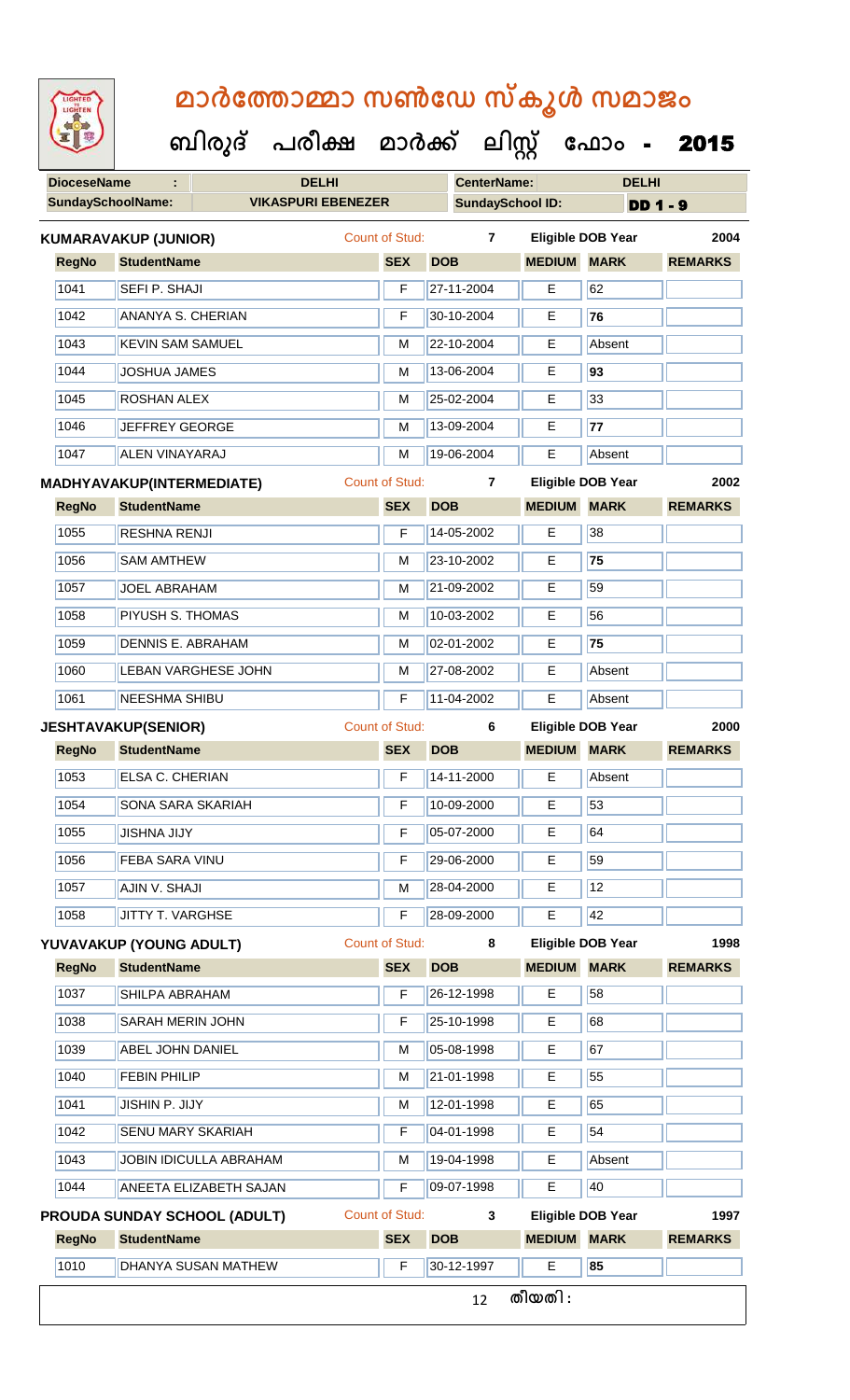|                                                                                                                                                                                                                                      | മാർത്തോമ്മാ സൺഡേ സ്കൂൾ സമാജം |              |  |                                                                                                                                                                                                                                     |                                           |  |  |  |  |
|--------------------------------------------------------------------------------------------------------------------------------------------------------------------------------------------------------------------------------------|------------------------------|--------------|--|-------------------------------------------------------------------------------------------------------------------------------------------------------------------------------------------------------------------------------------|-------------------------------------------|--|--|--|--|
|                                                                                                                                                                                                                                      |                              |              |  |                                                                                                                                                                                                                                     | ബിരുദ് പരീക്ഷ മാർക്ക് ലിസ്റ്റ് ഫോം - 2015 |  |  |  |  |
| <b>Profit and a second contract of the second second contract of the second second second second second second second second second second second second second second second second second second second second second second s</b> |                              | <b>BELLE</b> |  | <b>A</b> contract and the second of the second of the second of the second of the second of the second of the second of the second of the second of the second of the second of the second of the second of the second of the secon |                                           |  |  |  |  |

| <b>DioceseName</b><br>$\blacksquare$ |                      | <b>DELHI</b> |                           |   | <b>CenterName:</b> |                         |    | <b>DELHI</b>    |  |
|--------------------------------------|----------------------|--------------|---------------------------|---|--------------------|-------------------------|----|-----------------|--|
| SundaySchoolName:                    |                      |              | <b>VIKASPURI EBENEZER</b> |   |                    | <b>SundaySchool ID:</b> |    | <b>DD 1 - 9</b> |  |
| 1011                                 | <b>JUSTIN MONCY</b>  |              |                           | м | $127 - 11 - 1997$  |                         | 49 |                 |  |
| 1012                                 | <b>ASHLEY MATHEW</b> |              |                           |   | 27-05-1997         |                         | 48 |                 |  |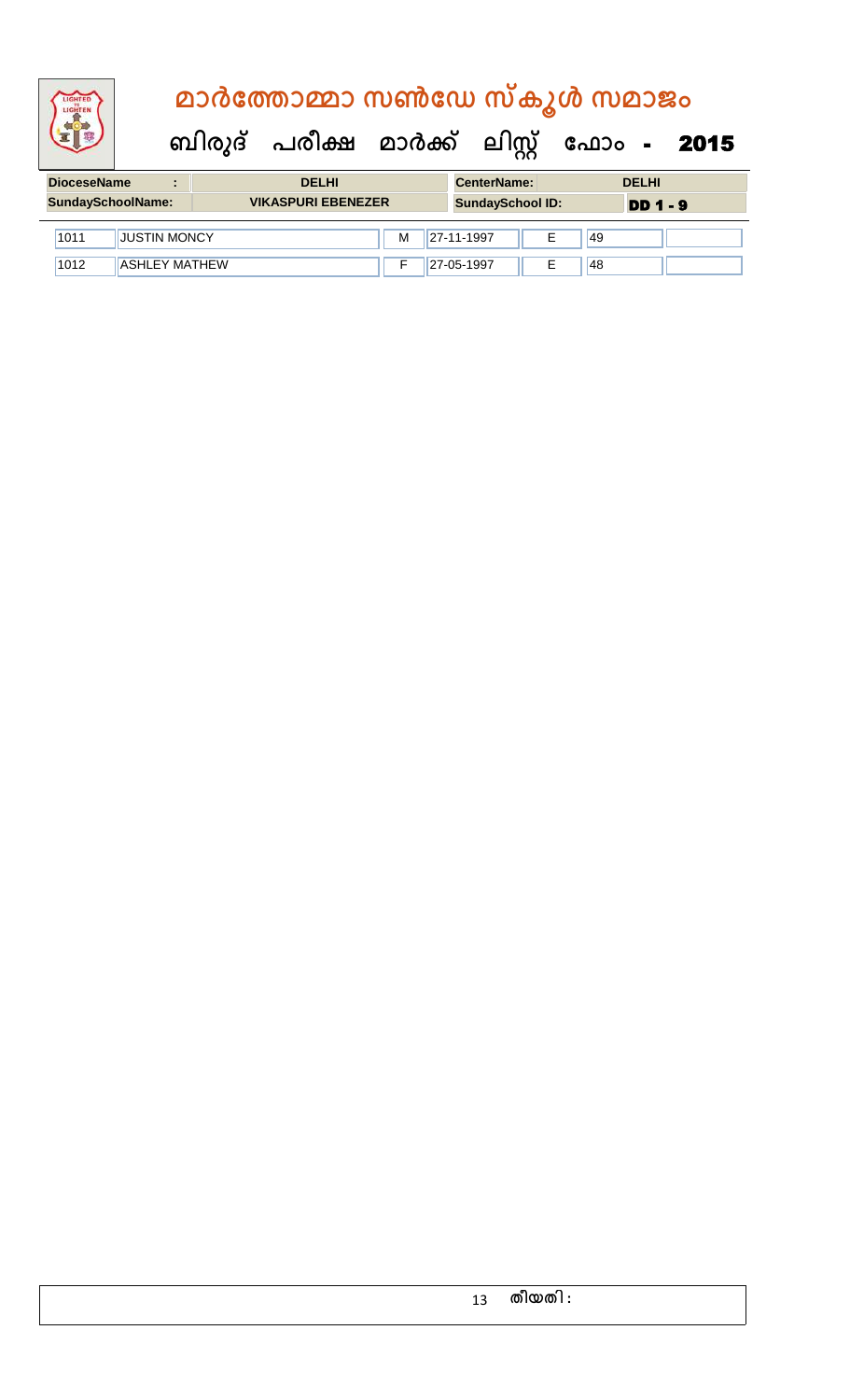| <b>IGHTED</b><br><b>HYE</b> |
|-----------------------------|
|                             |
|                             |
|                             |

| <b>DioceseName</b> |              |                                  |                              | <b>DELHI</b>    |                       |            | <b>CenterName:</b>      |                    | <b>DELHI</b>             |                  |
|--------------------|--------------|----------------------------------|------------------------------|-----------------|-----------------------|------------|-------------------------|--------------------|--------------------------|------------------|
|                    |              | <b>SundaySchoolName:</b>         |                              | <b>LUDHIANA</b> |                       |            | <b>SundaySchool ID:</b> |                    |                          | <b>DD 1 - 10</b> |
|                    |              | <b>KUMARAVAKUP (JUNIOR)</b>      |                              |                 | Count of Stud:        |            | $\overline{2}$          |                    | <b>Eligible DOB Year</b> | 2004             |
|                    | <b>RegNo</b> | <b>StudentName</b>               |                              |                 | <b>SEX</b>            | <b>DOB</b> |                         | <b>MEDIUM MARK</b> |                          | <b>REMARKS</b>   |
|                    | 1048         |                                  | SENIN GEORGE VARGHESE        |                 | M                     |            | 12-02-2004              | E                  | 55                       |                  |
|                    | 1049         | <b>ABIN JOHN</b>                 |                              |                 | M                     |            | 24-08-2004              | E                  | 42                       |                  |
|                    |              | <b>MADHYAVAKUP(INTERMEDIATE)</b> |                              |                 | <b>Count of Stud:</b> |            | 1                       |                    | <b>Eligible DOB Year</b> | 2002             |
|                    | <b>RegNo</b> | <b>StudentName</b>               |                              |                 | <b>SEX</b>            | <b>DOB</b> |                         | <b>MEDIUM MARK</b> |                          | <b>REMARKS</b>   |
|                    | 1062         |                                  | MIRIAM SUSANNA THOMAS        |                 | F                     |            | 21-01-2002              | E                  | 32                       |                  |
|                    |              | <b>JESHTAVAKUP(SENIOR)</b>       |                              |                 | Count of Stud:        |            | 3                       |                    | <b>Eligible DOB Year</b> | 2000             |
|                    | <b>RegNo</b> | <b>StudentName</b>               |                              |                 | <b>SEX</b>            | <b>DOB</b> |                         | <b>MEDIUM</b>      | <b>MARK</b>              | <b>REMARKS</b>   |
|                    | 1059         | <b>SNEHA JOHN</b>                |                              |                 | F                     |            | 03-03-2000              | Е                  | $\overline{37}$          |                  |
|                    | 1060         | <b>JINSON SUNNY</b>              |                              |                 | М                     |            | 13-04-2000              | Е                  | 60                       |                  |
|                    | 1061         | <b>SHEBIN JOHN</b>               |                              |                 | M                     |            | 08-08-2000              | E                  | 13                       |                  |
|                    |              | YUVAVAKUP (YOUNG ADULT)          |                              |                 | <b>Count of Stud:</b> |            | 1                       |                    | <b>Eligible DOB Year</b> | 1998             |
|                    | <b>RegNo</b> | <b>StudentName</b>               |                              |                 | <b>SEX</b>            | <b>DOB</b> |                         | <b>MEDIUM MARK</b> |                          | <b>REMARKS</b>   |
|                    | 1045         | <b>SHERIN JOHN</b>               |                              |                 | M                     |            | 12-11-1998              | E                  | 13                       |                  |
|                    |              |                                  | PROUDA SUNDAY SCHOOL (ADULT) |                 | Count of Stud:        |            | $\mathbf{2}$            |                    | <b>Eligible DOB Year</b> | 1997             |
|                    | <b>RegNo</b> | <b>StudentName</b>               |                              |                 | <b>SEX</b>            | <b>DOB</b> |                         | <b>MEDIUM</b>      | <b>MARK</b>              | <b>REMARKS</b>   |
|                    | 1013         | <b>KEZIAH ANN PHILIP</b>         |                              |                 | F                     |            | 27-10-1997              | Е                  | 64                       |                  |
|                    | 2197         | <b>ARPITH ANN JOSEPH</b>         |                              |                 | F                     |            | 24-01-1997              | E                  | Absent                   |                  |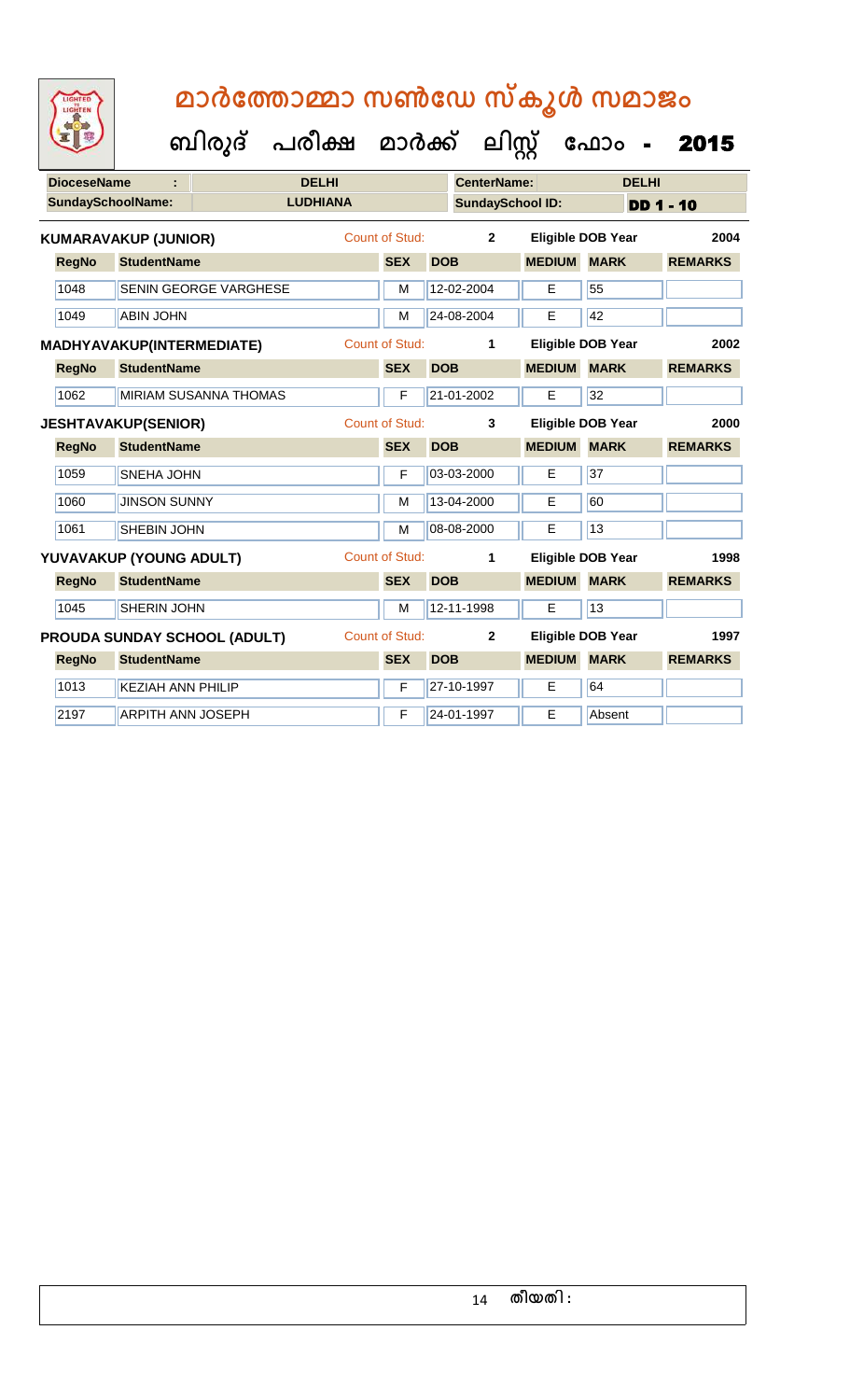| <b>IGHTED</b> |  |
|---------------|--|
|               |  |
|               |  |
|               |  |
|               |  |

 **ബിരുദ് പരീക്ഷ മാര്ക് ക ലിസ്റ്റ ക ഫ ാോം** - 2015

| <b>DioceseName</b><br>÷  |                                  | <b>DELHI</b>                 |                            |                       | <b>CenterName:</b> |                         | <b>DELHI</b>             |                |
|--------------------------|----------------------------------|------------------------------|----------------------------|-----------------------|--------------------|-------------------------|--------------------------|----------------|
| <b>SundaySchoolName:</b> |                                  |                              | <b>NEW DELHI JERUSALEM</b> |                       |                    | <b>SundaySchool ID:</b> | <b>DD 1 - 12</b>         |                |
|                          | <b>KUMARAVAKUP (JUNIOR)</b>      |                              |                            | <b>Count of Stud:</b> | 10                 |                         | Eligible DOB Year        | 2004           |
| <b>RegNo</b>             | <b>StudentName</b>               |                              |                            | <b>SEX</b>            | <b>DOB</b>         | <b>MEDIUM</b>           | <b>MARK</b>              | <b>REMARKS</b> |
| 1050                     | IYBIN IYPE THOMAS                |                              |                            | M                     | 11-11-2004         | E                       | 55                       |                |
| 1051                     | <b>ALBIN ANIL GEORGE</b>         |                              |                            | M                     | 31-07-2004         | Е                       | 32                       |                |
| 1052                     | <b>JOSHNA JOSE</b>               |                              |                            | F                     | 01-04-2004         | Е                       | 66                       |                |
| 1053                     |                                  | <b>MAHIMA ANCY VARGHESE</b>  |                            | F                     | 01-12-2004         | E                       | 82                       |                |
| 1054                     | <b>BIBIN T. BIJU</b>             |                              |                            | M                     | 04-09-2004         | E                       | 25                       |                |
| 1055                     | <b>MERIN EAPEN</b>               |                              |                            | F                     | 03-02-2004         | E                       | Absent                   |                |
| 1056                     | <b>LITTY ANN JOSE</b>            |                              |                            | F                     | 16-10-2004         | E                       | 59                       |                |
| 1057                     | <b>AJIN MICHAEL</b>              |                              |                            | M                     | 01-05-2004         | Е                       | Absent                   |                |
| 1058                     | <b>JUSTIN V.M</b>                |                              |                            | M                     | 24-09-2004         | Е                       | 26                       |                |
| 1059                     |                                  | <b>CERINILLA MARIAM JAI</b>  |                            | F                     | 24-11-2004         | E                       | 68                       |                |
|                          | <b>MADHYAVAKUP(INTERMEDIATE)</b> |                              |                            | <b>Count of Stud:</b> | 18                 |                         | Eligible DOB Year        | 2002           |
| <b>RegNo</b>             | <b>StudentName</b>               |                              |                            | <b>SEX</b>            | <b>DOB</b>         | <b>MEDIUM</b>           | <b>MARK</b>              | <b>REMARKS</b> |
| 1063                     |                                  | <b>EMMANUEL B. VARGHESE</b>  |                            | M                     | 24-02-2002         | E                       | 22                       |                |
| 1064                     | STEFY KOSHY DANIEL               |                              |                            | F                     | 01-11-2002         | E.                      | Absent                   |                |
| 1065                     | <b>LEAH JACOB</b>                |                              |                            | F                     | 27-06-2002         | E                       | 75                       |                |
| 1066                     | <b>JOEL GEE VARGHESE</b>         |                              |                            | M                     | 01-01-2002         | Е                       | 27                       |                |
| 1067                     | FEBIN K. ALEX                    |                              |                            | M                     | 30-06-2002         | E                       | 16                       |                |
| 1068                     |                                  | <b>JERMIAH TOM VARGHESE</b>  |                            | M                     | 26-06-2002         | Е                       | 35                       |                |
| 1069                     | <b>JOASH ANI MATHEW</b>          |                              |                            | M                     | 03-11-2002         | Е                       | 38                       |                |
| 1070                     | ROSHAN P. JOHN                   |                              |                            | м                     | 29-01-2002         | E                       | 20                       |                |
| 1071                     |                                  | <b>MICHELLE SARAH MATHEW</b> |                            | F                     | 08-12-2002         | Е                       | 50                       |                |
| 1072                     | <b>CHRISTA ANN JAI</b>           |                              |                            | F                     | 25-12-2002         | Е                       | 67                       |                |
| 1073                     | HANNAH SUSAN VIJI                |                              |                            | F                     | 23-04-2002         | E                       | 48                       |                |
| 1074                     | <b>JUSTIN JOHNSON</b>            |                              |                            | М                     | 05-05-2002         | Е                       | 22                       |                |
| 1075                     |                                  | <b>ASHLEY RACHEL GEORGE</b>  |                            | F                     | 21-11-2002         | E                       | Absent                   |                |
| 1076                     | <b>LIBIN PHILIP THOMAS</b>       |                              |                            | M                     | 09-01-2002         | E                       | 75                       |                |
| 1077                     | <b>JESWIN JOHNSON</b>            |                              |                            | М                     | 20-12-2002         | Е                       | 32                       |                |
| 1078                     | SNEHA SABU                       |                              |                            | F                     | 15-05-2002         | Е                       | 60                       |                |
| 1079                     | <b>BINCY M. BIJU</b>             |                              |                            | F                     | 02-11-2002         | Е                       | 26                       |                |
| 1080                     | JOEL P. MATHEW                   |                              |                            | м                     | 09-03-2002         | E.                      | 60                       |                |
|                          | <b>JESHTAVAKUP(SENIOR)</b>       |                              |                            | <b>Count of Stud:</b> | 16                 |                         | <b>Eligible DOB Year</b> | 2000           |
| <b>RegNo</b>             | <b>StudentName</b>               |                              |                            | <b>SEX</b>            | <b>DOB</b>         | <b>MEDIUM</b>           | <b>MARK</b>              | <b>REMARKS</b> |
| 1062                     | <b>KRISTY A. MATHEW</b>          |                              |                            | F                     | 28-07-2000         | E                       | 50                       |                |
| 1063                     | SHAUN G. VARGHESE                |                              |                            | M                     | 03-11-2000         | E                       | 18                       |                |
| 1064                     | <b>ANON G. BINU</b>              |                              |                            | м                     | 23-01-2000         | Е                       | 34                       |                |
| 1065                     | <b>AKSA SARA ABRAHAM</b>         |                              |                            | F                     | 10-10-2000         | Е                       | 70                       |                |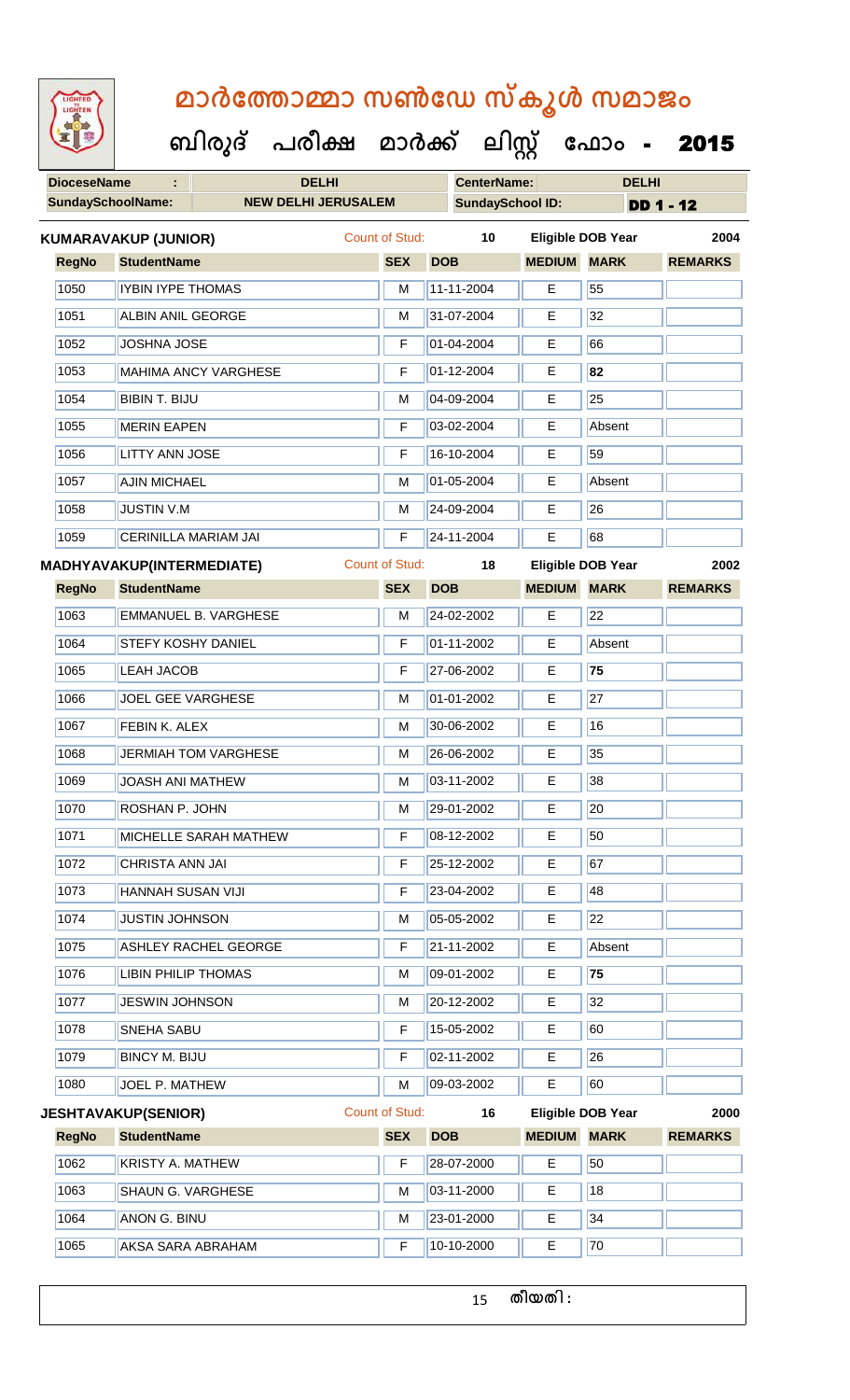| <b>DioceseName</b><br>÷  |                             | <b>DELHI</b>                 |                       | <b>CenterName:</b>      |               | <b>DELHI</b>             |                |
|--------------------------|-----------------------------|------------------------------|-----------------------|-------------------------|---------------|--------------------------|----------------|
| <b>SundaySchoolName:</b> |                             | <b>NEW DELHI JERUSALEM</b>   |                       | <b>SundaySchool ID:</b> |               | <b>DD 1 - 12</b>         |                |
| 1066                     | <b>JUSTIN R. GEORGE</b>     |                              | M                     | 02-10-2000              | E             | 61                       |                |
| 1067                     | <b>DEEPTI ANN MATHEW</b>    |                              | F                     | 28-07-2000              | E.            | 17                       |                |
| 1068                     | <b>LITTY T. MATHEW</b>      |                              | F                     | 28-01-2000              | E             | 19                       |                |
| 1069                     | <b>SAMUEL KOSHY</b>         |                              |                       | 21-09-2000              | Е             | 18                       |                |
| 1070                     |                             | <b>KEVIN GEORGE VARGHESE</b> | M                     | 23-11-2000              | Е             | Absent                   |                |
| 1071                     |                             | <b>ALISHA ELZA VARGHESE</b>  | F                     | 28-08-2000              | E             | 18                       |                |
| 1072                     | <b>NEHA JOSEPH</b>          |                              | F                     | 02-11-2000              | Е             | 37                       |                |
| 1073                     | <b>ANGEL MARY THOMAS</b>    |                              | F                     | 29-01-2000              | E             | Absent                   |                |
| 1074                     |                             | <b>ANGEL THANKAM JOHN</b>    | F                     | 22-08-2000              | Е             | 27                       |                |
| 1075                     | <b>RUBY THOMAS</b>          |                              | F                     | 02-11-2000              | E             | 71                       |                |
| 1076                     | SHAWNA SHAJI                |                              | F                     | 21-11-2000              | E             | 17                       |                |
| 5181                     | <b>REBECCA ANN VARGHESE</b> |                              |                       | 17-07-2000              | E             | 49                       |                |
|                          | YUVAVAKUP (YOUNG ADULT)     |                              | <b>Count of Stud:</b> | 15                      |               | <b>Eligible DOB Year</b> | 1998           |
| <b>RegNo</b>             | <b>StudentName</b>          |                              | <b>SEX</b>            | <b>DOB</b>              | <b>MEDIUM</b> | <b>MARK</b>              | <b>REMARKS</b> |
| 1046                     | <b>LIBIN T. VARGHESE</b>    |                              | M                     | 12-02-1998              | Е             | Absent                   |                |
| 1047                     | <b>SINU D. THOMAS</b>       |                              | М                     | 21-12-1998              | Е             | Absent                   |                |
| 1048                     | <b>NEHA ALEX</b>            |                              | F                     | 17-07-1998              | E             | Absent                   |                |
| 1049                     | <b>ROBIN P. LUKE</b>        |                              | M                     | 10-06-1998              | E             | Absent                   |                |
| 1050                     |                             | <b>SHOJI KURIAN MATHEWS</b>  | M                     | 26-02-1998              | E             | Absent                   |                |
| 1051                     | <b>MATHEW OOMMEN</b>        |                              | M                     | 30-04-1998              | E             | Absent                   |                |
| 1052                     | REEJA THOMAS                |                              | F                     | 10-04-1998              | E             | 14                       |                |
| 1053                     | SIMI JOHN                   |                              | F                     | 07-07-1998              | E.            | Absent                   |                |
| 1054                     |                             | SHABIN THOMAS SHAJI          | М                     | 10-01-1998              | Е             | $\overline{7}$           |                |
| 1055                     | ELIZABETH JOSEPH            |                              | F                     | 19-08-1998              | E             | Absent                   |                |
| 1056                     | <b>MERRY ISSAC</b>          |                              | F                     | 07-11-1998              | Е             | 42                       |                |
| 1057                     |                             | <b>BETSY SARAH MATHEW</b>    | F                     | 18-09-1998              | Е.            | Absent                   |                |
| 1058                     | <b>LINSU ELSA CHACKO</b>    |                              | F                     | 15-06-1998              | E             | 28                       |                |
| 1059                     | <b>JESTIN JOHNSON</b>       |                              | М                     | 24-11-1998              | Е             | 32                       |                |
| 1060                     | STEPHY ABRAHAM              |                              | F                     | 15-08-1998              | E.            | 28                       |                |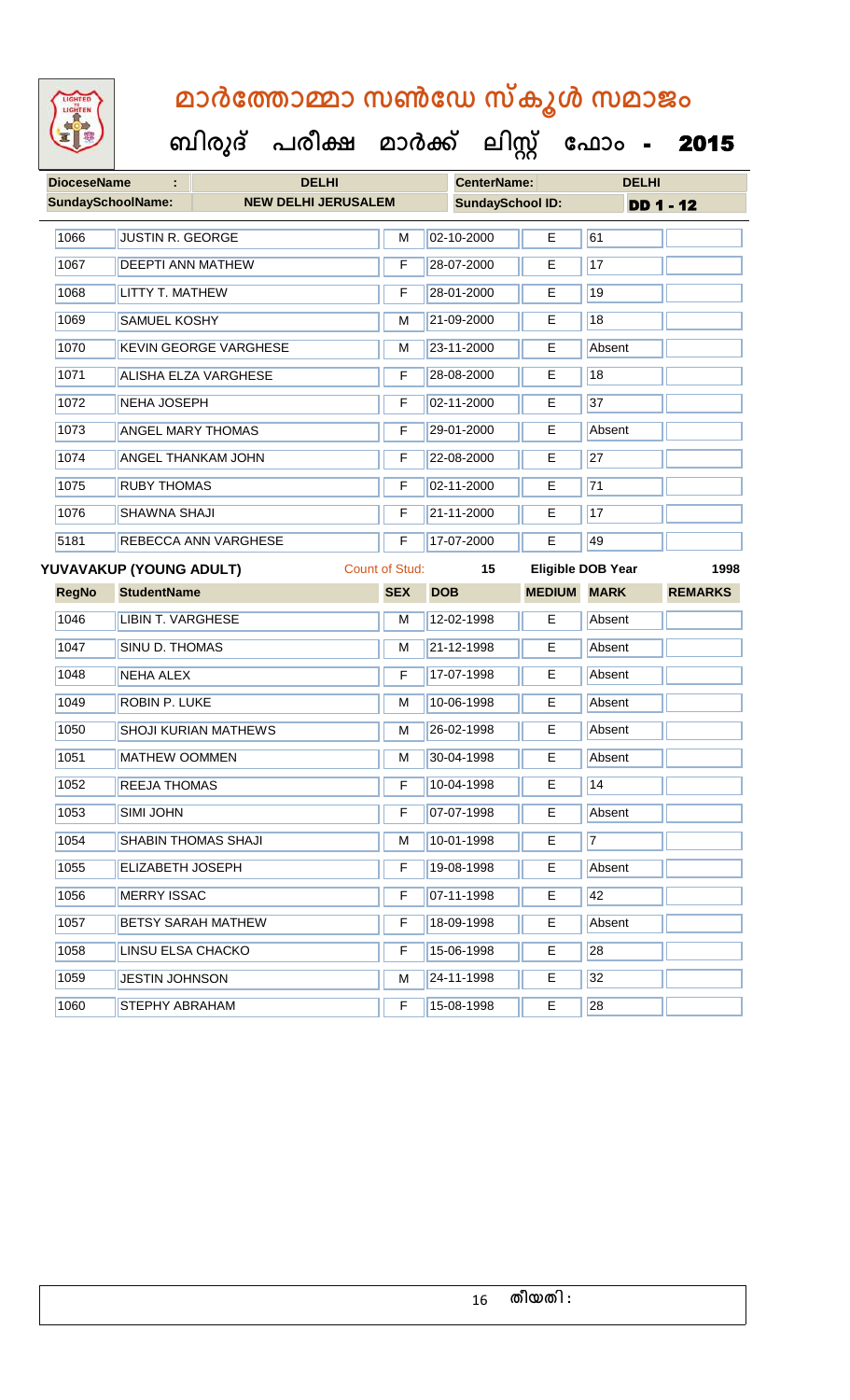| <b>IGHTED</b> |
|---------------|
|               |
|               |
|               |

 **ബിരുദ് പരീക്ഷ മാര്ക് ക ലിസ്റ്റ ക ഫ ാോം** - 2015

**DioceseName : DELHI CenterName: DELHI**

| <b>SundaySchoolName:</b> |                                  | <b>DELHI ST STEPHENS</b>            |  |                       |                | <b>SundaySchool ID:</b> |                          | <b>DD 1 - 13</b> |  |
|--------------------------|----------------------------------|-------------------------------------|--|-----------------------|----------------|-------------------------|--------------------------|------------------|--|
|                          | <b>KUMARAVAKUP (JUNIOR)</b>      |                                     |  | <b>Count of Stud:</b> | 3              |                         | <b>Eligible DOB Year</b> | 2004             |  |
| <b>RegNo</b>             | <b>StudentName</b>               |                                     |  | <b>SEX</b>            | <b>DOB</b>     | <b>MEDIUM</b>           | <b>MARK</b>              | <b>REMARKS</b>   |  |
| 1060                     | <b>LIYA THOMAS</b>               |                                     |  | F                     | 01-10-2004     | E                       | 45                       |                  |  |
| 1061                     | <b>ANGELA RACHEL RENY</b>        |                                     |  | F                     | 27-01-2004     | Е                       | 49                       |                  |  |
| 1062                     | SITHANSA K. SAJI                 |                                     |  | F                     | 20-03-2004     | E                       | 40                       |                  |  |
|                          | <b>MADHYAVAKUP(INTERMEDIATE)</b> |                                     |  | <b>Count of Stud:</b> | 3              |                         | Eligible DOB Year        | 2002             |  |
| <b>RegNo</b>             | <b>StudentName</b>               |                                     |  | <b>SEX</b>            | <b>DOB</b>     | <b>MEDIUM</b>           | <b>MARK</b>              | <b>REMARKS</b>   |  |
| 1081                     | <b>SERAH RAJAN</b>               |                                     |  | F                     | 30-08-2002     | E                       | 81                       |                  |  |
| 1082                     | ANISHA M. JOGY                   |                                     |  | F                     | 08-06-2002     | Е                       | 38                       |                  |  |
| 1083                     | <b>ABIN BIJU MATHEW</b>          |                                     |  | M                     | 11-12-2002     | E                       | Absent                   |                  |  |
|                          | <b>JESHTAVAKUP(SENIOR)</b>       |                                     |  | <b>Count of Stud:</b> | 13             |                         | <b>Eligible DOB Year</b> | 2000             |  |
| <b>RegNo</b>             | <b>StudentName</b>               |                                     |  | <b>SEX</b>            | <b>DOB</b>     | <b>MEDIUM</b>           | <b>MARK</b>              | <b>REMARKS</b>   |  |
| 1077                     | <b>CHRISTO MATHEW</b>            |                                     |  | M                     | 02-01-2000     | E                       | 59                       |                  |  |
| 1078                     | <b>ALFY SHIBU GEORGE</b>         |                                     |  | F                     | 24-02-2000     | Е                       | 81                       |                  |  |
| 1079                     | <b>TEENA MATHEW</b>              |                                     |  | F                     | 06-05-2000     | Е                       | 38                       |                  |  |
| 1080                     | JERIN ACHANKUNJU                 |                                     |  | M                     | 10-06-2000     | E.                      | 46                       |                  |  |
| 1081                     | <b>SHIBIN KURIAN</b>             |                                     |  | M                     | 29-06-2000     | Е                       | 32                       |                  |  |
| 1082                     | <b>JITHIN MATHEW</b>             |                                     |  | M                     | 22-07-2000     | Е                       | Absent                   |                  |  |
| 1083                     | <b>ASHISH K. SAM</b>             |                                     |  | M                     | 14-12-2000     | E                       | 26                       |                  |  |
| 1084                     | <b>SARO ELZA AMTHEW</b>          |                                     |  | F                     | 29-09-2000     | E                       | 56                       |                  |  |
| 1085                     | SHAROW M. WILSON                 |                                     |  | F                     | 19-10-2000     | E                       | 79                       |                  |  |
| 1086                     |                                  | <b>ACHSAH MARION VARGHESE</b>       |  | F                     | 31-10-2000     | Е                       | 44                       |                  |  |
| 1087                     | <b>JOEL WILSON</b>               |                                     |  | м                     | 29-07-2000     | E                       | 67                       |                  |  |
| 1088                     | <b>CHRISTY MARY JACOB</b>        |                                     |  | F                     | 19-12-2000     | Е                       | 52                       |                  |  |
| 1089                     | <b>ARUN SAJI</b>                 |                                     |  | M                     | 08-11-2000     | E                       | 38                       |                  |  |
|                          | YUVAVAKUP (YOUNG ADULT)          |                                     |  | Count of Stud:        | $\overline{7}$ |                         | <b>Eligible DOB Year</b> | 1998             |  |
| <b>RegNo</b>             | <b>StudentName</b>               |                                     |  | <b>SEX</b>            | <b>DOB</b>     | <b>MEDIUM</b>           | <b>MARK</b>              | <b>REMARKS</b>   |  |
| 1061                     | <b>ABHISHEK K. ALEX</b>          |                                     |  | М                     | 23-01-1998     | Е                       | 85                       |                  |  |
| 1062                     | <b>FEBIN GEORGE</b>              |                                     |  | M                     | 07-04-1998     | Е                       | 39                       |                  |  |
| 1063                     | <b>LINJU SUSAN THOMAS</b>        |                                     |  | F                     | 25-04-1998     | E                       | 75                       |                  |  |
| 1064                     | STEPHIN T. REJI                  |                                     |  | M                     | 22-06-1998     | E                       | 52                       |                  |  |
| 1065                     |                                  | STEVE THOMAS VARGHESE               |  | M                     | 30-09-1998     | Е                       | Absent                   |                  |  |
| 1066                     | <b>SNEHA ABRAHAM</b>             |                                     |  | F                     | 09-11-1998     | E.                      | 35                       |                  |  |
| 1067                     | <b>TOMIN J. THOMAS</b>           |                                     |  | M                     | 13-11-1998     | E.                      | 28                       |                  |  |
|                          |                                  | <b>PROUDA SUNDAY SCHOOL (ADULT)</b> |  | Count of Stud:        | 11             |                         | Eligible DOB Year        | 1997             |  |
| <b>RegNo</b>             | <b>StudentName</b>               |                                     |  | <b>SEX</b>            | <b>DOB</b>     | <b>MEDIUM</b>           | <b>MARK</b>              | <b>REMARKS</b>   |  |
| 1014                     | <b>JIJO VARGHESE</b>             |                                     |  | M                     | 14-04-1997     | E                       | $\overline{8}$           |                  |  |
| 1015                     | ANJU K. MARY                     |                                     |  | F                     | 18-04-1997     | E                       | 14                       |                  |  |
| 1016                     | <b>SWETA JAMES</b>               |                                     |  | F                     | 03-09-1997     | E                       | 76                       |                  |  |
|                          |                                  |                                     |  |                       | 17             | തീയതി :                 |                          |                  |  |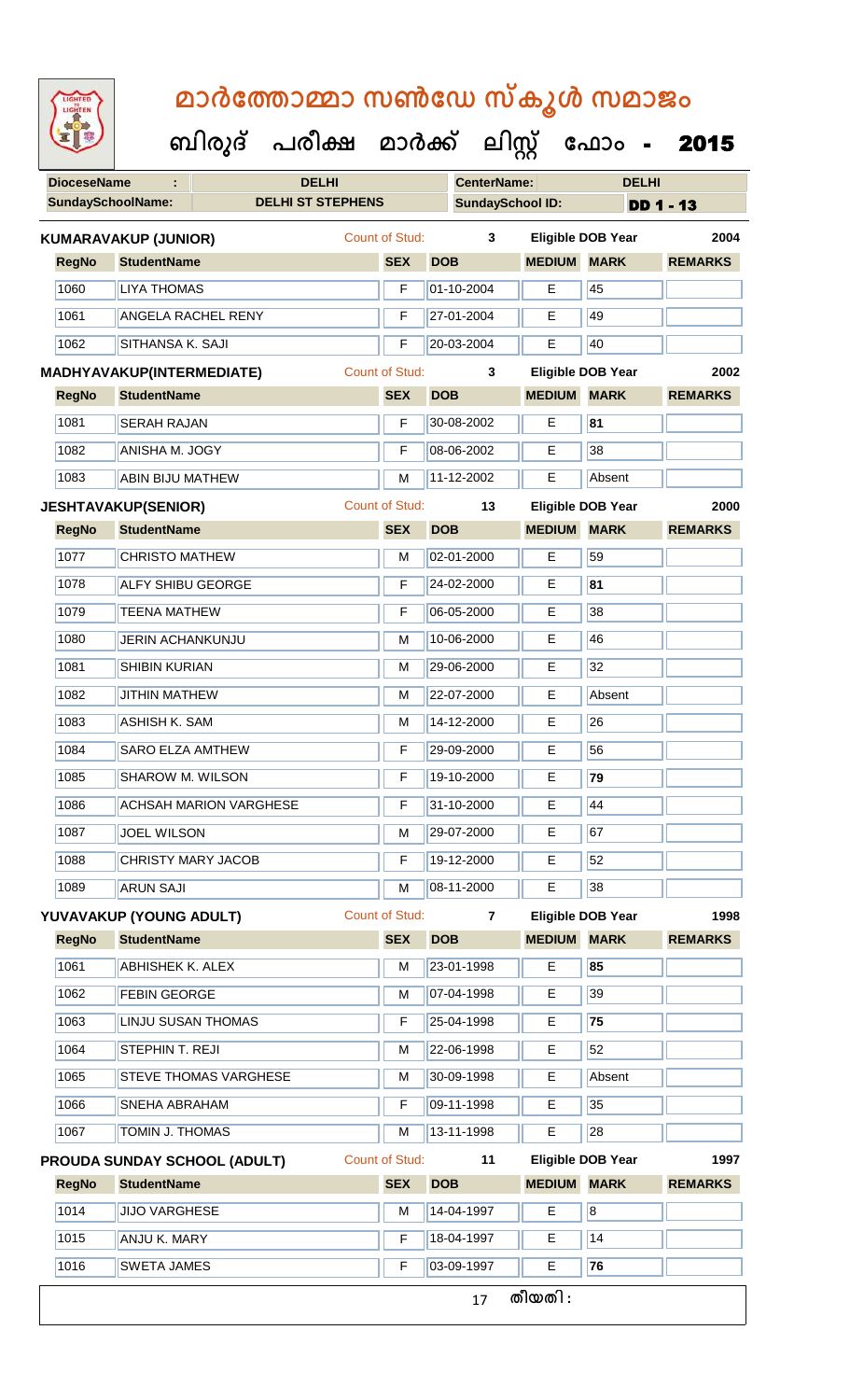

| <b>DioceseName</b><br>÷  |                        | <b>DELHI</b>               | <b>CenterName:</b> |  | <b>DELHI</b>            |    |        |                  |  |
|--------------------------|------------------------|----------------------------|--------------------|--|-------------------------|----|--------|------------------|--|
| <b>SundaySchoolName:</b> |                        | <b>DELHI ST STEPHENS</b>   |                    |  | <b>SundaySchool ID:</b> |    |        | <b>DD 1 - 13</b> |  |
| 1017                     | <b>ABY THOMAS</b>      |                            | М                  |  | 23-09-1997              | E. | 25     |                  |  |
| 1018                     | SHINE ABRAHAM JOHN     |                            |                    |  | 07-10-1997              | E  | 45     |                  |  |
| 1019                     | LIJO JOHNSON           |                            |                    |  | 27-10-1997              | E  | 14     |                  |  |
| 1020                     |                        | <b>SURAJ ABRAHAM JACOB</b> | M                  |  | 05-11-1997              | E. | 10     |                  |  |
| 1021                     | <b>JAISON VARGHESE</b> |                            | M                  |  | 23-11-1997              | E. | 16     |                  |  |
| 1022                     | PRAISY ABRAHAM         |                            | F                  |  | 12-11-1997              | E. | 35     |                  |  |
| 1023                     | ROSHINI SUSAN RAJI     |                            |                    |  | 08-05-1997              | E  | Absent |                  |  |
| 1024                     | <b>KRIPA JOSEPH</b>    |                            | F                  |  | 10-07-1997              | E  | Absent |                  |  |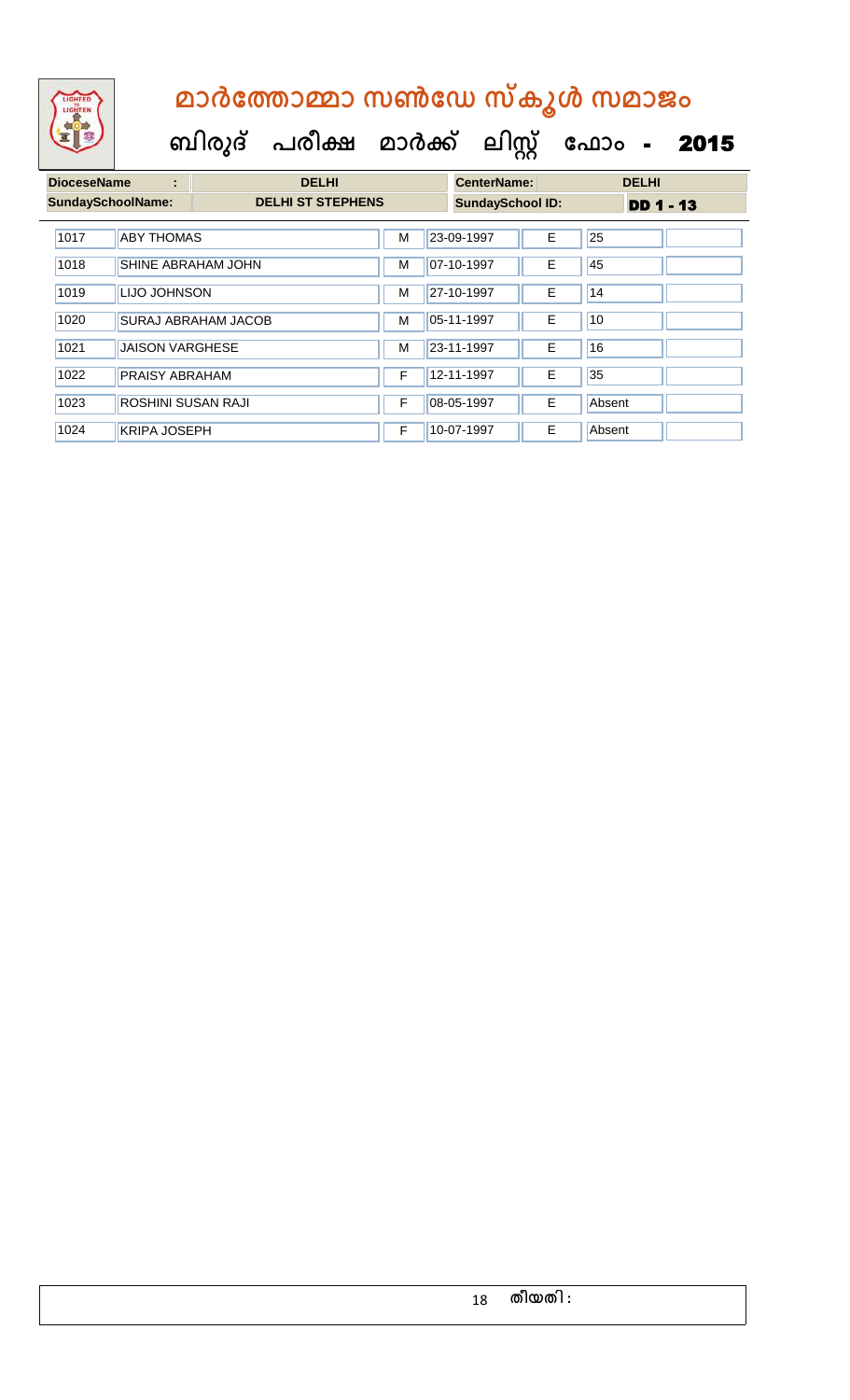| <b>IGHTED</b> |
|---------------|
|               |
|               |
|               |
|               |

| <b>DioceseName</b><br><b>DELHI</b> |              |                             |                            |                         |                       |            | <b>CenterName:</b> |                         | <b>DELHI</b>             |                  |
|------------------------------------|--------------|-----------------------------|----------------------------|-------------------------|-----------------------|------------|--------------------|-------------------------|--------------------------|------------------|
|                                    |              | <b>SundaySchoolName:</b>    |                            | <b>DWARAKA ST JAMES</b> |                       |            |                    | <b>SundaySchool ID:</b> |                          | <b>DD 1 - 14</b> |
|                                    |              | <b>KUMARAVAKUP (JUNIOR)</b> |                            |                         | Count of Stud:        |            | $\overline{2}$     |                         | <b>Eligible DOB Year</b> | 2004             |
|                                    | <b>RegNo</b> | <b>StudentName</b>          |                            |                         | <b>SEX</b>            | <b>DOB</b> |                    | <b>MEDIUM MARK</b>      |                          | <b>REMARKS</b>   |
|                                    | 1063         | FEBA T. JOHN                |                            |                         | F                     | 04-03-2004 |                    | E                       | 41                       |                  |
|                                    | 1064         | <b>NALIN PHILIP MATHEW</b>  |                            | M                       | 02-02-2004            |            | E                  | 54                      |                          |                  |
| <b>MADHYAVAKUP(INTERMEDIATE)</b>   |              |                             |                            |                         | <b>Count of Stud:</b> |            | 4                  |                         | <b>Eligible DOB Year</b> | 2002             |
|                                    | <b>RegNo</b> | <b>StudentName</b>          |                            |                         | <b>SEX</b>            | <b>DOB</b> |                    | <b>MEDIUM</b>           | <b>MARK</b>              | <b>REMARKS</b>   |
|                                    | 1084         | <b>ABHISHEK BANSHKAR</b>    |                            |                         | M                     | 18-02-2002 |                    | E                       | 21                       |                  |
|                                    | 1085         | <b>ASHIN S. PHILIP</b>      |                            |                         | M                     | 05-04-2002 |                    | E.                      | 75                       |                  |
|                                    | 1086         | LIZZA K. JOHN               |                            |                         | F                     | 30-01-2002 |                    | E                       | 62                       |                  |
|                                    | 1087         | ROSHAN MANOJ                |                            |                         | M                     | 16-05-2002 |                    | E                       | 67                       |                  |
|                                    |              | <b>JESHTAVAKUP(SENIOR)</b>  |                            |                         | <b>Count of Stud:</b> |            | $\overline{2}$     |                         | <b>Eligible DOB Year</b> | 2000             |
|                                    | <b>RegNo</b> | <b>StudentName</b>          |                            |                         | <b>SEX</b>            | <b>DOB</b> |                    | <b>MEDIUM</b>           | <b>MARK</b>              | <b>REMARKS</b>   |
|                                    | 1090         | <b>NIJIL THOMAS ROY</b>     |                            |                         | M                     | 07-07-2000 |                    | E                       | 47                       |                  |
|                                    | 1091         |                             | THARA ELIZABETH KOSHY      |                         | F                     | 13-07-2000 |                    | E                       | 44                       |                  |
|                                    |              | YUVAVAKUP (YOUNG ADULT)     |                            |                         | <b>Count of Stud:</b> |            | 3                  |                         | <b>Eligible DOB Year</b> | 1998             |
|                                    | <b>RegNo</b> | <b>StudentName</b>          |                            |                         | <b>SEX</b>            | <b>DOB</b> |                    | <b>MEDIUM</b>           | <b>MARK</b>              | <b>REMARKS</b>   |
|                                    | 1068         | <b>ATULYA ALEXANDER</b>     |                            |                         | F                     | 29-04-1998 |                    | E                       | Absent                   |                  |
|                                    | 1069         |                             | LIYA ELIZABETH KURIEN      |                         | F                     | 09-05-1998 |                    | E                       | Absent                   |                  |
|                                    | 1070         |                             | <b>REUBEN BENSY THOMAS</b> |                         | M                     | 21-11-1998 |                    | E.                      | 52                       |                  |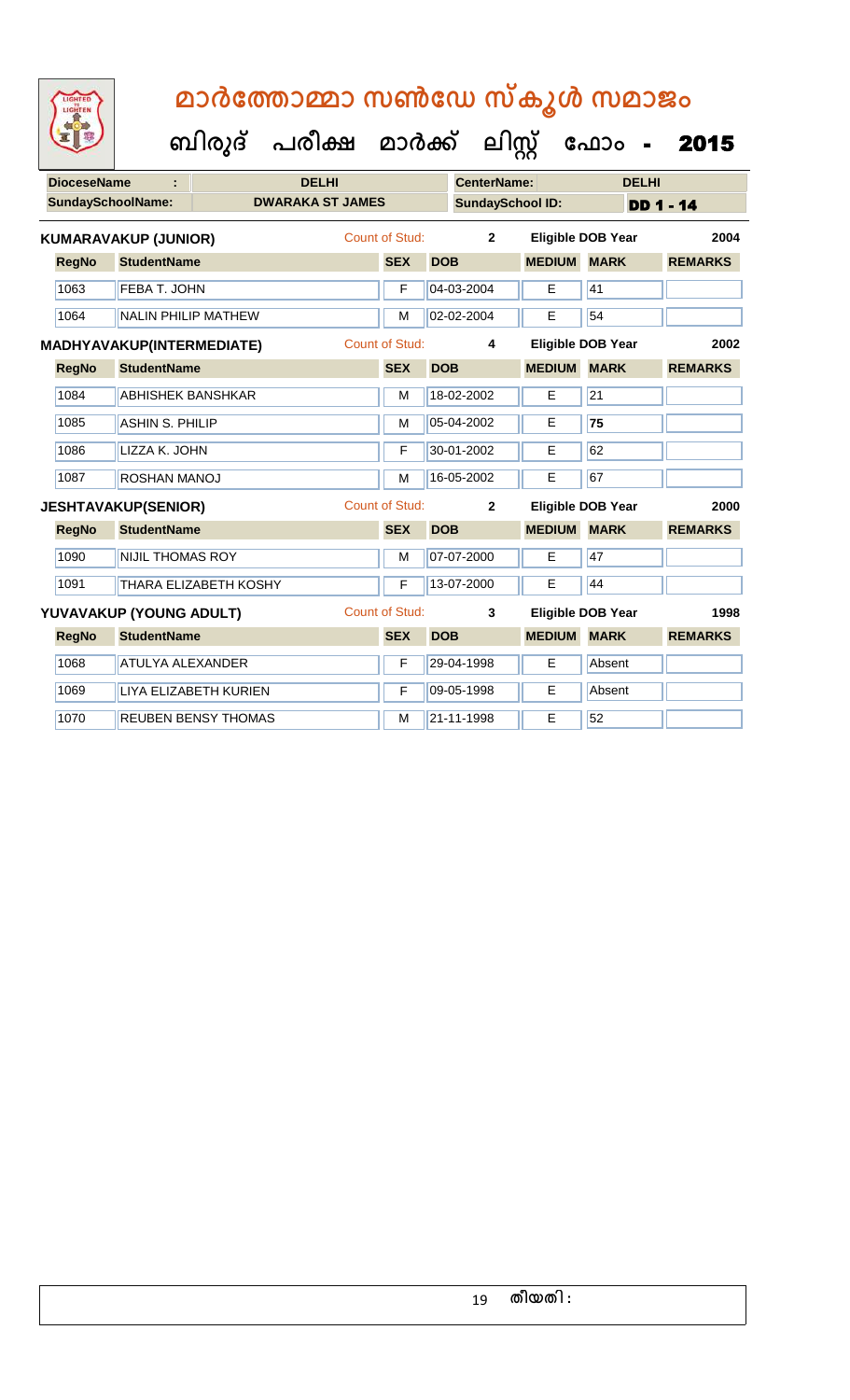| <b>IGHTED</b> |  |
|---------------|--|
|               |  |
|               |  |
|               |  |
|               |  |

 **ബിരുദ് പരീക്ഷ മാര്ക് ക ലിസ്റ്റ ക ഫ ാോം** - 2015

|              | <b>DioceseName</b>               |                            | <b>DELHI</b>  |                       |                         | <b>CenterName:</b> | <b>RAJASTHAN</b>         |                 |  |
|--------------|----------------------------------|----------------------------|---------------|-----------------------|-------------------------|--------------------|--------------------------|-----------------|--|
|              | <b>SundaySchoolName:</b>         |                            | <b>JAIPUR</b> |                       | <b>SundaySchool ID:</b> |                    |                          | <b>DD 2 - 1</b> |  |
|              | <b>KUMARAVAKUP (JUNIOR)</b>      |                            |               | Count of Stud:        | 10                      |                    | Eligible DOB Year        | 2004            |  |
| <b>RegNo</b> | <b>StudentName</b>               |                            |               | <b>SEX</b>            | <b>DOB</b>              | <b>MEDIUM</b>      | <b>MARK</b>              | <b>REMARKS</b>  |  |
| 1065         | <b>HARDIK K. ALEX</b>            |                            |               | M                     | 12-05-2004              | E                  | 18                       |                 |  |
| 1066         | <b>LEJO MATHEW REJI</b>          |                            |               | M                     | 01-09-2004              | Е                  | 19                       |                 |  |
| 1067         | MATHEWS T. KOVOOR                |                            |               | M                     | 02-02-2004              | Е                  | 20                       |                 |  |
| 1068         | MELWIN M. GEORGE                 |                            |               | M                     | 02-07-2004              | Е                  | Absent                   |                 |  |
| 1069         |                                  | <b>VIBIN V. WILSON</b>     |               |                       | 01-01-2004              | E                  | 33                       |                 |  |
| 1070         |                                  | <b>ANUGRAHA MARY BEJOY</b> |               | F                     | 24-09-2004              | E                  | 76                       |                 |  |
| 1071         | <b>ARPITA BIJU</b>               |                            |               | F                     | 19-11-2004              | Е                  | 57                       |                 |  |
| 1072         | <b>CHRISTY T. SUNNY</b>          |                            |               | F                     | 09-01-2004              | Е                  | 39                       |                 |  |
| 1073         |                                  | BETSY SOSA KURUVILLA       |               | F                     | 24-09-2004              | Е                  | 38                       |                 |  |
| 1074         | <b>NITU CHACKO</b>               |                            |               | F                     | 10-04-2004              | Е                  | 22                       |                 |  |
|              | <b>MADHYAVAKUP(INTERMEDIATE)</b> |                            |               | <b>Count of Stud:</b> | 9                       |                    | <b>Eligible DOB Year</b> | 2002            |  |
| <b>RegNo</b> | <b>StudentName</b>               |                            |               | <b>SEX</b>            | <b>DOB</b>              | <b>MEDIUM</b>      | <b>MARK</b>              | <b>REMARKS</b>  |  |
| 1088         | <b>ASHISH G. VARGHESE</b>        |                            |               | M                     | 09-02-2002              | E                  | 36                       |                 |  |
| 1089         | JOYAL T. THOMAS                  |                            |               | M                     | 24-09-2002              | Е                  | 16                       |                 |  |
| 1090         | <b>JUSTIN SHIBU</b>              |                            |               | M                     | 17-02-2002              | Е                  | 51                       |                 |  |
| 1091         | <b>REJO REJI THOMAS</b>          |                            |               | M                     | 24-01-2002              | Е                  | 18                       |                 |  |
| 1092         | SWITHIN MANOJ                    |                            |               |                       | 16-07-2002              | E                  | 37                       |                 |  |
| 1093         | <b>ARDRA ANNA PRADEEP</b>        |                            |               | F                     | 16-02-2002              | Е                  | 33                       |                 |  |
| 1094         | <b>ARDRA ELIZABETH RENI</b>      |                            |               | F                     | 08-12-2002              | E                  | 65                       |                 |  |
| 1095         | <b>ARUNA ANNA PRADEEP</b>        |                            |               | F                     | 16-02-2002              | Е                  | 25                       |                 |  |
| 1096         | PRERNA JACOB                     |                            |               | F                     | 08-08-2002              | E                  | 38                       |                 |  |
|              | <b>JESHTAVAKUP(SENIOR)</b>       |                            |               | <b>Count of Stud:</b> | 5                       |                    | <b>Eligible DOB Year</b> | 2000            |  |
| <b>RegNo</b> | <b>StudentName</b>               |                            |               | <b>SEX</b>            | <b>DOB</b>              | <b>MEDIUM</b>      | <b>MARK</b>              | <b>REMARKS</b>  |  |
| 1092         | <b>AJIN RAJI</b>                 |                            |               | M                     | 08-01-2000              | E                  | 67                       |                 |  |
| 1093         | <b>BIJO ABRAHAM</b>              |                            |               | M                     | 24-06-2000              | E                  | Absent                   |                 |  |
| 1094         | <b>MELWIN JACOB</b>              |                            |               | M                     | 27-08-2000              | E                  | 42                       |                 |  |
| 1095         | <b>MEENU T. MONCY</b>            |                            |               | F                     | 07-01-2000              | E                  | 25                       |                 |  |
| 1096         | RIYA VARGHESE                    |                            |               | F                     | 23-06-2000              | E                  | 37                       |                 |  |
|              | YUVAVAKUP (YOUNG ADULT)          |                            |               | <b>Count of Stud:</b> | 15                      |                    | <b>Eligible DOB Year</b> | 1998            |  |
| <b>RegNo</b> | <b>StudentName</b>               |                            |               | <b>SEX</b>            | <b>DOB</b>              | <b>MEDIUM</b>      | <b>MARK</b>              | <b>REMARKS</b>  |  |
| 1071         | <b>ALAN SAM JACOB</b>            |                            |               | M                     | 17-10-1998              | E                  | Absent                   |                 |  |
| 1072         | <b>AKSHAT RENI</b>               |                            |               | M                     | 13-03-1998              | Е                  | Absent                   |                 |  |
| 1073         | <b>BENJAMIN ABRAHAM</b>          |                            |               | M                     | 13-07-1998              | E                  | 75                       |                 |  |
| 1074         | <b>JIJO K. CHERIAN</b>           |                            |               | M                     | 29-01-1998              | E                  | Absent                   |                 |  |
|              |                                  |                            |               |                       |                         |                    |                          |                 |  |
| 1075         | PRINCE PAUL                      |                            |               | м                     | 26-07-1998              | Е                  | Absent                   |                 |  |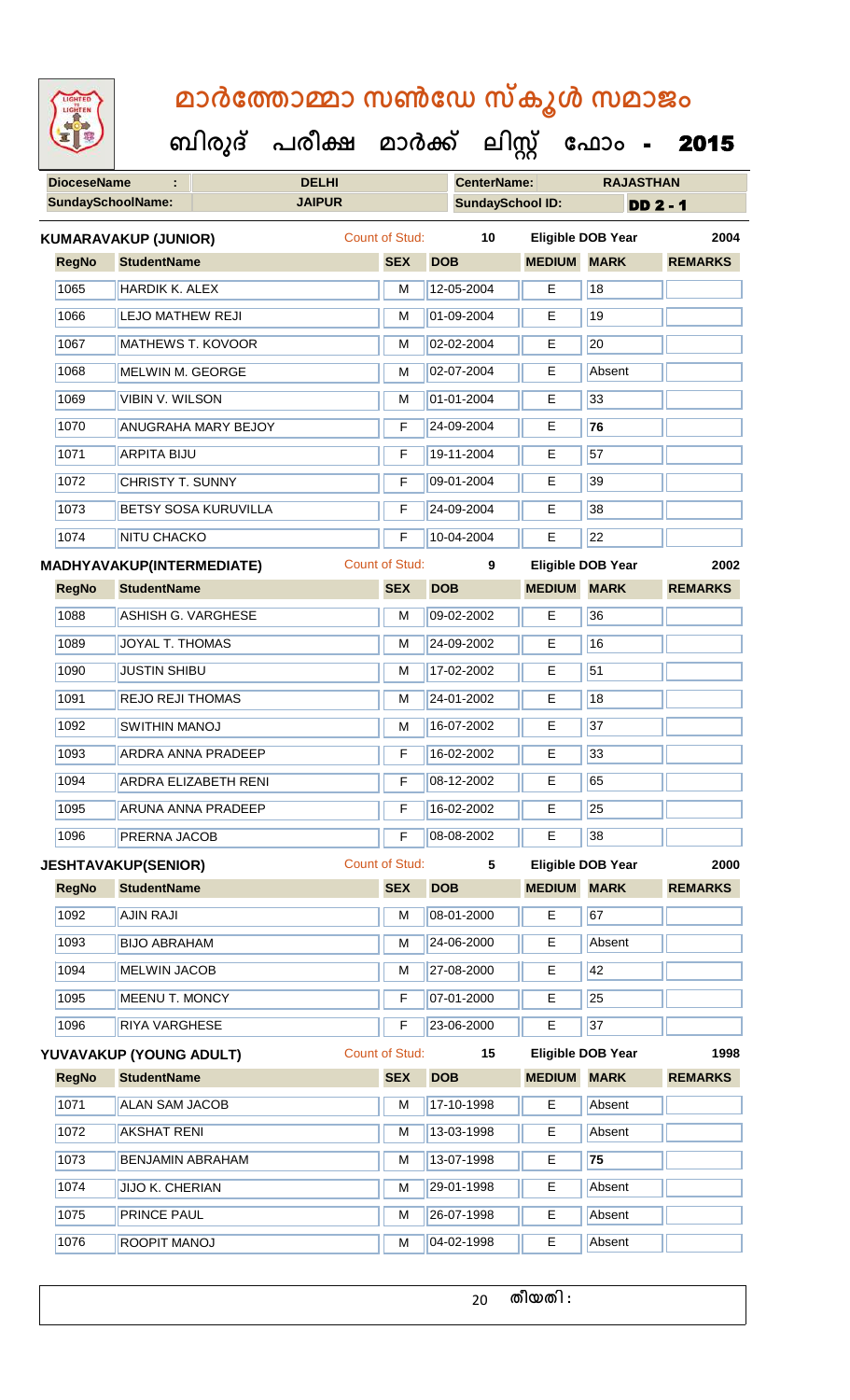

 **ബിരുദ് പരീക്ഷ മാര്ക് ക ലിസ്റ്റ ക ഫ ാോം** - 2015

|              | <b>DioceseName</b><br><b>DELHI</b><br>÷ |                            |               |                       | <b>CenterName:</b>      |               | <b>RAJASTHAN</b>         |                |
|--------------|-----------------------------------------|----------------------------|---------------|-----------------------|-------------------------|---------------|--------------------------|----------------|
|              | <b>SundaySchoolName:</b>                |                            | <b>JAIPUR</b> |                       | <b>SundaySchool ID:</b> |               | <b>DD 2 - 1</b>          |                |
| 1077         |                                         | <b>SOHAN CHERRY GEORGE</b> |               | M                     | 12-06-1998              | E             | 23                       |                |
| 1078         | <b>AISWARYA CHERIAN</b>                 |                            |               | F                     | 03-04-1998              | E             | 39                       |                |
| 1079         | <b>ANJU CHACKO</b>                      |                            |               | F                     | 19-04-1998              | Е             | 35                       |                |
| 1080         | <b>GOLDY P. JOHN</b>                    |                            |               | F                     | 15-08-1998              | E             | 35                       |                |
| 1081         | <b>JINU ABRAHAM</b>                     |                            |               | F                     | 23-06-1998              | E             | 30                       |                |
| 1082         | <b>NEEBA L. BABU</b>                    |                            |               | F                     | 30-09-1998              | E             | 93                       |                |
| 1083         | PRASAMSA JACOB                          |                            |               | F                     | 31-07-1998              | E             | Absent                   |                |
| 1084         | <b>SMITHA THOMAS</b>                    |                            |               | F                     | 23-09-1998              | E             | 24                       |                |
| 1085         |                                         | SNEHA ANN SAMUEL           |               |                       |                         | Е             | 27                       |                |
|              | PROUDA SUNDAY SCHOOL (ADULT)            |                            |               | <b>Count of Stud:</b> | 9                       |               | <b>Eligible DOB Year</b> | 1997           |
| <b>RegNo</b> | <b>StudentName</b>                      |                            |               | <b>SEX</b>            | <b>DOB</b>              | <b>MEDIUM</b> | <b>MARK</b>              | <b>REMARKS</b> |
| 1025         | AKHIL M. JOE                            |                            |               | M                     | 09-09-1997              | E             | Absent                   |                |
| 1026         | <b>BIJO WILSON</b>                      |                            |               | M                     | 04-12-1997              | E             | Absent                   |                |
| 1027         | <b>JOEL JOHN</b>                        |                            |               | M                     | 16-08-1997              | E             | 32                       |                |
| 1028         | ROSHAN V. ABRAHAM                       |                            |               | M                     | 21-11-1997              | E             | 16                       |                |
| 1029         | <b>ANGEL SUSAN SAJAN</b>                |                            |               | F                     | 24-06-1997              | E             | 65                       |                |
| 1030         | <b>DIVYA MATHEW</b>                     |                            |               | F                     | 12-07-1997              | E             | 19                       |                |
| 1031         | <b>RIVA WILSON</b>                      |                            |               | F                     | 08-12-1997              | E             | Absent                   |                |
| 1032         | <b>RIYA EAPEN</b>                       |                            |               | F                     | 20-03-1997              | E             | 25                       |                |

1033 SOUMYA SAJI DANIEL F 04-08-1997 E Absent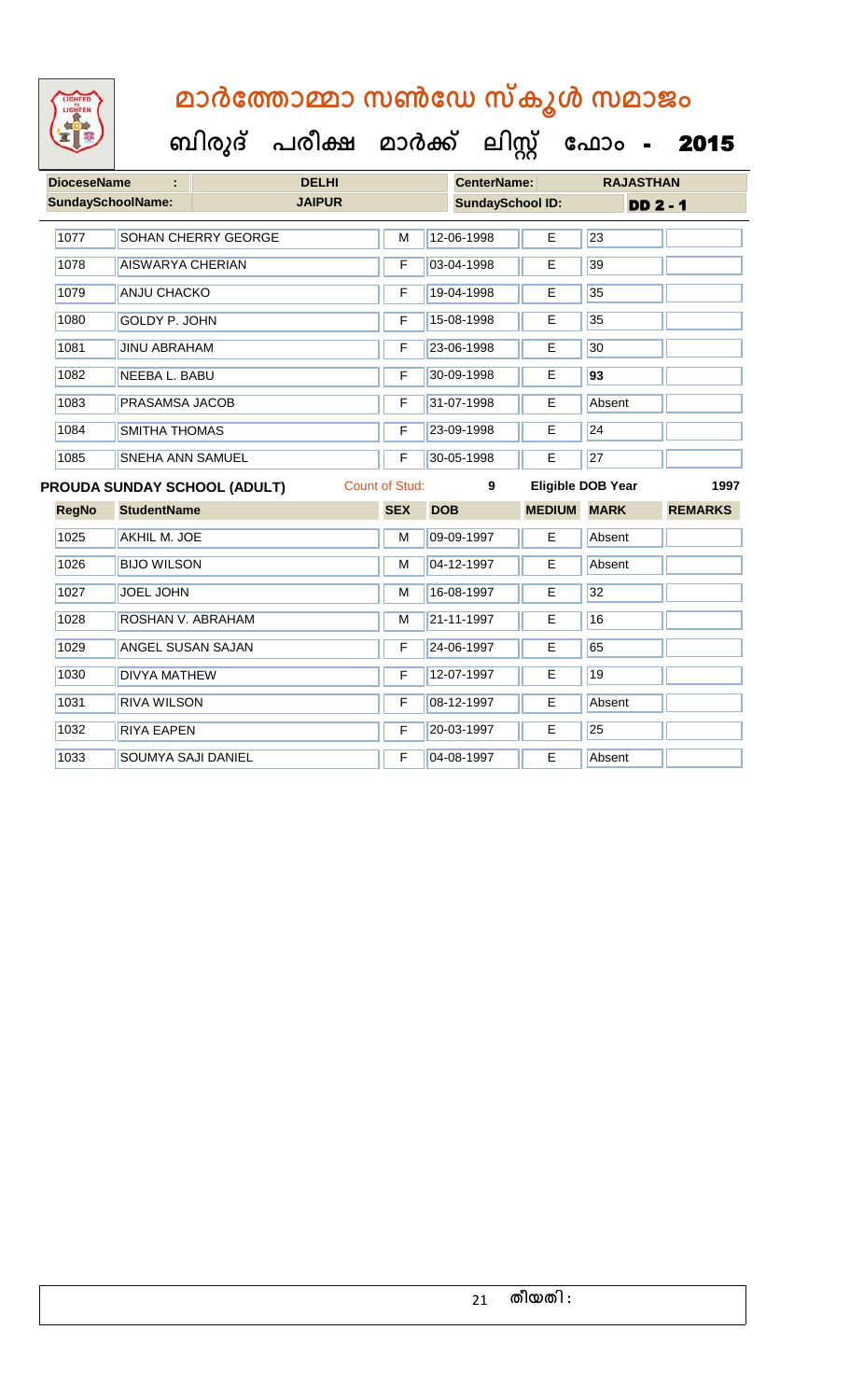| <b>IGHTED</b> |
|---------------|
|               |
|               |
|               |
|               |

|                            |                  |                                                | <b>DELHI</b>                                                                                                                                                                                                                                                                                                                                                                                       |            |                         |                                                                                                             |                                                                                                                                                                                    | <b>RAJASTHAN</b>                              |                                                                                                                                                                                                                   |    |  |
|----------------------------|------------------|------------------------------------------------|----------------------------------------------------------------------------------------------------------------------------------------------------------------------------------------------------------------------------------------------------------------------------------------------------------------------------------------------------------------------------------------------------|------------|-------------------------|-------------------------------------------------------------------------------------------------------------|------------------------------------------------------------------------------------------------------------------------------------------------------------------------------------|-----------------------------------------------|-------------------------------------------------------------------------------------------------------------------------------------------------------------------------------------------------------------------|----|--|
|                            |                  |                                                |                                                                                                                                                                                                                                                                                                                                                                                                    |            |                         |                                                                                                             |                                                                                                                                                                                    |                                               | <b>DD 2 - 2</b>                                                                                                                                                                                                   |    |  |
|                            |                  |                                                |                                                                                                                                                                                                                                                                                                                                                                                                    |            |                         | $\overline{2}$                                                                                              |                                                                                                                                                                                    |                                               | 2004                                                                                                                                                                                                              |    |  |
| <b>RegNo</b>               |                  |                                                |                                                                                                                                                                                                                                                                                                                                                                                                    | <b>SEX</b> |                         |                                                                                                             |                                                                                                                                                                                    | <b>MARK</b>                                   | <b>REMARKS</b>                                                                                                                                                                                                    |    |  |
| 1075                       |                  |                                                |                                                                                                                                                                                                                                                                                                                                                                                                    | F          |                         |                                                                                                             | E.                                                                                                                                                                                 | 33                                            |                                                                                                                                                                                                                   |    |  |
| 1076                       |                  |                                                |                                                                                                                                                                                                                                                                                                                                                                                                    | M          |                         |                                                                                                             | E                                                                                                                                                                                  | 85                                            |                                                                                                                                                                                                                   |    |  |
| MADHYAVAKUP(INTERMEDIATE)  |                  |                                                |                                                                                                                                                                                                                                                                                                                                                                                                    |            |                         | 1                                                                                                           |                                                                                                                                                                                    |                                               | 2002                                                                                                                                                                                                              |    |  |
| <b>RegNo</b>               |                  |                                                |                                                                                                                                                                                                                                                                                                                                                                                                    | <b>SEX</b> |                         |                                                                                                             |                                                                                                                                                                                    |                                               | <b>REMARKS</b>                                                                                                                                                                                                    |    |  |
| 1097                       |                  |                                                |                                                                                                                                                                                                                                                                                                                                                                                                    | М          |                         |                                                                                                             | E                                                                                                                                                                                  | 43                                            |                                                                                                                                                                                                                   |    |  |
| <b>JESHTAVAKUP(SENIOR)</b> |                  |                                                |                                                                                                                                                                                                                                                                                                                                                                                                    |            |                         | $\mathbf{2}$                                                                                                |                                                                                                                                                                                    |                                               | 2000                                                                                                                                                                                                              |    |  |
| <b>RegNo</b>               |                  |                                                |                                                                                                                                                                                                                                                                                                                                                                                                    | <b>SEX</b> |                         |                                                                                                             | <b>MEDIUM</b>                                                                                                                                                                      | <b>MARK</b>                                   | <b>REMARKS</b>                                                                                                                                                                                                    |    |  |
| 1097                       |                  |                                                |                                                                                                                                                                                                                                                                                                                                                                                                    | F          |                         |                                                                                                             | E                                                                                                                                                                                  | 75                                            |                                                                                                                                                                                                                   |    |  |
| 1098                       | <b>ASNA VIJU</b> |                                                |                                                                                                                                                                                                                                                                                                                                                                                                    |            |                         | F                                                                                                           |                                                                                                                                                                                    |                                               | E                                                                                                                                                                                                                 | 48 |  |
|                            |                  |                                                |                                                                                                                                                                                                                                                                                                                                                                                                    |            |                         | $\mathbf{2}$                                                                                                |                                                                                                                                                                                    |                                               | 1998                                                                                                                                                                                                              |    |  |
| <b>RegNo</b>               |                  |                                                |                                                                                                                                                                                                                                                                                                                                                                                                    | <b>SEX</b> |                         |                                                                                                             |                                                                                                                                                                                    | <b>MARK</b>                                   | <b>REMARKS</b>                                                                                                                                                                                                    |    |  |
| 1086                       |                  |                                                |                                                                                                                                                                                                                                                                                                                                                                                                    | M          |                         |                                                                                                             | E                                                                                                                                                                                  | Absent                                        |                                                                                                                                                                                                                   |    |  |
| 1087                       |                  |                                                |                                                                                                                                                                                                                                                                                                                                                                                                    | F          |                         |                                                                                                             | E                                                                                                                                                                                  | 48                                            |                                                                                                                                                                                                                   |    |  |
|                            |                  |                                                |                                                                                                                                                                                                                                                                                                                                                                                                    |            |                         | 1                                                                                                           |                                                                                                                                                                                    |                                               | 1997                                                                                                                                                                                                              |    |  |
| <b>RegNo</b>               |                  |                                                |                                                                                                                                                                                                                                                                                                                                                                                                    | <b>SEX</b> |                         |                                                                                                             |                                                                                                                                                                                    | <b>MARK</b>                                   | <b>REMARKS</b>                                                                                                                                                                                                    |    |  |
| 1034                       |                  |                                                |                                                                                                                                                                                                                                                                                                                                                                                                    | F          |                         |                                                                                                             | E.                                                                                                                                                                                 | 75                                            |                                                                                                                                                                                                                   |    |  |
|                            |                  | <b>DioceseName</b><br><b>SundaySchoolName:</b> | <b>KUMARAVAKUP (JUNIOR)</b><br><b>StudentName</b><br><b>ANUGRAHA ANN VARGHESE</b><br><b>STEVE KOSHY RAJAN</b><br><b>StudentName</b><br><b>MELWIN M. THOMAS</b><br><b>StudentName</b><br><b>GLEN MARIAM BABU</b><br>YUVAVAKUP (YOUNG ADULT)<br><b>StudentName</b><br><b>SAUMIT SIMON</b><br>SHERLIN P. DAMIEL<br><b>PROUDA SUNDAY SCHOOL (ADULT)</b><br><b>StudentName</b><br><b>BLESSY B. JOHN</b> |            | <b>UDAIPUR IMMANUEL</b> | Count of Stud:<br>Count of Stud:<br><b>Count of Stud:</b><br><b>Count of Stud:</b><br><b>Count of Stud:</b> | <b>DOB</b><br>17-01-2004<br>01-10-2004<br><b>DOB</b><br>13-09-2002<br><b>DOB</b><br>25-02-2000<br>02-10-2000<br><b>DOB</b><br>12-02-1998<br>26-07-1998<br><b>DOB</b><br>26-06-1997 | <b>CenterName:</b><br><b>SundaySchool ID:</b> | <b>Eligible DOB Year</b><br><b>MEDIUM</b><br><b>Eligible DOB Year</b><br><b>MEDIUM MARK</b><br><b>Eligible DOB Year</b><br><b>Eligible DOB Year</b><br><b>MEDIUM</b><br><b>Eligible DOB Year</b><br><b>MEDIUM</b> |    |  |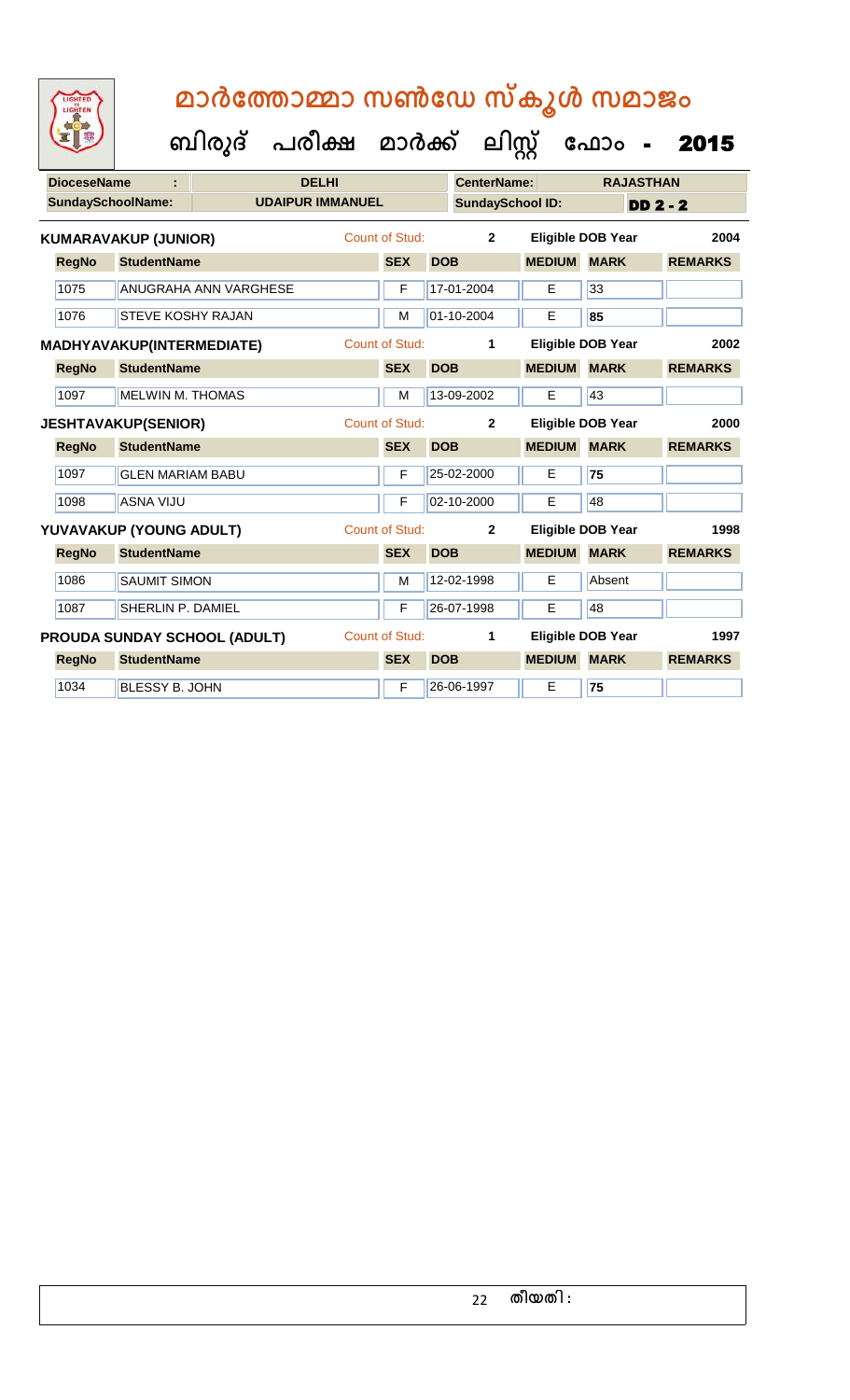|                            | <b>DioceseName</b><br>÷ |                           |                           | <b>DELHI</b>            | <b>CenterName:</b> |            |                   |               | <b>RAJASTHAN</b>         |                |
|----------------------------|-------------------------|---------------------------|---------------------------|-------------------------|--------------------|------------|-------------------|---------------|--------------------------|----------------|
| <b>SundaySchoolName:</b>   |                         |                           | <b>BHILWARA ST THOMAS</b> | <b>SundaySchool ID:</b> |                    |            |                   | $DD2 - 3$     |                          |                |
|                            |                         | MADHYAVAKUP(INTERMEDIATE) |                           |                         | Count of Stud:     |            | 1                 |               | <b>Eligible DOB Year</b> | 2002           |
|                            | <b>RegNo</b>            | <b>StudentName</b>        |                           |                         | <b>SEX</b>         | <b>DOB</b> |                   | <b>MEDIUM</b> | <b>MARK</b>              | <b>REMARKS</b> |
|                            | 1098                    | <b>SHARON MATHEW</b>      |                           |                         | F                  |            | 25-01-2002        | E             | 19                       |                |
| <b>JESHTAVAKUP(SENIOR)</b> |                         |                           | Count of Stud:            |                         | $\mathbf{2}$       |            | Eligible DOB Year | 2000          |                          |                |
|                            | <b>RegNo</b>            | <b>StudentName</b>        |                           |                         | <b>SEX</b>         | <b>DOB</b> |                   | <b>MEDIUM</b> | <b>MARK</b>              | <b>REMARKS</b> |
|                            | 1099                    | <b>AYUSHI B. MATHEW</b>   |                           |                         | F                  |            | 20-06-2000        | E             | 53                       |                |
|                            | 1100                    | <b>JOHN THOMAS</b>        |                           |                         | M                  |            | 31-10-2000        | E             | 62                       |                |
|                            |                         | YUVAVAKUP (YOUNG ADULT)   |                           |                         | Count of Stud:     |            | 3                 |               | Eligible DOB Year        | 1998           |
|                            | <b>RegNo</b>            | <b>StudentName</b>        |                           |                         | <b>SEX</b>         | <b>DOB</b> |                   | <b>MEDIUM</b> | <b>MARK</b>              | <b>REMARKS</b> |
|                            | 1088                    | <b>BLESSY B. LUKE</b>     |                           |                         | F                  |            | 27-07-1998        | E             | 23                       |                |
|                            | 1089                    |                           | <b>SANJU MARY ABRAHAM</b> |                         | F                  |            | 16-03-1998        | E             | 24                       |                |
|                            | 1090                    | <b>SIJI K. MAMMEN</b>     |                           |                         | F                  |            | 23-05-1998        | Е             | 21                       |                |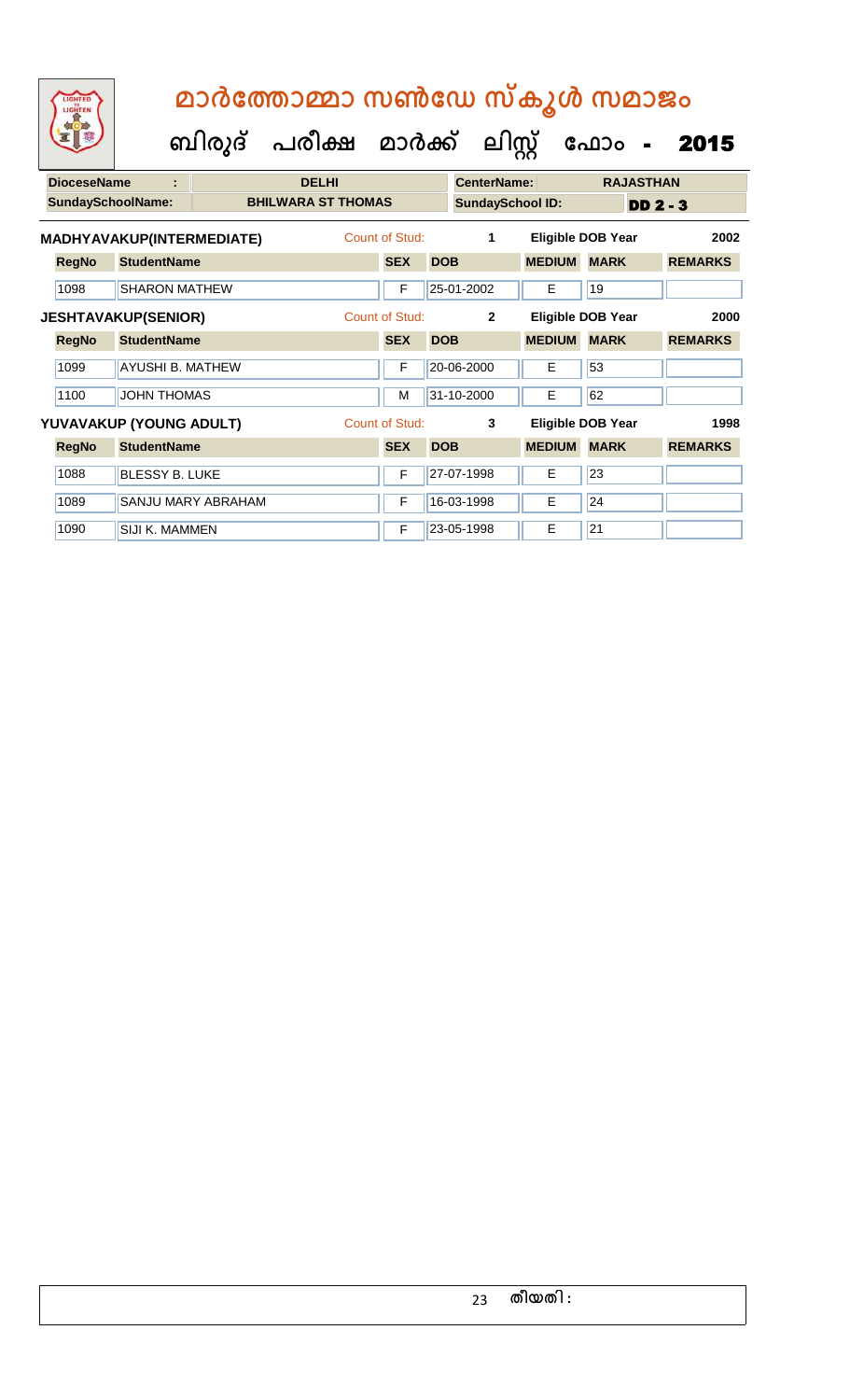| LIGHTED |  |
|---------|--|
|         |  |
|         |  |
|         |  |
|         |  |

| <b>DioceseName</b> |                   |                             |                              | <b>DELHI</b>   |                       |            | <b>CenterName:</b>      |                          |                 | <b>RAJASTHAN</b> |
|--------------------|-------------------|-----------------------------|------------------------------|----------------|-----------------------|------------|-------------------------|--------------------------|-----------------|------------------|
|                    | SundaySchoolName: |                             |                              | <b>JODHPUR</b> |                       |            | <b>SundaySchool ID:</b> |                          |                 | <b>DD 2 - 4</b>  |
|                    |                   | <b>KUMARAVAKUP (JUNIOR)</b> |                              |                | <b>Count of Stud:</b> |            | $\mathbf{1}$            | <b>Eligible DOB Year</b> |                 | 2004             |
|                    | <b>RegNo</b>      | <b>StudentName</b>          |                              |                | <b>SEX</b>            | <b>DOB</b> |                         | <b>MEDIUM MARK</b>       |                 | <b>REMARKS</b>   |
|                    | 1077              | <b>NEIL BIJOY VARGHESE</b>  |                              |                | M                     |            | 28-07-2004              | E                        | 18              |                  |
|                    |                   | MADHYAVAKUP(INTERMEDIATE)   |                              |                | <b>Count of Stud:</b> |            | 3                       | <b>Eligible DOB Year</b> |                 | 2002             |
|                    | <b>RegNo</b>      | <b>StudentName</b>          |                              |                | <b>SEX</b>            | <b>DOB</b> |                         | <b>MEDIUM MARK</b>       |                 | <b>REMARKS</b>   |
|                    | 1099              | <b>SANJU SAJAN</b>          |                              |                | M                     |            | 25-12-2002              | Е                        | $\overline{23}$ |                  |
|                    | 1100              | <b>MONCEY MATHEW</b>        |                              |                | м                     |            | 21-07-2002              | E                        | 12              |                  |
|                    | 1101              |                             | <b>NOEL BIJOY VARGHESE</b>   |                | M                     |            | 09-11-2002              | E                        | 19              |                  |
|                    |                   | <b>JESHTAVAKUP(SENIOR)</b>  |                              |                | <b>Count of Stud:</b> |            | 1                       | <b>Eligible DOB Year</b> |                 | 2000             |
|                    | <b>RegNo</b>      | <b>StudentName</b>          |                              |                | <b>SEX</b>            | <b>DOB</b> |                         | <b>MEDIUM MARK</b>       |                 | <b>REMARKS</b>   |
|                    | 1101              | <b>LIBIN JOSE MATHEW</b>    |                              |                | M                     |            | 04-07-2000              | Е                        | $\overline{27}$ |                  |
|                    |                   | YUVAVAKUP (YOUNG ADULT)     |                              |                | <b>Count of Stud:</b> |            | 4                       | <b>Eligible DOB Year</b> |                 | 1998             |
|                    | <b>RegNo</b>      | <b>StudentName</b>          |                              |                | <b>SEX</b>            | <b>DOB</b> |                         | <b>MEDIUM MARK</b>       |                 | <b>REMARKS</b>   |
|                    | 1091              | <b>JINO JOY</b>             |                              |                | M                     |            | 03-01-1998              | E                        | 43              |                  |
|                    | 1092              | <b>KRIPA SARA THOMAS</b>    |                              |                | F                     |            | 26-01-1998              | Е                        | Absent          |                  |
|                    | 1093              | <b>ABIN ABRAHAM</b>         |                              |                | M                     |            | 04-08-1998              | E                        | Absent          |                  |
|                    | 1094              |                             | <b>GINSU SARA VARGHESE</b>   |                | F                     |            | 03-06-1998              | E                        | $\overline{22}$ |                  |
|                    |                   |                             | PROUDA SUNDAY SCHOOL (ADULT) |                | <b>Count of Stud:</b> |            | $\mathbf{2}$            | <b>Eligible DOB Year</b> |                 | 1997             |
|                    | <b>RegNo</b>      | <b>StudentName</b>          |                              |                | <b>SEX</b>            | <b>DOB</b> |                         | <b>MEDIUM</b>            | <b>MARK</b>     | <b>REMARKS</b>   |
|                    | 1035              |                             | <b>DENIS MATHEW THOMAS</b>   |                | M                     |            | 11-03-1997              | Е                        | $\overline{21}$ |                  |
|                    | 1036              | <b>JERIN ELIAS JOHN</b>     |                              |                | M                     |            | 10-06-1997              | E                        | Absent          |                  |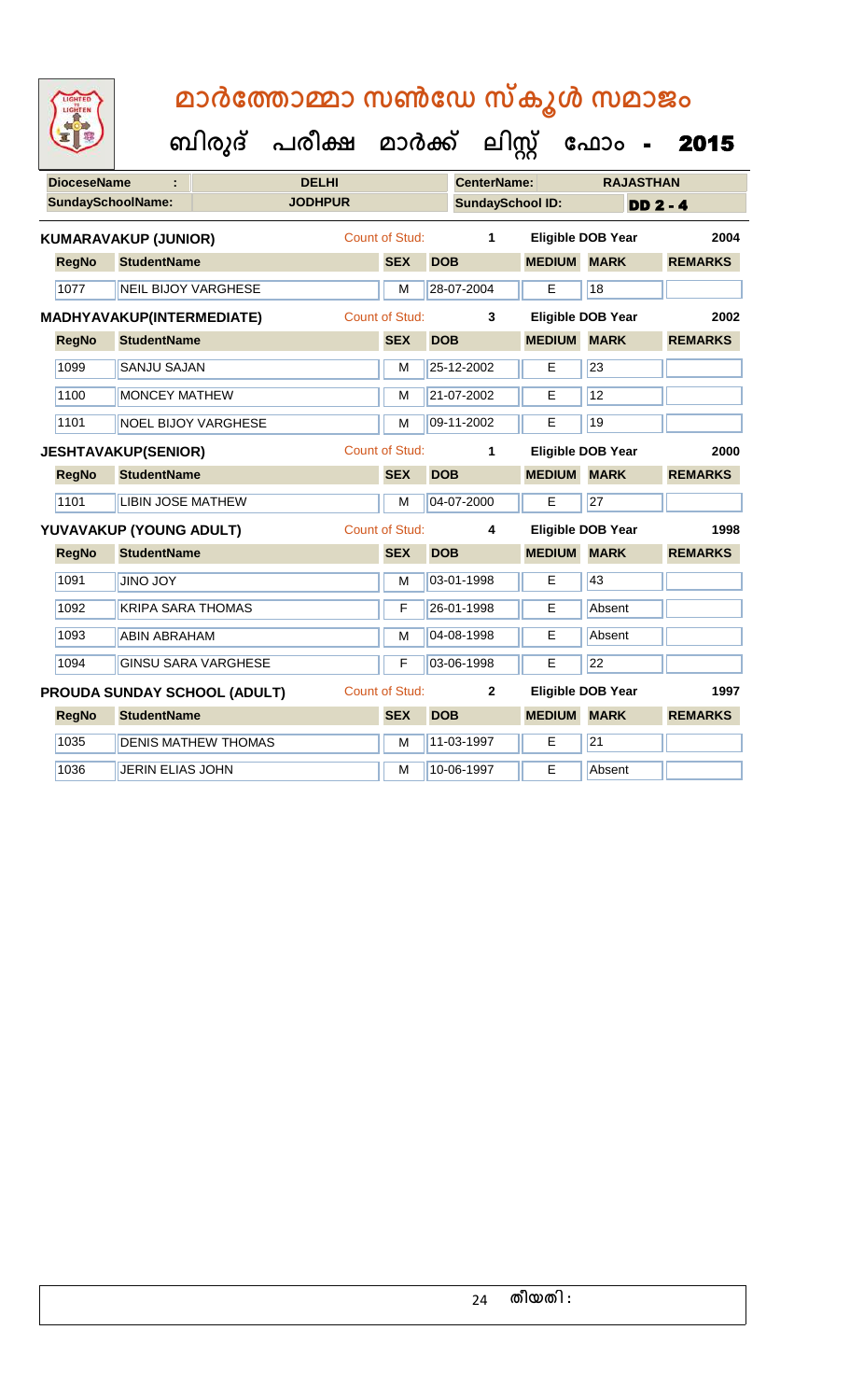| 医胃腺                |                             | ബിരുദ് | പരീക്ഷ മാർക്ക്         |                       |            | ലിസ്                    |               | ഫോം                      | 2015           |
|--------------------|-----------------------------|--------|------------------------|-----------------------|------------|-------------------------|---------------|--------------------------|----------------|
| <b>DioceseName</b> |                             |        | <b>DELHI</b>           |                       |            | <b>CenterName:</b>      |               | <b>RAJASTHAN</b>         |                |
|                    | <b>SundaySchoolName:</b>    |        | <b>KOTTA ST THOMAS</b> |                       |            | <b>SundaySchool ID:</b> |               |                          | $DD2 - 5$      |
|                    | <b>KUMARAVAKUP (JUNIOR)</b> |        |                        | Count of Stud:        |            | 1                       |               | Eligible DOB Year        | 2004           |
| <b>RegNo</b>       | <b>StudentName</b>          |        |                        | <b>SEX</b>            | <b>DOB</b> |                         | <b>MEDIUM</b> | <b>MARK</b>              | <b>REMARKS</b> |
| 1078               | <b>REJIT R. VARGHESE</b>    |        |                        | M                     |            | 30-10-2004              | E             | 56                       |                |
|                    | MADHYAVAKUP(INTERMEDIATE)   |        |                        | <b>Count of Stud:</b> |            | $\mathbf{2}$            |               | Eligible DOB Year        | 2002           |
| <b>RegNo</b>       | <b>StudentName</b>          |        |                        | <b>SEX</b>            | <b>DOB</b> |                         | <b>MEDIUM</b> | <b>MARK</b>              | <b>REMARKS</b> |
| 1102               | <b>ARPITA MARY MATHEW</b>   |        |                        | F                     |            | 27-07-2002              | E             | 79                       |                |
| 1103               | <b>ASHILE THOMAS</b>        |        |                        | F                     |            | 19-11-2002              | E             | 86                       |                |
|                    | <b>JESHTAVAKUP(SENIOR)</b>  |        |                        | Count of Stud:        |            | 1                       |               | Eligible DOB Year        | 2000           |
| <b>RegNo</b>       | <b>StudentName</b>          |        |                        | <b>SEX</b>            | <b>DOB</b> |                         | <b>MEDIUM</b> | <b>MARK</b>              | <b>REMARKS</b> |
| 1102               | <b>ASHISH JOHN</b>          |        |                        | M                     |            | 12-12-2000              | E             | 51                       |                |
|                    | YUVAVAKUP (YOUNG ADULT)     |        |                        | <b>Count of Stud:</b> |            | $\overline{2}$          |               | <b>Eligible DOB Year</b> | 1998           |
| <b>RegNo</b>       | <b>StudentName</b>          |        |                        | <b>SEX</b>            | <b>DOB</b> |                         | <b>MEDIUM</b> | <b>MARK</b>              | <b>REMARKS</b> |
|                    |                             |        |                        |                       |            |                         |               |                          |                |

LIGHTEN

1095 ROBIN C. MATHEW M 25-01-1998 E Absent

1037 ABIN R. PHILIP M 25-01-1997 E Absent 1038 JOSHUA JACOB CHACKO M M 26-08-1997 E Absent

1040 MIBIN ABRAHAM MEDICINE MEDICINE MEDICINE Absent

1039 MERCY PHILIP F 02-09-1997 E 30

**RegNo StudentName SEX DOB MEDIUM MARK REMARKS PROUDA SUNDAY SCHOOL (ADULT)** Count of Stud: **4 Eligible DOB Year 1997**

1096 WINNIE GEORGE F 07-11-1998 E 53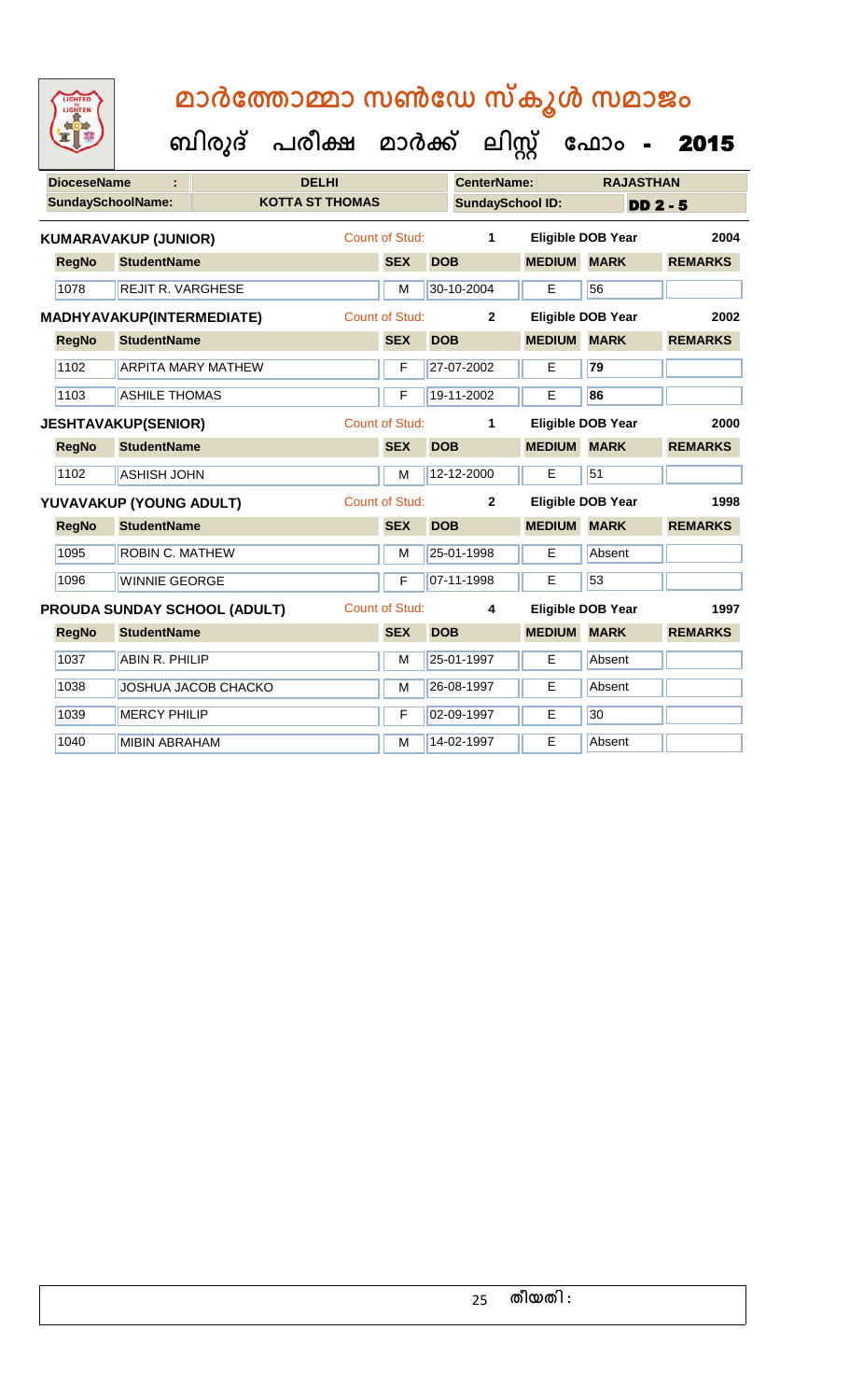| <b>IGHTED</b> |
|---------------|
|               |
|               |
|               |

|                          |                                  | ബിരുദ്                     | പരീക്ഷ        | മാർക്ക്               |            | <u> ലിസ്റ്റ്</u>   |                         | ഫോം                      | 2015           |  |
|--------------------------|----------------------------------|----------------------------|---------------|-----------------------|------------|--------------------|-------------------------|--------------------------|----------------|--|
| <b>DioceseName</b>       |                                  |                            | <b>DELHI</b>  |                       |            | <b>CenterName:</b> |                         | <b>INDORE</b>            |                |  |
| <b>SundaySchoolName:</b> |                                  |                            | <b>INDORE</b> |                       |            |                    | <b>SundaySchool ID:</b> | <b>DD 3 - 1</b>          |                |  |
|                          | <b>KUMARAVAKUP (JUNIOR)</b>      |                            |               | Count of Stud:        |            | $\mathbf{2}$       |                         | Eligible DOB Year        | 2004           |  |
| <b>RegNo</b>             | <b>StudentName</b>               |                            |               | <b>SEX</b>            | <b>DOB</b> |                    | <b>MEDIUM</b>           | <b>MARK</b>              | <b>REMARKS</b> |  |
| 1079                     | <b>SIBIN THOMAS</b>              |                            |               | м                     | 15-06-2004 |                    | E                       | 12                       |                |  |
| 1080                     | <b>SEREN NISSY SAJI</b>          |                            |               | F                     | 12-05-2004 |                    | Е                       | 64                       |                |  |
|                          | <b>MADHYAVAKUP(INTERMEDIATE)</b> |                            |               | Count of Stud:        |            | 5                  |                         | Eligible DOB Year        | 2002           |  |
| <b>RegNo</b>             | <b>StudentName</b>               |                            |               | <b>SEX</b>            | <b>DOB</b> |                    | <b>MEDIUM</b>           | <b>MARK</b>              | <b>REMARKS</b> |  |
| 1104                     | <b>ASHWIN THOMAS</b>             |                            |               | M                     | 10-05-2002 |                    | E                       | 54                       |                |  |
| 1105                     | <b>BLESSON BIJU</b>              |                            |               | M                     | 01-01-2002 |                    | E                       | 75                       |                |  |
| 1106                     | <b>BLESSON SAJAN</b>             |                            |               | м                     | 18-11-2002 |                    | E                       | 38                       |                |  |
| 1107                     |                                  | <b>MARK SOLOMON PHILIP</b> |               | м                     | 31-07-2002 |                    | E                       | 48                       |                |  |
| 1108                     | RHYNA JAY JOHN                   |                            |               | F                     | 07-09-2002 |                    | E                       | 76                       |                |  |
|                          | <b>JESHTAVAKUP(SENIOR)</b>       |                            |               | Count of Stud:        |            | 6                  |                         | <b>Eligible DOB Year</b> | 2000           |  |
| <b>RegNo</b>             | <b>StudentName</b>               |                            |               | <b>SEX</b>            | <b>DOB</b> |                    | <b>MEDIUM</b>           | <b>MARK</b>              | <b>REMARKS</b> |  |
| 1103                     | <b>BINCY THOMAS</b>              |                            |               | F                     | 26-01-2000 |                    | E                       | $\overline{7}$           |                |  |
| 1104                     | <b>AKILA JOSE</b>                |                            |               | F                     | 16-08-2000 |                    | E                       | 35                       |                |  |
| 1105                     | <b>JEMMY JOSE</b>                |                            |               | F                     | 06-05-2000 |                    | E                       | 32                       |                |  |
| 1106                     |                                  | <b>JERIN MATHEW JACOB</b>  |               | м                     | 29-09-2000 |                    | E                       | 25                       |                |  |
| 1107                     | <b>SAUMIYA MATHEWS</b>           |                            |               | F                     | 30-11-2000 |                    | E                       | 42                       |                |  |
| 1108                     | <b>SHERIN ABRAHAM</b>            |                            |               | M                     | 15-07-2000 |                    | $\overline{E}$          | 23                       |                |  |
|                          | YUVAVAKUP (YOUNG ADULT)          |                            |               | <b>Count of Stud:</b> |            | 8                  |                         | <b>Eligible DOB Year</b> | 1998           |  |
| <b>RegNo</b>             | <b>StudentName</b>               |                            |               | <b>SEX</b>            | <b>DOB</b> |                    | <b>MEDIUM MARK</b>      |                          | <b>REMARKS</b> |  |

| <b>RegNo</b> | <b>StudentName</b>       | <b>SEX</b> | <b>DOB</b> | <b>MEDIUM</b> | <b>MARK</b> | <b>REMARKS</b> |
|--------------|--------------------------|------------|------------|---------------|-------------|----------------|
| 1097         | <b>ASHNA RAJEE</b>       | F          | 03-01-1998 | Е             | 87          |                |
| 1098         | <b>BLESSY JOSE</b>       | F          | 23-03-1998 | E             | 63          |                |
| 1099         | <b>JEENA VARGHESE</b>    | F          | 27-11-1998 | Е             | 35          |                |
| 1100         | <b>JERIN WILSON</b>      | M          | 10-08-1998 | Е             | 61          |                |
| 1101         | <b>MEBIN VARUGHESE</b>   | M          | 04-04-1998 | Е             | 67          |                |
| 1102         | <b>RITTU T.ROY</b>       | F          | 26-06-1998 | Е             | 46          |                |
| 1103         | <b>ROHAN BOBBY</b>       | M          | 27-07-1998 | E             | Absent      |                |
| 1104         | <b>SAUMYA ANN SAMUEL</b> | F          | 13-04-1998 | м             | 88          |                |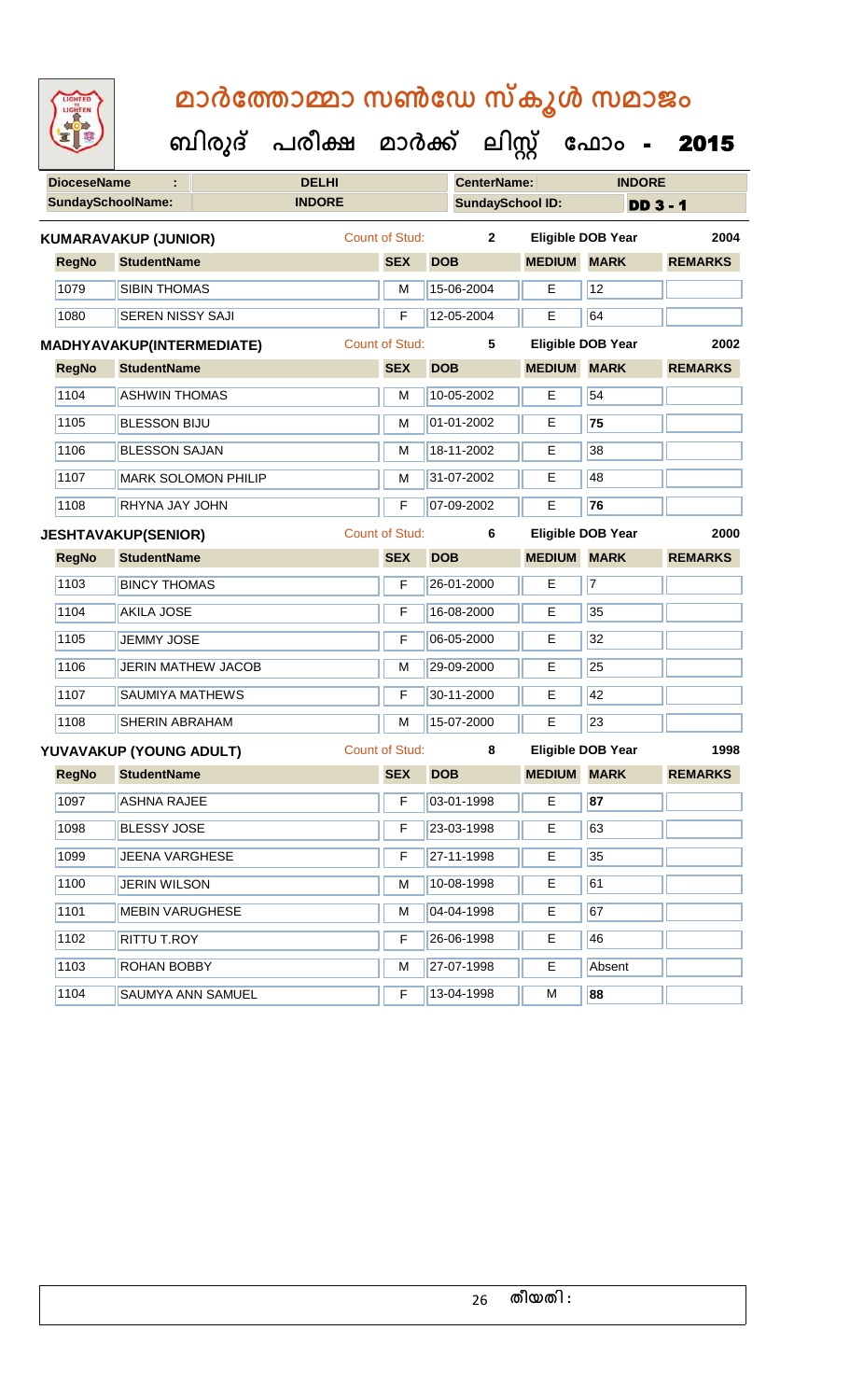| <b>IGHTED</b> |
|---------------|
|               |
|               |
|               |
|               |

 **ബിരുദ് പരീക്ഷ മാര്ക് ക ലിസ്റ്റ ക ഫ ാോം** - 2015

| <b>DioceseName</b> | ÷                                | <b>DELHI</b>              |                       |            | <b>CenterName:</b>      |               | <b>BHOPAL</b>            |                 |
|--------------------|----------------------------------|---------------------------|-----------------------|------------|-------------------------|---------------|--------------------------|-----------------|
|                    | <b>SundaySchoolName:</b>         | <b>BHOPAL ST PETERS</b>   |                       |            | <b>SundaySchool ID:</b> |               |                          | <b>DD 5 - 1</b> |
|                    | <b>KUMARAVAKUP (JUNIOR)</b>      |                           | Count of Stud:        |            | 10                      |               | <b>Eligible DOB Year</b> | 2004            |
| <b>RegNo</b>       | <b>StudentName</b>               |                           | <b>SEX</b>            | <b>DOB</b> |                         | <b>MEDIUM</b> | <b>MARK</b>              | <b>REMARKS</b>  |
| 1081               | <b>SHRUTI SAMSON</b>             |                           | F                     |            | 23-03-2004              | $\mathsf E$   | 78                       |                 |
| 1082               |                                  | <b>SHERIN MARY MATHEW</b> | F                     |            | 01-03-2004              | E             | 26                       |                 |
| 1083               | <b>STEVE THOMAS BIJU</b>         |                           | M                     |            | 15-06-2004              | E             | 23                       |                 |
| 1084               | <b>AKHIL SAM DANIEL</b>          |                           | M                     |            | 12-07-2004              | Е             | 39                       |                 |
| 1085               |                                  | ALINA MOLLY MATHEW        | F                     |            | 29-12-2004              | Е             | Absent                   |                 |
| 1086               | <b>IRENE JOHN</b>                |                           | F                     |            | 20-11-2004              | $\mathsf E$   | 22                       |                 |
| 1087               |                                  | PRAISE ANN VARGHESE       | F                     |            | 09-11-2004              | Е             | 20                       |                 |
| 1088               | <b>AARON MATHEW</b>              |                           | M                     |            | 24-04-2004              | Е             | 33                       |                 |
| 1089               | REBECCA JOHNSON                  |                           | F                     |            | 10-10-2004              | E             | 33                       |                 |
| 1090               | <b>MAREENA R. THOMAS</b>         |                           | F                     |            | 22-02-2004              | E             | 41                       |                 |
|                    | <b>MADHYAVAKUP(INTERMEDIATE)</b> |                           | <b>Count of Stud:</b> |            | 8                       |               | <b>Eligible DOB Year</b> | 2002            |
| <b>RegNo</b>       | <b>StudentName</b>               |                           | <b>SEX</b>            | <b>DOB</b> |                         | <b>MEDIUM</b> | <b>MARK</b>              | <b>REMARKS</b>  |
| 1109               | NIDHI ANN ALEX                   |                           | F                     |            | 24-10-2002              | Е             | 46                       |                 |
| 1110               | <b>REX GEORGE</b>                |                           | M                     |            | 03-04-2002              | E             | 75                       |                 |
| 1111               | <b>NAVEEN MATHEW</b>             |                           | M                     |            | 20-04-2002              | E             | 85                       |                 |
| 1112               | <b>ANISHA JISON</b>              |                           | F                     |            | 22-06-2002              | Е             | 62                       |                 |
| 1113               | SHARON M. JOB                    |                           | F                     |            | 01-01-2002              | E             | 54                       |                 |
| 1114               | <b>SHREYA SAJAN</b>              |                           | F                     |            | 28-01-2002              | E             | 34                       |                 |
| 1115               |                                  | ROSHAN THOMAS RANJI       | M                     |            | 15-06-2002              | E             | 87                       |                 |
| 1116               | <b>JUBIN THOMAS</b>              |                           | M                     |            | 25-02-2002              | Е             | 35                       |                 |
|                    | <b>JESHTAVAKUP(SENIOR)</b>       |                           | <b>Count of Stud:</b> |            | 11                      |               | <b>Eligible DOB Year</b> | 2000            |
| <b>RegNo</b>       | <b>StudentName</b>               |                           | <b>SEX</b>            | <b>DOB</b> |                         | <b>MEDIUM</b> | <b>MARK</b>              | <b>REMARKS</b>  |
| 1109               | <b>DOLLY RAJU</b>                |                           | F                     |            | 28-10-2000              | $\mathsf E$   | 45                       |                 |
| 1110               | <b>RYAN THOMAS</b>               |                           | M                     |            | 16-07-2000              | Е             | 23                       |                 |
| 1111               | <b>TINCY ABRAHAM</b>             |                           | F                     |            | 30-09-2000              | E             | 21                       |                 |
| 1112               | ASHISH M. JOHNSON                |                           | M                     |            | 15-09-2000              | Е             | 27                       |                 |
| 1113               | SHERIN A. ABRAHAM                |                           | F                     |            | 26-06-2000              | E             | 38                       |                 |
| 1114               | ANGELA SAM                       |                           | F                     |            | 19-09-2000              | E             | 14                       |                 |
| 1115               | <b>LISA MATHEW</b>               |                           | F                     |            | 17-03-2000              | Е             | Absent                   |                 |
| 1116               | <b>STELIN SIMON</b>              |                           | F                     |            | 22-02-2000              | Е             | 50                       |                 |
| 1117               |                                  | SHAUN SHAJI ABRAHAM       | M                     |            | 22-01-2000              | E             | 26                       |                 |
| 1118               | RIYA S. MATHEW                   |                           | F                     |            | 15-08-2000              | E             | 17                       |                 |

| 1119         | <b>ISNEHA S. JOHNSON</b> | ⊏              | 23-06-2000  |                    | 22                |                |      |
|--------------|--------------------------|----------------|-------------|--------------------|-------------------|----------------|------|
|              | YUVAVAKUP (YOUNG ADULT)  | Count of Stud: | 4           |                    | Eligible DOB Year |                | 1998 |
| <b>RegNo</b> | <b>StudentName</b>       | <b>SEX</b>     | <b>DOB</b>  | <b>MEDIUM MARK</b> |                   | <b>REMARKS</b> |      |
| 1105         | <b>SHINO THOMAS</b>      | M              | 106-02-1998 |                    | 53                |                |      |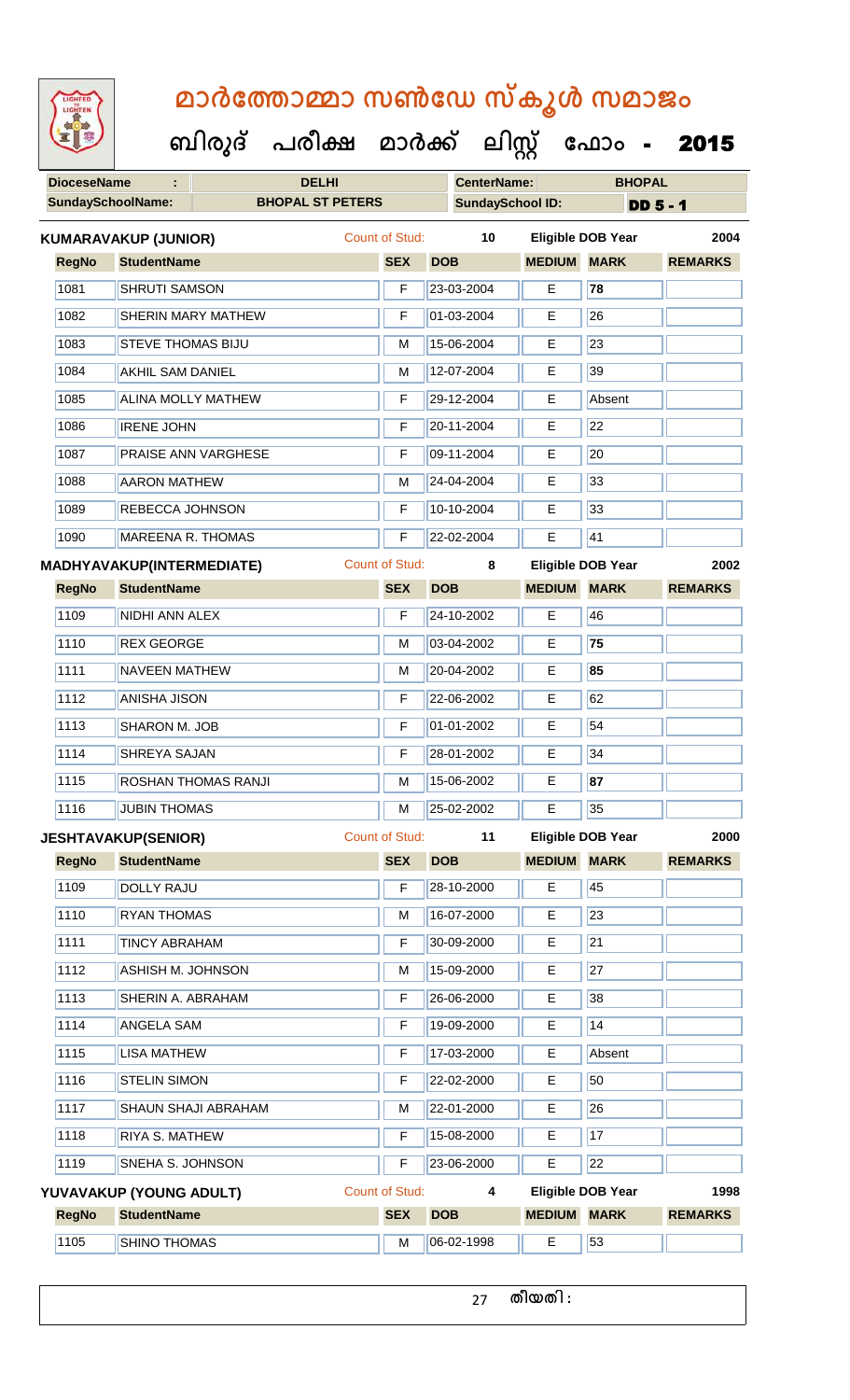| <b>DioceseName</b><br>÷  |                         | <b>DELHI</b>                        |                         |                       |                         | <b>CenterName:</b> |               | <b>BHOPAL</b>            |                |
|--------------------------|-------------------------|-------------------------------------|-------------------------|-----------------------|-------------------------|--------------------|---------------|--------------------------|----------------|
| <b>SundaySchoolName:</b> |                         |                                     | <b>BHOPAL ST PETERS</b> |                       | <b>SundaySchool ID:</b> |                    |               | <b>DD 5 - 1</b>          |                |
|                          |                         |                                     |                         |                       |                         |                    |               |                          |                |
| 1106                     | <b>IRENE BYJU</b>       |                                     |                         | F                     |                         | 25-01-1998         | E             | 69                       |                |
| 1107                     | <b>NIKHIL DANIEL</b>    |                                     |                         | M                     |                         | 20-01-1998         | E             | 31                       |                |
| 1108                     | <b>JUSTIN THOMAS</b>    |                                     |                         | M                     |                         | 11-03-1998         | E             | 60                       |                |
|                          |                         | <b>PROUDA SUNDAY SCHOOL (ADULT)</b> |                         | <b>Count of Stud:</b> |                         | 10                 |               | <b>Eligible DOB Year</b> | 1997           |
| <b>RegNo</b>             | <b>StudentName</b>      |                                     |                         | <b>SEX</b>            | <b>DOB</b>              |                    | <b>MEDIUM</b> | <b>MARK</b>              | <b>REMARKS</b> |
| 1041                     | <b>NAVEEN M. SUNNY</b>  |                                     |                         | M                     |                         | 20-11-1997         | E.            | Absent                   |                |
| 1042                     | <b>ANCILA PHILIP</b>    |                                     |                         | F                     |                         | 15-12-1997         | E             | 50                       |                |
| 1043                     |                         | NIMMI MARY VARGHESE                 |                         | F                     |                         | 22-07-1997         | E             | 35                       |                |
| 1044                     | <b>ANISSA ABRAHAM</b>   |                                     |                         | F                     |                         | 12-02-1997         | Е             | 60                       |                |
| 1045                     | <b>BLESSY JOSEPH</b>    |                                     |                         | F                     |                         | 22-09-1997         | E.            | Absent                   |                |
| 1046                     | <b>ANCY ZACHARIAH</b>   |                                     |                         | F                     |                         | 25-11-1997         | E             | 55                       |                |
| 1047                     | <b>JUBY MATHEW</b>      |                                     |                         | F                     |                         | 30-11-1997         | E             | 51                       |                |
| 1048                     | <b>STENY SUSAN JOHN</b> |                                     |                         | F                     |                         | 11-06-1997         | E             | 88                       |                |
| 1049                     | <b>JOEL JOHNSY</b>      |                                     |                         | M                     |                         | 03-09-1997         | E             | Absent                   |                |
| 1050                     | <b>JISSA K. JOHN</b>    |                                     |                         | F                     |                         | 10-07-1997         | E             | 26                       |                |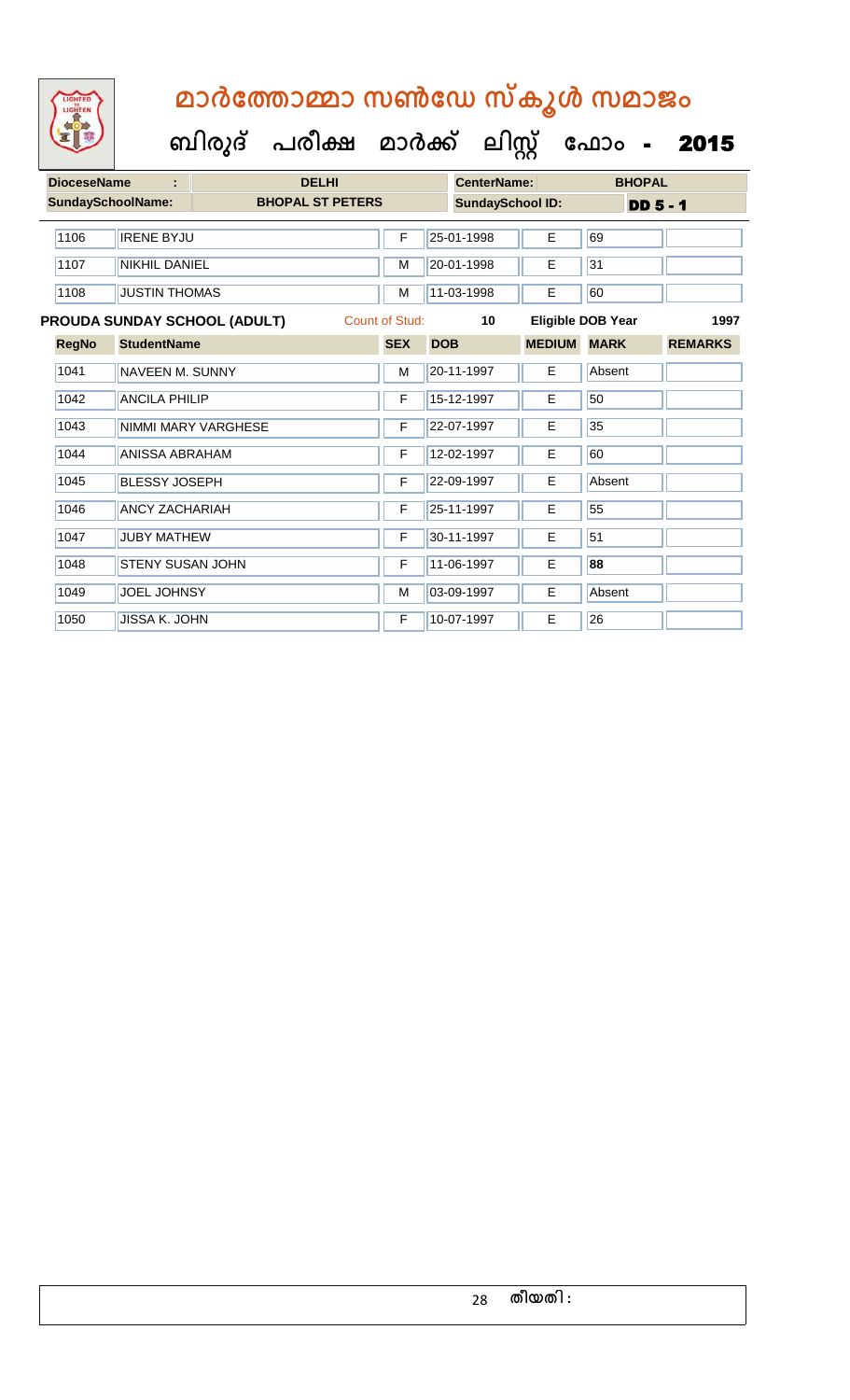| <b>IGHTED</b> |
|---------------|
|               |
|               |
|               |
|               |

| <b>DioceseName</b>       | ÷                                |                                     | <b>DELHI</b> |                       |            | <b>CenterName:</b>      |                    | <b>BHOPAL</b>            |                |
|--------------------------|----------------------------------|-------------------------------------|--------------|-----------------------|------------|-------------------------|--------------------|--------------------------|----------------|
| <b>SundaySchoolName:</b> |                                  | <b>BHOPAL KOLAR ROAD BETHEL</b>     |              |                       |            | <b>SundaySchool ID:</b> |                    | $DD5 - 2$                |                |
|                          | KUMARAVAKUP (JUNIOR)             |                                     |              | <b>Count of Stud:</b> |            | 5                       |                    | <b>Eligible DOB Year</b> | 2004           |
| <b>RegNo</b>             | <b>StudentName</b>               |                                     |              | <b>SEX</b>            | <b>DOB</b> |                         | <b>MEDIUM</b>      | <b>MARK</b>              | <b>REMARKS</b> |
| 1091                     |                                  | <b>AGNES SUSAN GEORGE</b>           |              | F                     |            | 02-05-2004              | E                  | 94                       |                |
| 1092                     |                                  | AYUSH PHILIP GEORGE                 |              | M                     |            | 17-10-2004              | E                  | $\overline{34}$          |                |
| 1093                     | <b>BINOY ABRAHAM</b>             |                                     |              | M                     |            | 08-12-2004              | Е                  | 33                       |                |
| 1094                     | <b>VARUGHESE CHERIAN</b>         |                                     |              | M                     |            | 06-12-2004              | Е                  | Absent                   |                |
| 1095                     | <b>JENNIFER REJI</b>             |                                     |              | F                     |            | 06-08-2004              | E                  | $\overline{21}$          |                |
|                          | <b>MADHYAVAKUP(INTERMEDIATE)</b> |                                     |              | <b>Count of Stud:</b> |            | 3                       |                    | <b>Eligible DOB Year</b> | 2002           |
| <b>RegNo</b>             | <b>StudentName</b>               |                                     |              | <b>SEX</b>            | <b>DOB</b> |                         | <b>MEDIUM</b>      | <b>MARK</b>              | <b>REMARKS</b> |
| 1117                     | <b>ANUGRAHA PRAKASH</b>          |                                     |              | F                     |            | 25-07-2002              | Е                  | 51                       |                |
| 1118                     | <b>EDVIN SANTOSH</b>             |                                     |              | M                     |            | 06-07-2002              | E                  | Absent                   |                |
| 1119                     | ROSHAN VARUGHESE                 |                                     |              | F                     |            | 06-03-2002              | E                  | 44                       |                |
|                          | <b>JESHTAVAKUP(SENIOR)</b>       |                                     |              | <b>Count of Stud:</b> |            | 4                       |                    | <b>Eligible DOB Year</b> | 2000           |
| <b>RegNo</b>             | <b>StudentName</b>               |                                     |              | <b>SEX</b>            | <b>DOB</b> |                         | <b>MEDIUM</b>      | <b>MARK</b>              | <b>REMARKS</b> |
| 1120                     | <b>JESNA SAJI</b>                |                                     |              | F                     |            | 15-01-2000              | Е                  | 55                       |                |
| 1121                     | <b>NITIN THOMAS</b>              |                                     |              | M                     |            | 17-03-2000              | Е                  | Absent                   |                |
| 1122                     | PHILIP MATHEW                    |                                     |              | M                     |            | 06-11-2000              | E                  | 14                       |                |
| 1123                     | <b>SNEFFIN REJI</b>              |                                     |              | M                     |            | 30-10-2000              | E                  | 13                       |                |
|                          | YUVAVAKUP (YOUNG ADULT)          |                                     |              | <b>Count of Stud:</b> |            | $5\phantom{.0}$         |                    | <b>Eligible DOB Year</b> | 1998           |
| <b>RegNo</b>             | <b>StudentName</b>               |                                     |              | <b>SEX</b>            | <b>DOB</b> |                         | <b>MEDIUM MARK</b> |                          | <b>REMARKS</b> |
| 1109                     | <b>AJIT CHERIAN</b>              |                                     |              | M                     |            | 22-01-1998              | Е                  | 32                       |                |
| 1110                     | <b>JABIN SAJI</b>                |                                     |              | м                     |            | 01-09-1998              | E.                 | 24                       |                |
| 1111                     | <b>MERLYN SHIBU</b>              |                                     |              | F                     |            | 18-02-1998              | E.                 | 77                       |                |
| 1112                     | RAHUL ABRAHAM                    |                                     |              | M                     |            | 15-11-1998              | Е                  | 33                       |                |
| 1113                     | <b>KEVIN A. SAMUEL</b>           |                                     |              | M                     |            | 21-06-1998              | Е                  | Absent                   |                |
|                          |                                  | <b>PROUDA SUNDAY SCHOOL (ADULT)</b> |              | <b>Count of Stud:</b> |            | 8                       |                    | Eligible DOB Year        | 1997           |
| <b>RegNo</b>             | <b>StudentName</b>               |                                     |              | <b>SEX</b>            | <b>DOB</b> |                         | <b>MEDIUM</b>      | <b>MARK</b>              | <b>REMARKS</b> |
| 1051                     | <b>ANITTA THOMAS</b>             |                                     |              | F                     |            | 20-09-1997              | Е                  | 32                       |                |
| 1052                     | <b>ANKITA PRAKASH</b>            |                                     |              | F                     |            | 05-06-1997              | E.                 | 10                       |                |
| 1053                     | <b>DELVIN SANTOSH</b>            |                                     |              | M                     |            | 25-04-1997              | Е                  | Absent                   |                |
| 1054                     | JOSELYN JOSEPH                   |                                     |              | F                     |            | 30-11-1997              | E.                 | 56                       |                |
| 1055                     | <b>MIKHIL MATHEW</b>             |                                     |              | M                     |            | 28-09-1997              | Е                  | 50                       |                |
| 1056                     | SNEHA REJI                       |                                     |              | F                     |            | 24-09-1997              | Е                  | 22                       |                |
| 1057                     | ALBERT N. REJY                   |                                     |              | M                     |            | 15-12-1997              | Е                  | 36                       |                |
| 1058                     | JEFFRIN JOHN                     |                                     |              | M                     |            | 15-10-1997              | Е                  | Absent                   |                |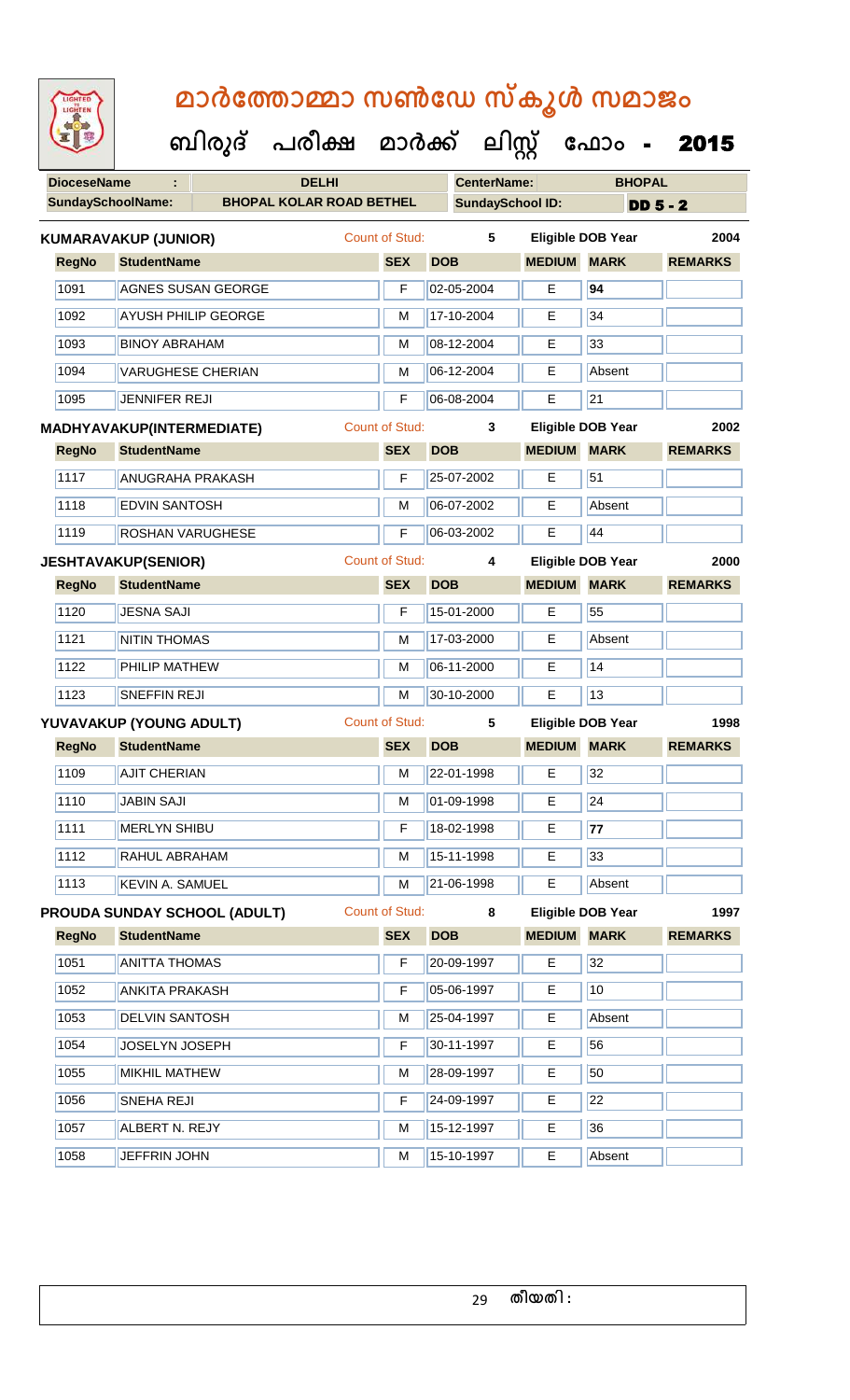| <b>DioceseName</b> |                                  |                              | <b>DELHI</b>          |                       |            | <b>CenterName:</b>      |               | <b>JHARKHAND</b>         |                 |                |
|--------------------|----------------------------------|------------------------------|-----------------------|-----------------------|------------|-------------------------|---------------|--------------------------|-----------------|----------------|
|                    | <b>SundaySchoolName:</b>         |                              | <b>JEMSHEDPUR</b>     |                       |            | <b>SundaySchool ID:</b> |               |                          | <b>DD 9 - 2</b> |                |
|                    | <b>KUMARAVAKUP (JUNIOR)</b>      |                              |                       | <b>Count of Stud:</b> |            | $\overline{2}$          |               | <b>Eligible DOB Year</b> |                 | 2004           |
| <b>RegNo</b>       | <b>StudentName</b>               |                              |                       | <b>SEX</b>            | <b>DOB</b> |                         | <b>MEDIUM</b> | <b>MARK</b>              |                 | <b>REMARKS</b> |
| 1096               |                                  | SHRESTHA SARA KOSHY          |                       | F                     |            | 05-03-2004              | E             | 54                       |                 |                |
| 1097               | SNEHA RACHEL LALU                |                              |                       | F                     |            | 05-11-2004              | E             | 56                       |                 |                |
|                    | <b>MADHYAVAKUP(INTERMEDIATE)</b> |                              |                       | <b>Count of Stud:</b> |            | $\overline{2}$          |               | <b>Eligible DOB Year</b> |                 | 2002           |
| <b>RegNo</b>       | <b>StudentName</b>               |                              |                       | <b>SEX</b>            | <b>DOB</b> |                         | <b>MEDIUM</b> | <b>MARK</b>              |                 | <b>REMARKS</b> |
| 1120               |                                  | <b>AARON JACOB MATHEW</b>    |                       | M                     |            | 15-01-2002              | E             | 30                       |                 |                |
| 1121               | <b>AIDEN SAM MATHEW</b>          |                              |                       | M                     |            | 15-01-2002              | E             | 29                       |                 |                |
|                    | <b>JESHTAVAKUP(SENIOR)</b>       |                              | <b>Count of Stud:</b> |                       |            | $\overline{\mathbf{4}}$ |               | <b>Eligible DOB Year</b> |                 | 2000           |
| <b>RegNo</b>       | <b>StudentName</b>               |                              |                       | <b>SEX</b>            | <b>DOB</b> |                         | <b>MEDIUM</b> | <b>MARK</b>              |                 | <b>REMARKS</b> |
| 1124               | <b>LEJIN MATHEW</b>              |                              |                       | M                     |            | 24-02-2000              | E             | 56                       |                 |                |
| 1125               |                                  | <b>SHARON ANNIE ABRAHAM</b>  |                       | F                     |            | 17-07-2000              | Е             | Absent                   |                 |                |
| 1126               |                                  | <b>BENSON SAMUEL JOSE</b>    |                       | M                     |            | 10-10-2000              | Е             | 62                       |                 |                |
| 1127               | JOEL V. JOSE                     |                              |                       | M                     |            | 31-10-2000              | E             | 34                       |                 |                |
|                    |                                  | PROUDA SUNDAY SCHOOL (ADULT) |                       | Count of Stud:        |            | $\mathbf{1}$            |               | <b>Eligible DOB Year</b> |                 | 1997           |
| <b>RegNo</b>       | <b>StudentName</b>               |                              |                       | <b>SEX</b>            | <b>DOB</b> |                         | <b>MEDIUM</b> | <b>MARK</b>              |                 | <b>REMARKS</b> |
| 1059               | <b>RINCY S. RAJAN</b>            |                              |                       | F                     |            | 02-10-1997              | E             | 10                       |                 |                |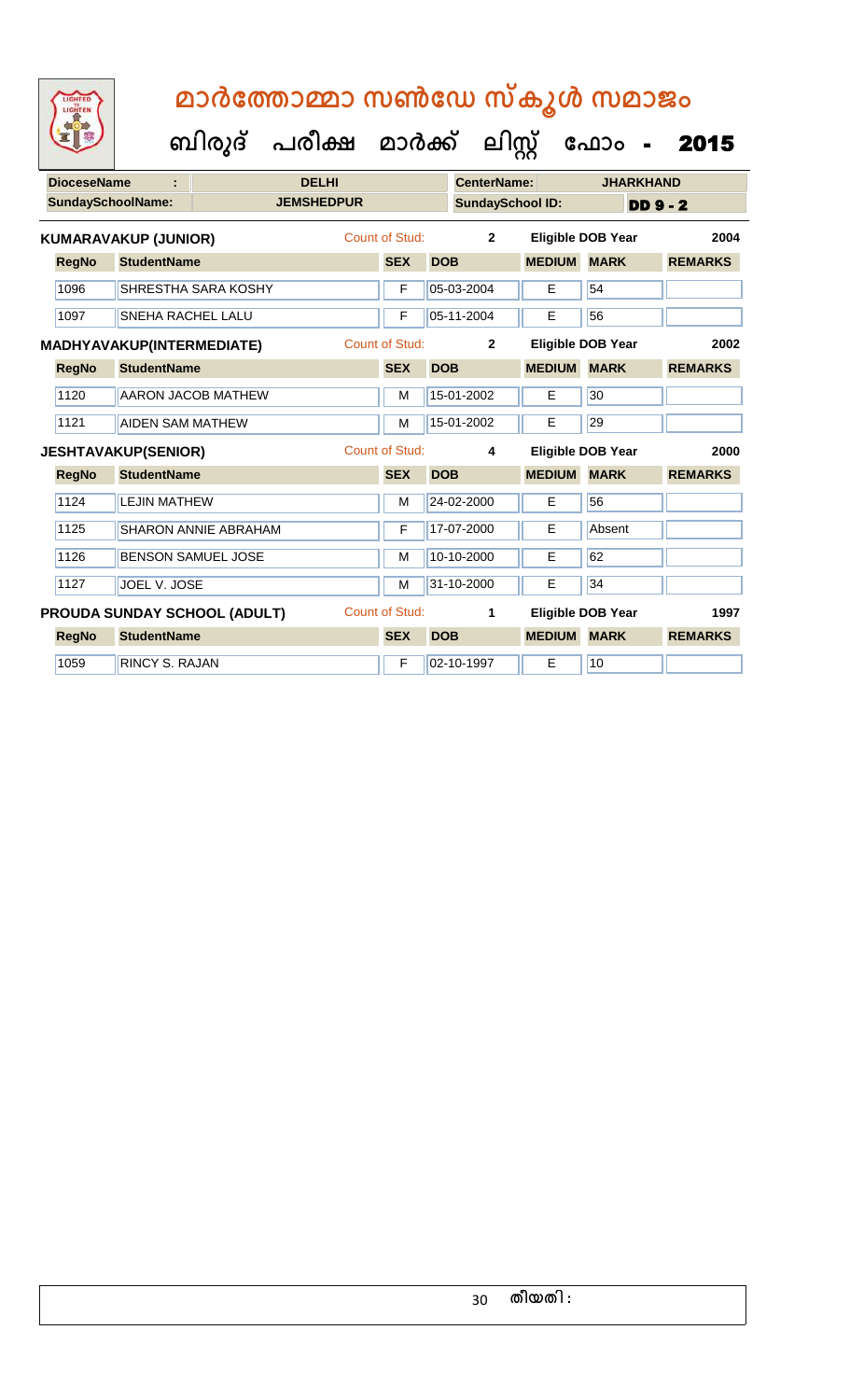| <b>IGHTED</b> |
|---------------|
|               |
|               |
|               |
|               |

**DioceseName : DELHI CenterName: CHATHISGRAH SundaySchoolName: BHILAI SundaySchool ID: DD 10 - 1 ബിരുദ് പരീക്ഷ മാര്ക് ക ലിസ്റ്റ ക ഫ ാോം** - 2015 **RegNo StudentName SEX DOB MEDIUM MARK REMARKS KUMARAVAKUP (JUNIOR)** Count of Stud: **4 Eligible DOB Year 2004** 1098 CHRIS M. ABRAHAM M 02-08-2004 E **87** 1099 MANNA SARA BILU F 24-06-2004 E **75** 1100 SARAH S. DANIEL F 28-07-2004 E 66 1101 SOUMYA S. DANIEL F 11-10-2004 E **81 RegNo StudentName SEX DOB MEDIUM MARK REMARKS MADHYAVAKUP(INTERMEDIATE)** Count of Stud: **11 Eligible DOB Year 2002** 1122 ANCY CHERIAN F 07-05-2002 E 32 1123 ANISHU R. ANIL F 14-04-2002 E 30 1124 **ISSAC V. CHERIAN** M M 06-03-2002 **E** 42 1125 JANET SHIBU F 06-08-2002 E Absent 1126 MONICA MONSON F 21-07-2002 E 17 1127 SHERRY P. SHAJI M 07-05-2002 E 39 1128 SHERYL S. THOMAS F 20-05-2002 E 38 1129 NIKHIL MATHEW THOMAS M N 29-05-2002 E 9 1130 SHALOM SAM MATHEW M 20-06-2002 E Absent 1131 JANICE S. THOMAS F **F** 24-08-2002 **F** 11 1132 LIPSY PHILIP **F** 04-11-2002 E 29 **RegNo StudentName SEX DOB MEDIUM MARK REMARKS JESHTAVAKUP(SENIOR)** Count of Stud: **12 Eligible DOB Year 2000** 1128 AKHIL C. THOMAS M 29-05-2000 E Absent 1129 ASHISH S. JOHN M 01-08-2000 E 46 1130 ASHWIN VARGHESE M M 17-05-2000 E 16 1131 ANGEL MARY GEORGE **F** 25-05-2000 **E** 39 1132 AUSTIN VARGHESE M 18-05-2000 E Absent 1133 GLORIANA SARA THOMAS F 25-05-2000 E Absent

1134 KAREN VARGHESE F 23-12-2000 E 61 1135 KRIPA THOMAS F 19-10-2000 E **78** 1136 NISHANT DANIEL M 15-12-2000 E 58 1137 REUBEN REJI ABRAHAM M 11-01-2000 E 36 1138 RIA P. JOHN F 03-06-2000 E **75** 1139 RUBIN ELIZABETH MATHEW F 28-12-2000 E 42 **RegNo StudentName SEX DOB MEDIUM MARK REMARKS YUVAVAKUP (YOUNG ADULT)** Count of Stud: **12 Eligible DOB Year 1998** 1114 ANJALI RACHEL BENJAMIN F 12-11-1998 E 43

1115 BIJIN S. KURIEN M M 17-10-1998 E 60 1116 CAROLYN SANTHOSH F 04-09-1998 E 49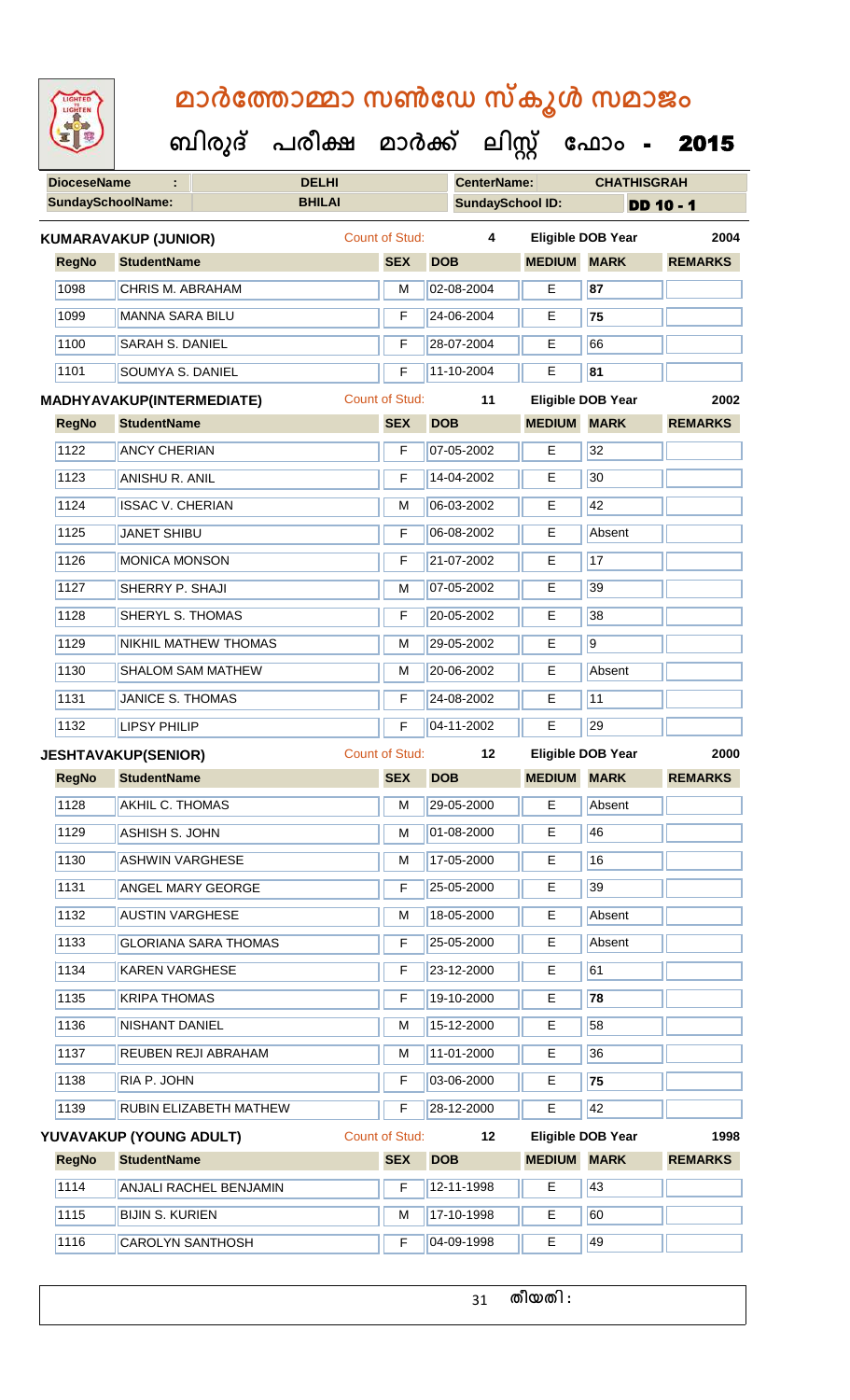

| <b>DioceseName</b><br>÷ |                          | <b>DELHI</b>                |   |  | <b>CenterName:</b>      |    |    | <b>CHATHISGRAH</b> |  |  |
|-------------------------|--------------------------|-----------------------------|---|--|-------------------------|----|----|--------------------|--|--|
|                         | <b>SundaySchoolName:</b> | <b>BHILAI</b>               |   |  | <b>SundaySchool ID:</b> |    |    | <b>DD 10 - 1</b>   |  |  |
| 1117                    |                          | <b>CHRIS EBISON ABRAHAM</b> | М |  | 21-04-1998              | E  | 75 |                    |  |  |
| 1118                    | JOSHUA M. JIJI           |                             | м |  | 25-04-1998              | E. | 28 |                    |  |  |
| 1119                    | <b>MONALI MONSON</b>     |                             | F |  | 19-04-1998              | E  | 31 |                    |  |  |
| 1120                    | <b>JASON MATHAI</b>      |                             | М |  | 31-12-1998              | Е  | 68 |                    |  |  |
| 1121                    | ROHAN M. REGI            |                             | M |  | 10-10-1998              | Е  | 63 |                    |  |  |
| 1122                    | <b>SARAH VARGHESE</b>    |                             | F |  | 08-11-1998              | E  | 55 |                    |  |  |
| 1123                    | <b>SHEENA GEORGE</b>     |                             | F |  | 06-09-1998              | E  | 52 |                    |  |  |
| 1124                    |                          | <b>SHERRY MARIAM JACOB</b>  | F |  | 11-07-1998              | E  | 58 |                    |  |  |
| 1125                    | <b>BEMIN JOHN BENNY</b>  |                             | м |  | 03-03-1998              | E  | 53 |                    |  |  |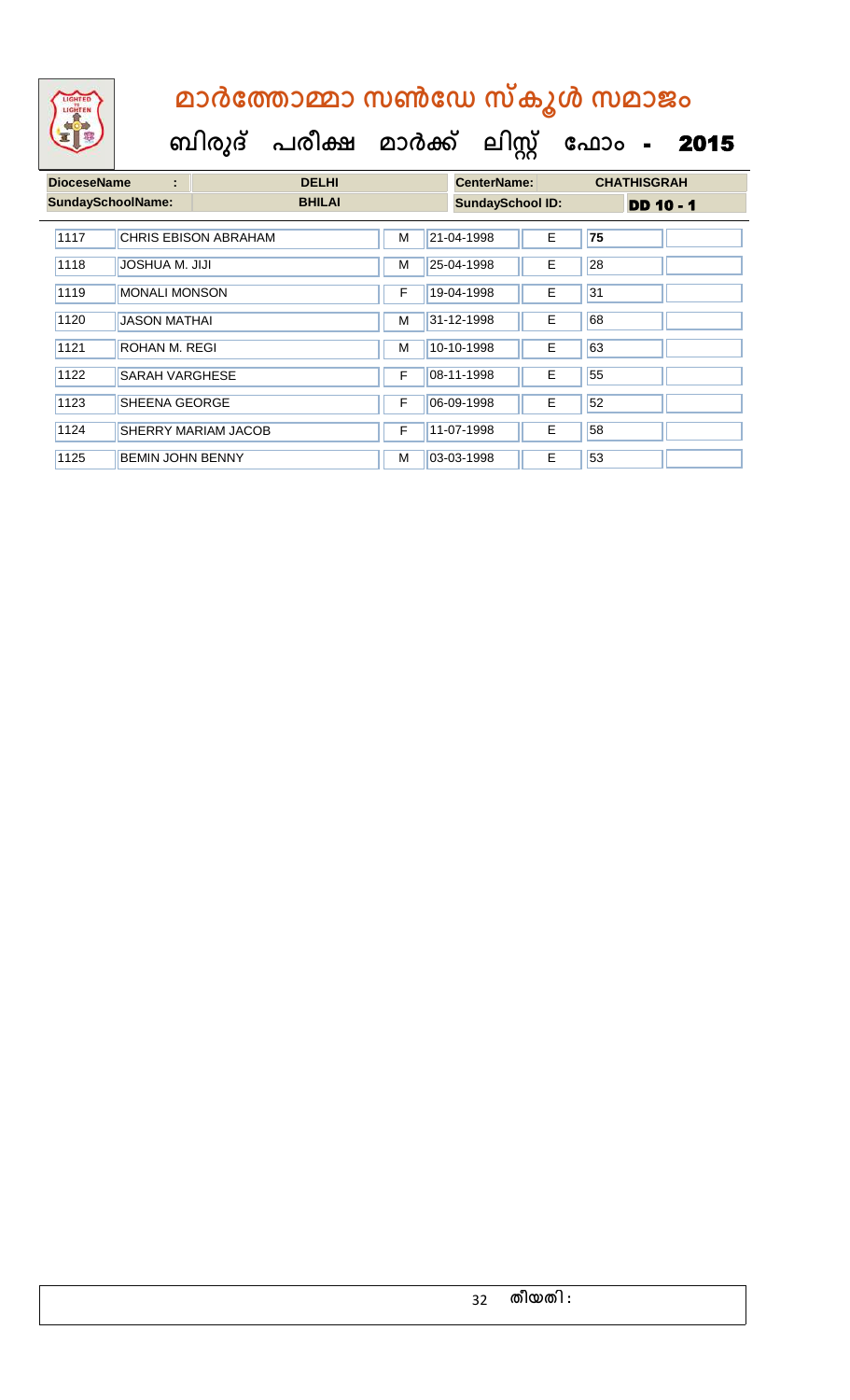| <b>DioceseName</b>      |                                  |                            | <b>DELHI</b>     |                       |            | <b>CenterName:</b>      |               | <b>CHATHISGRAH</b>       |                |
|-------------------------|----------------------------------|----------------------------|------------------|-----------------------|------------|-------------------------|---------------|--------------------------|----------------|
|                         | <b>SundaySchoolName:</b>         |                            | <b>BHILASPUR</b> |                       |            | <b>SundaySchool ID:</b> |               |                          | $DD 10 - 2$    |
|                         | <b>KUMARAVAKUP (JUNIOR)</b>      |                            |                  | Count of Stud:        |            | 3                       |               | <b>Eligible DOB Year</b> | 2004           |
| <b>RegNo</b>            | <b>StudentName</b>               |                            |                  | <b>SEX</b>            | <b>DOB</b> |                         | <b>MEDIUM</b> | <b>MARK</b>              | <b>REMARKS</b> |
| 1102                    | <b>ANANYA KOSHY</b>              |                            |                  | F                     |            | 07-10-2004              | E             | Absent                   |                |
| 1103                    | <b>TINA TITUS</b>                |                            |                  | F                     |            | 10-10-2004              | Е             | 77                       |                |
| 1104                    | <b>ASHER REJI THOMAS</b>         |                            |                  | M                     |            | 24-12-2004              | E             | 47                       |                |
|                         | <b>MADHYAVAKUP(INTERMEDIATE)</b> |                            |                  | Count of Stud:        |            | $\mathbf 2$             |               | <b>Eligible DOB Year</b> | 2002           |
| <b>RegNo</b>            | <b>StudentName</b>               |                            |                  | <b>SEX</b>            | <b>DOB</b> |                         | <b>MEDIUM</b> | <b>MARK</b>              | <b>REMARKS</b> |
| 1133                    |                                  | <b>SHARON SUSAN MATHAI</b> |                  | F                     |            | 03-03-2002              | E             | Absent                   |                |
| 1134                    | <b>ALLAN C. THOMAS</b>           |                            |                  | M                     |            | 18-03-2002              | E             | 65                       |                |
|                         | <b>JESHTAVAKUP(SENIOR)</b>       |                            | Count of Stud:   |                       |            | 4                       |               | <b>Eligible DOB Year</b> | 2000           |
| <b>RegNo</b>            | <b>StudentName</b>               |                            |                  | <b>SEX</b>            | <b>DOB</b> |                         | <b>MEDIUM</b> | <b>MARK</b>              | <b>REMARKS</b> |
| 1140                    | <b>PRINCY JOSEPH</b>             |                            |                  | F                     |            | 05-01-2000              | E             | 66                       |                |
| 1141                    | <b>DENNIS JOHN</b>               |                            |                  | M                     |            | 04-08-2000              | E             | 59                       |                |
| 1142                    | <b>DENNIS DANIEL</b>             |                            |                  | M                     |            | 25-11-2000              | Е             | 59                       |                |
| 1143                    | <b>ABISHEK S. KOSHY</b>          |                            |                  | M                     |            | 05-12-2000              | E             | Absent                   |                |
| YUVAVAKUP (YOUNG ADULT) |                                  |                            |                  | <b>Count of Stud:</b> |            | $\mathbf{2}$            |               | <b>Eligible DOB Year</b> | 1998           |
| <b>RegNo</b>            | <b>StudentName</b>               |                            |                  | <b>SEX</b>            | <b>DOB</b> |                         | <b>MEDIUM</b> | <b>MARK</b>              | <b>REMARKS</b> |
| 1126                    | <b>DIVYA DANIEL</b>              |                            |                  | F                     |            | 27-07-1998              | Е             | Absent                   |                |
| 1127                    | <b>JOICEY ELZA JOHN</b>          |                            |                  | F                     |            | 11-12-1998              | E             | 47                       |                |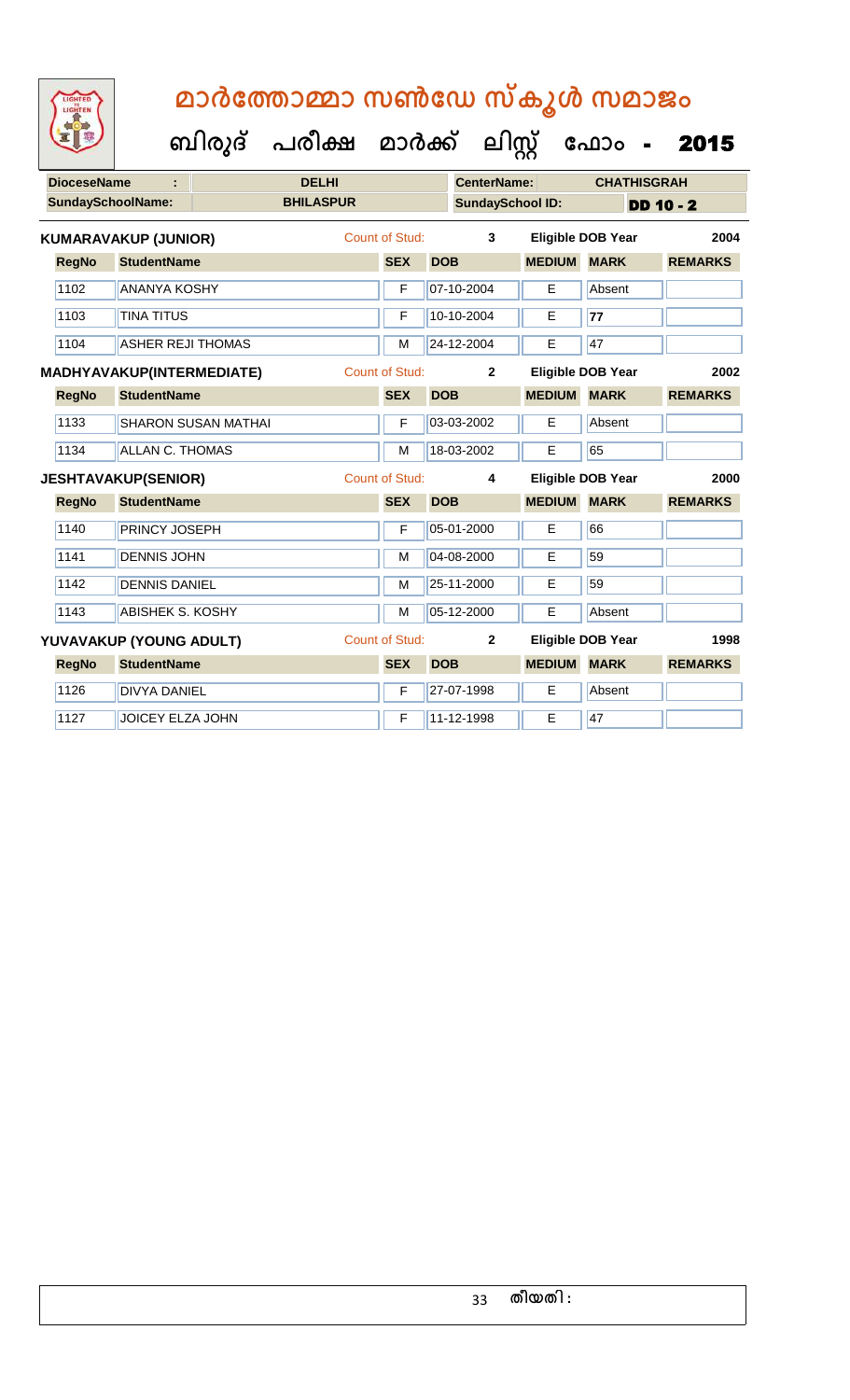| <b>DioceseName</b>       |                             | <b>DELHI</b>        |  |                       | <b>CenterName:</b>      |                | <b>CHATHISGRAH</b> |                          |                |
|--------------------------|-----------------------------|---------------------|--|-----------------------|-------------------------|----------------|--------------------|--------------------------|----------------|
| <b>SundaySchoolName:</b> |                             | <b>KORBA</b>        |  |                       | <b>SundaySchool ID:</b> |                | <b>DD 10 - 3</b>   |                          |                |
|                          | <b>KUMARAVAKUP (JUNIOR)</b> |                     |  | Count of Stud:        |                         | 3              |                    | <b>Eligible DOB Year</b> | 2004           |
| <b>RegNo</b>             | <b>StudentName</b>          |                     |  | <b>SEX</b>            | <b>DOB</b>              |                | <b>MEDIUM</b>      | <b>MARK</b>              | <b>REMARKS</b> |
| 1105                     | <b>ALAN BENNY JOSEPH</b>    |                     |  | M                     |                         | 08-11-2004     | E                  | 93                       |                |
| 1106                     | ANGELIN J. VARGHESE         |                     |  | F                     |                         | 28-08-2004     | E                  | 43                       |                |
| 1107                     | <b>FEBIN SAM SHIBU</b>      |                     |  | M                     |                         | 19-05-2004     | E                  | 42                       |                |
|                          | MADHYAVAKUP(INTERMEDIATE)   |                     |  | <b>Count of Stud:</b> |                         | $\overline{2}$ |                    | <b>Eligible DOB Year</b> | 2002           |
| <b>RegNo</b>             | <b>StudentName</b>          |                     |  | <b>SEX</b>            | <b>DOB</b>              |                | <b>MEDIUM</b>      | <b>MARK</b>              | <b>REMARKS</b> |
| 1135                     |                             | AARON ISSAC ABRAHAM |  | M                     |                         | 25-07-2002     | Е                  | 52                       |                |
| 1136                     | <b>ASHLIN J. VARGHESE</b>   |                     |  | F                     |                         | 25-09-2002     | E                  | 50                       |                |
|                          | <b>JESHTAVAKUP(SENIOR)</b>  |                     |  | Count of Stud:        |                         | 3              |                    | <b>Eligible DOB Year</b> | 2000           |
| <b>RegNo</b>             | <b>StudentName</b>          |                     |  | <b>SEX</b>            | <b>DOB</b>              |                | <b>MEDIUM</b>      | <b>MARK</b>              | <b>REMARKS</b> |
| 1144                     | <b>ASHLIN P. GEORGE</b>     |                     |  | M                     |                         | 27-06-2000     | E                  | Absent                   |                |
| 1145                     | ROSHAN KOSHY                |                     |  | M                     |                         | 30-05-2000     | Е                  | Absent                   |                |
| 1146                     | <b>JISHI ALEENA SHAJI</b>   |                     |  | F                     |                         | 23-08-2000     | Е                  | 57                       |                |
|                          | YUVAVAKUP (YOUNG ADULT)     |                     |  | Count of Stud:        |                         | 1              |                    | <b>Eligible DOB Year</b> | 1998           |
| <b>RegNo</b>             | <b>StudentName</b>          |                     |  | <b>SEX</b>            | <b>DOB</b>              |                | <b>MEDIUM</b>      | <b>MARK</b>              | <b>REMARKS</b> |
| 1128                     | ALINA P. VARGHESE           |                     |  | F                     |                         | 09-11-1998     | E                  | 56                       |                |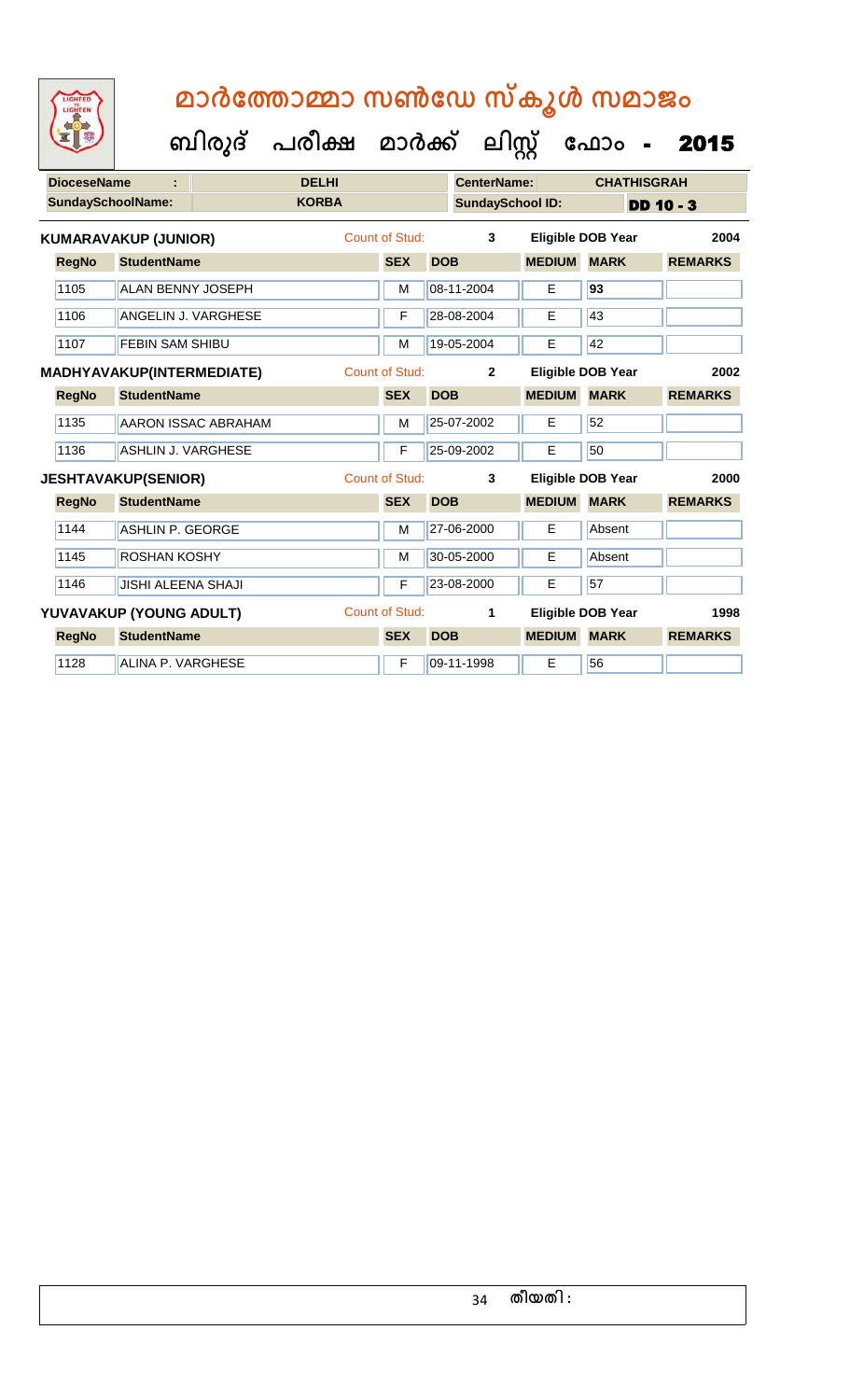| <b>IGHTED</b> |
|---------------|
|               |
|               |
|               |

**DioceseName : DELHI CenterName: CHATHISGRAH SundaySchoolName: RAIPUR SundaySchool ID: DD 10 - 4 ബിരുദ് പരീക്ഷ മാര്ക് ക ലിസ്റ്റ ക ഫ ാോം** - 2015 **RegNo StudentName SEX DOB MEDIUM MARK REMARKS KUMARAVAKUP (JUNIOR)** Count of Stud: **5 Eligible DOB Year 2004** 1108 SUSAN TIJI VARGHESE F 28-03-2004 E **97** 1109 ADITYA BOBBY M 20-04-2004 E 48 1110 RIBIN BENNY M 06-02-2004 E 55 1111 JINSU REJI M 02-10-2004 E 67 1112 JESWIN PHILIP M 12-01-2004 E 18 **RegNo StudentName SEX DOB MEDIUM MARK REMARKS MADHYAVAKUP(INTERMEDIATE)** Count of Stud: **6 Eligible DOB Year 2002** 1137 SHREYA M. THOMAS F 21-06-2002 E **83** 1138 RINCY T. BABU F 11-09-2002 E 47 1139 SHREYA VARGHESE F 11-11-2002 E 38 1140 SAUMYA BOBBY F 19-12-2002 E 37 1141 GRACE JOSEPH **F** 12-02-2002 **E** 25 1142 FELIX THOMAS M 31-10-2002 E 40 **RegNo StudentName SEX DOB MEDIUM MARK REMARKS JESHTAVAKUP(SENIOR)** Count of Stud: **6 Eligible DOB Year 2000** 1147 JOPHY MARY MATHEW **F** 17-12-2000 **E** 53 1148 NEHA PHILIP **F 30-06-2000** E 51 1149 MONITA MINOY F 18-07-2000 E 73 1150 SYLPHY G. SOMAN F 13-03-2000 E 68 1151 SOFIYA BOBBY **F** 18-08-2000 **E** 14 1152 SUBI ABRAHAM F 17-07-2000 E 16 **YUVAVAKUP (YOUNG ADULT)** Count of Stud: **3 Eligible DOB Year 1998**

| <b>RegNo</b> | <b>StudentName</b>    | <b>SEX</b> | <b>DOB</b> | <b>MEDIUM</b> | <b>MARK</b> | <b>REMARKS</b> |
|--------------|-----------------------|------------|------------|---------------|-------------|----------------|
| 1129         | <b>BINCY T. BABU</b>  |            | 19-05-1998 |               | 53          |                |
| 1130         | <b>SHERON JACOB</b>   |            | 21-02-1998 | Е             | 47          |                |
| 1131         | <b>SHIREEN DANIEL</b> |            | 01-05-1998 |               | 51          |                |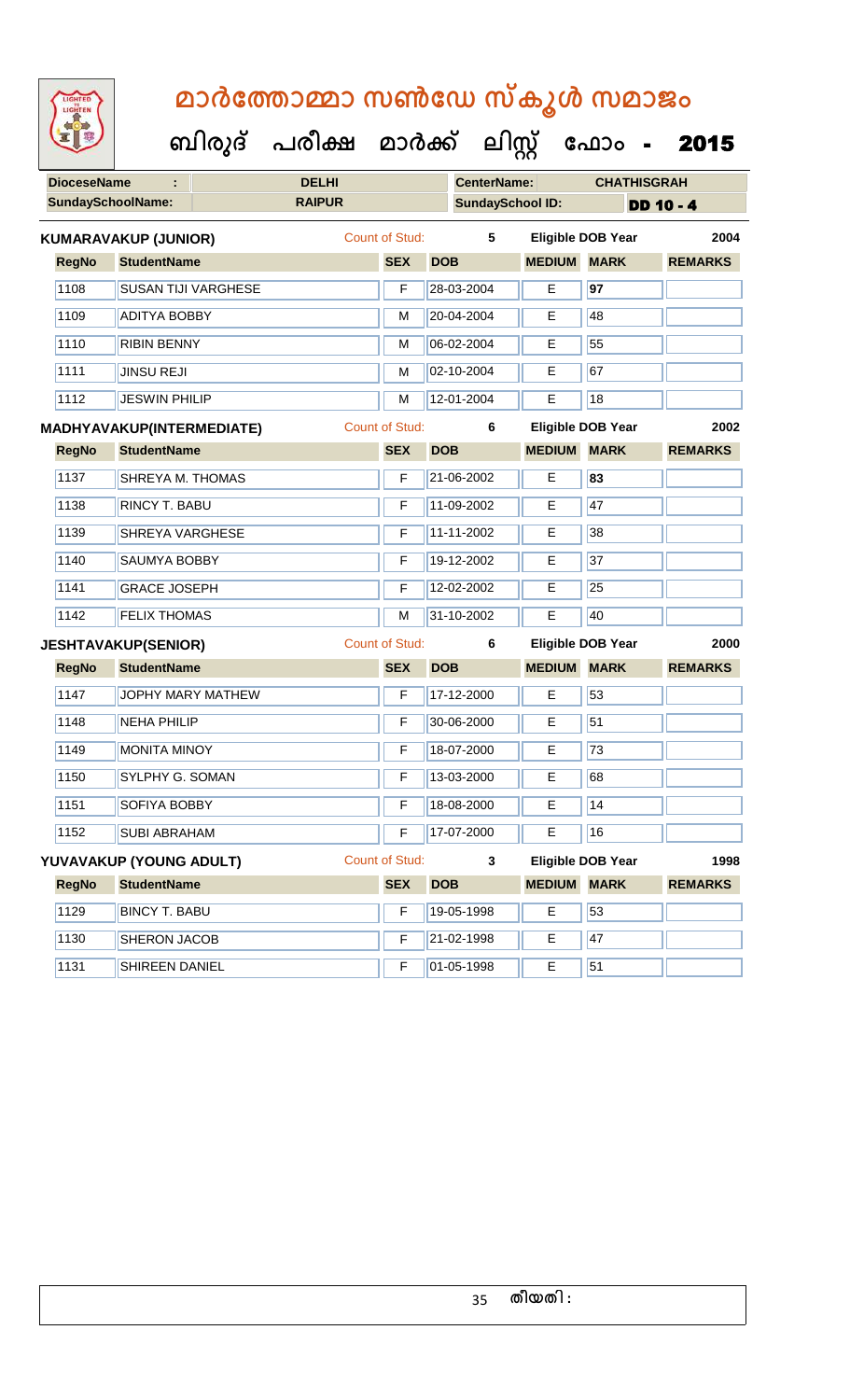| <b>DioceseName</b>          |                              |                            | <b>DELHI</b> |                                            |                       |            | <b>CenterName:</b> | <b>CULCUTTA</b>          |                          |  |                |      |
|-----------------------------|------------------------------|----------------------------|--------------|--------------------------------------------|-----------------------|------------|--------------------|--------------------------|--------------------------|--|----------------|------|
|                             |                              | <b>SundaySchoolName:</b>   |              | <b>CALCUTTA</b><br><b>SundaySchool ID:</b> |                       |            | <b>DD 11 - 1</b>   |                          |                          |  |                |      |
| <b>KUMARAVAKUP (JUNIOR)</b> |                              |                            |              |                                            | Count of Stud:        |            | 3                  |                          | <b>Eligible DOB Year</b> |  | 2004           |      |
|                             | <b>RegNo</b>                 | <b>StudentName</b>         |              |                                            | <b>SEX</b>            | <b>DOB</b> |                    | <b>MEDIUM MARK</b>       |                          |  | <b>REMARKS</b> |      |
|                             | 1113                         | <b>ALENA E. MATHEW</b>     |              |                                            | F                     |            | 25-09-2004         | Е                        | Absent                   |  |                |      |
|                             | 1114                         | <b>JUSTIN THOMAS</b>       |              |                                            | M                     |            | 09-06-2004         | Е                        | 43                       |  |                |      |
|                             | 4916                         | JOEL JOHN GEORGE           |              |                                            | M                     |            | 06-08-2004         | Е                        | 75                       |  |                |      |
|                             |                              | MADHYAVAKUP(INTERMEDIATE)  |              |                                            | <b>Count of Stud:</b> |            | 4                  | <b>Eligible DOB Year</b> |                          |  |                | 2002 |
|                             | <b>RegNo</b>                 | <b>StudentName</b>         |              |                                            | <b>SEX</b>            | <b>DOB</b> |                    | <b>MEDIUM MARK</b>       |                          |  | <b>REMARKS</b> |      |
|                             | 1143                         | <b>NEHA ELSA PAUL</b>      |              |                                            | F                     |            | 22-03-2002         | E                        | 62                       |  |                |      |
|                             | 1144                         | <b>STEEV M. VINOD</b>      |              |                                            | M                     |            | 23-02-2002         | Е                        | 45                       |  |                |      |
|                             | 1145                         | <b>ALEX GEORGE</b>         |              |                                            | M                     |            | 23-07-2002         | E                        | $\overline{9}$           |  |                |      |
|                             | 1146                         | NAINA T. BIJU              |              |                                            | F                     |            | 29-10-2002         | E                        | 63                       |  |                |      |
|                             |                              | <b>JESHTAVAKUP(SENIOR)</b> |              |                                            | <b>Count of Stud:</b> | 5          |                    |                          | <b>Eligible DOB Year</b> |  | 2000           |      |
|                             | <b>RegNo</b>                 | <b>StudentName</b>         |              |                                            | <b>SEX</b>            | <b>DOB</b> |                    | <b>MEDIUM MARK</b>       |                          |  | <b>REMARKS</b> |      |
|                             | 1153                         | <b>AKHIL ACHANKUNJ</b>     |              |                                            | M                     |            | 17-01-2000         | E                        | 44                       |  |                |      |
|                             | 1154                         | RIYA CHACKO                |              |                                            | F                     |            | 01-02-2000         | E                        | Absent                   |  |                |      |
|                             | 1155                         | ELEENA SERA ALEX           |              |                                            | F                     |            | 28-06-2000         | E                        | 53                       |  |                |      |
|                             | 1156                         | <b>RUBEN THOMAS</b>        |              |                                            | M                     |            | 14-03-2000         | Е                        | Absent                   |  |                |      |
|                             | 1157                         | <b>LEVIN V. MATHEWS</b>    |              |                                            | М                     |            | 27-11-2000         | Е                        | Absent                   |  |                |      |
|                             |                              | YUVAVAKUP (YOUNG ADULT)    |              |                                            | <b>Count of Stud:</b> |            | $\mathbf{2}$       | <b>Eligible DOB Year</b> |                          |  |                | 1998 |
|                             | <b>RegNo</b>                 | <b>StudentName</b>         |              |                                            | <b>SEX</b>            | <b>DOB</b> |                    | <b>MEDIUM MARK</b>       |                          |  | <b>REMARKS</b> |      |
|                             | 1132                         | <b>KRIPA MARY THOMAS</b>   |              |                                            | F                     |            | 16-05-1998         | E                        | Absent                   |  |                |      |
|                             | 1133                         | <b>ALWIN M. REGI</b>       |              |                                            |                       |            | M 13-04-1998       | E                        | 28                       |  |                |      |
|                             | PROUDA SUNDAY SCHOOL (ADULT) |                            |              |                                            | Count of Stud:        |            | $\mathbf{2}$       | <b>Eligible DOB Year</b> |                          |  |                | 1997 |
|                             | <b>RegNo</b>                 | <b>StudentName</b>         |              |                                            | <b>SEX</b>            | <b>DOB</b> |                    | <b>MEDIUM MARK</b>       |                          |  | <b>REMARKS</b> |      |
|                             | 1060                         | NIMI MERIN THOMAS          |              |                                            | F                     |            | 31-12-1997         | E                        | Absent                   |  |                |      |
|                             | 1061                         | CAROL E. ZACHARIA          |              |                                            | F                     |            | 09-11-1997         | Е                        | Absent                   |  |                |      |